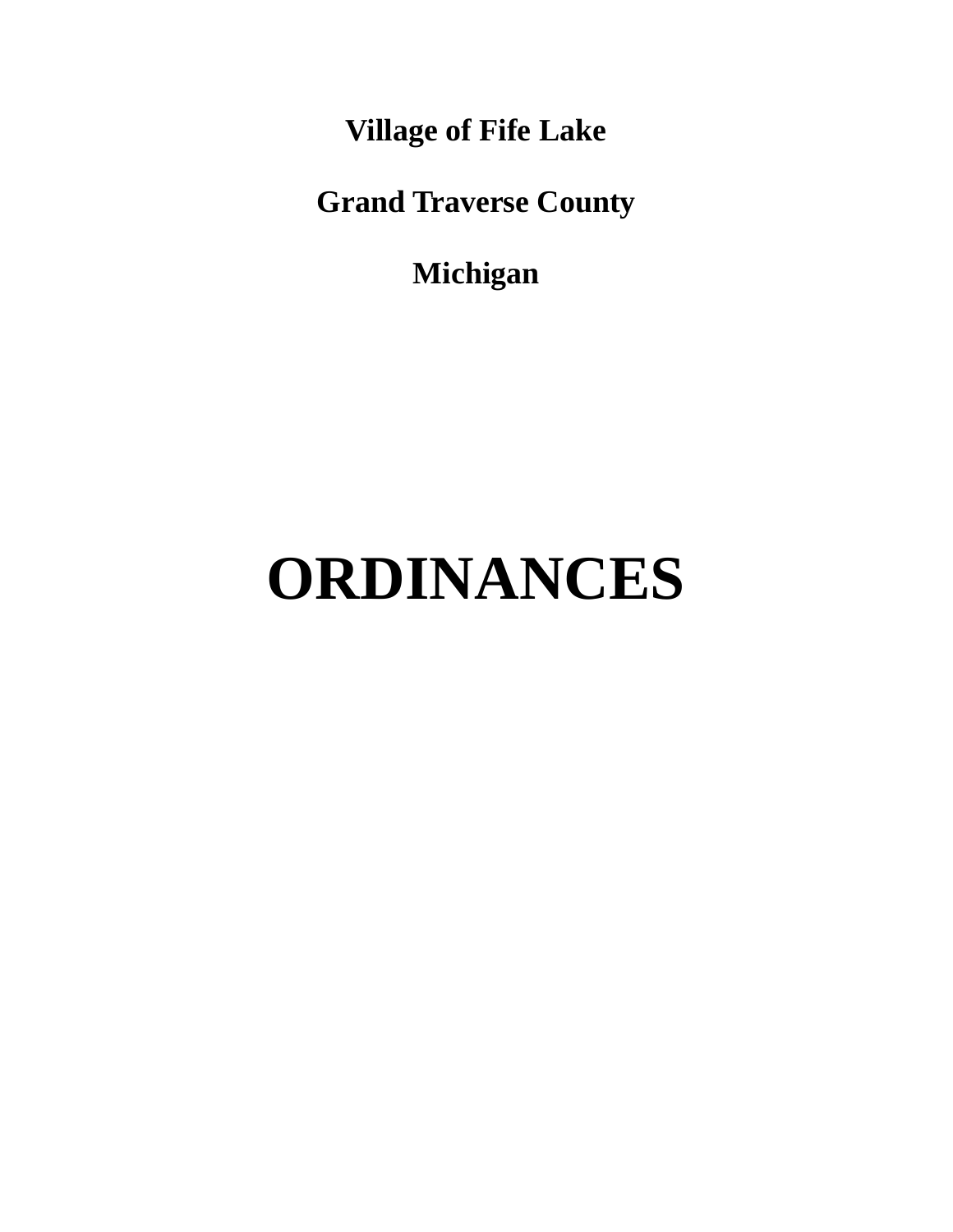#### **Index**

- # 20 03/14/1985 Dangerous Building Ordinance
- #92-09 11/02/1992 Snow & Ice Removal on Sidewalk Resolution
- #97-03 11/10/1997 Splitting of Platted Lots within the Village
- #00-09 05/01/2000 Definitions Ordinance
- #03-05 04/07/2003 Open Fires / Burning Ordinance
- #03-06 04/07/2003 Frisbees, Skateboards, Roller Skates/Blades & Scooters
- #03-07 04/07/2003 Watercraft Ordinance
- #03-18 05/05/2003 Fife Lake Area Utility Authority Ordinance
- #03-08 06/02/2003 Municipal Civil Infraction Ordinance
- #05-03 05/02/2005 Junk Ordinance
- #05-04 05/02/2005 Noise Ordinance
- #05-05 05/02/2005 Regulations Regarding Parks & Public Grounds
- #06-01 02/06/2006 Fire Prevention Ordinance
- #06-03 02/06/2006 Vendor Ordinance
- #06-08 06/12/2006 Free-Stand Wood Burning Furnaces
- #06-12 08/07/2006 Anti-Blight Ordinance
- #08-07 06/02/2008 Loitering Ordinance
- #09-07 09/08/2009 Grass & Weed Ordinance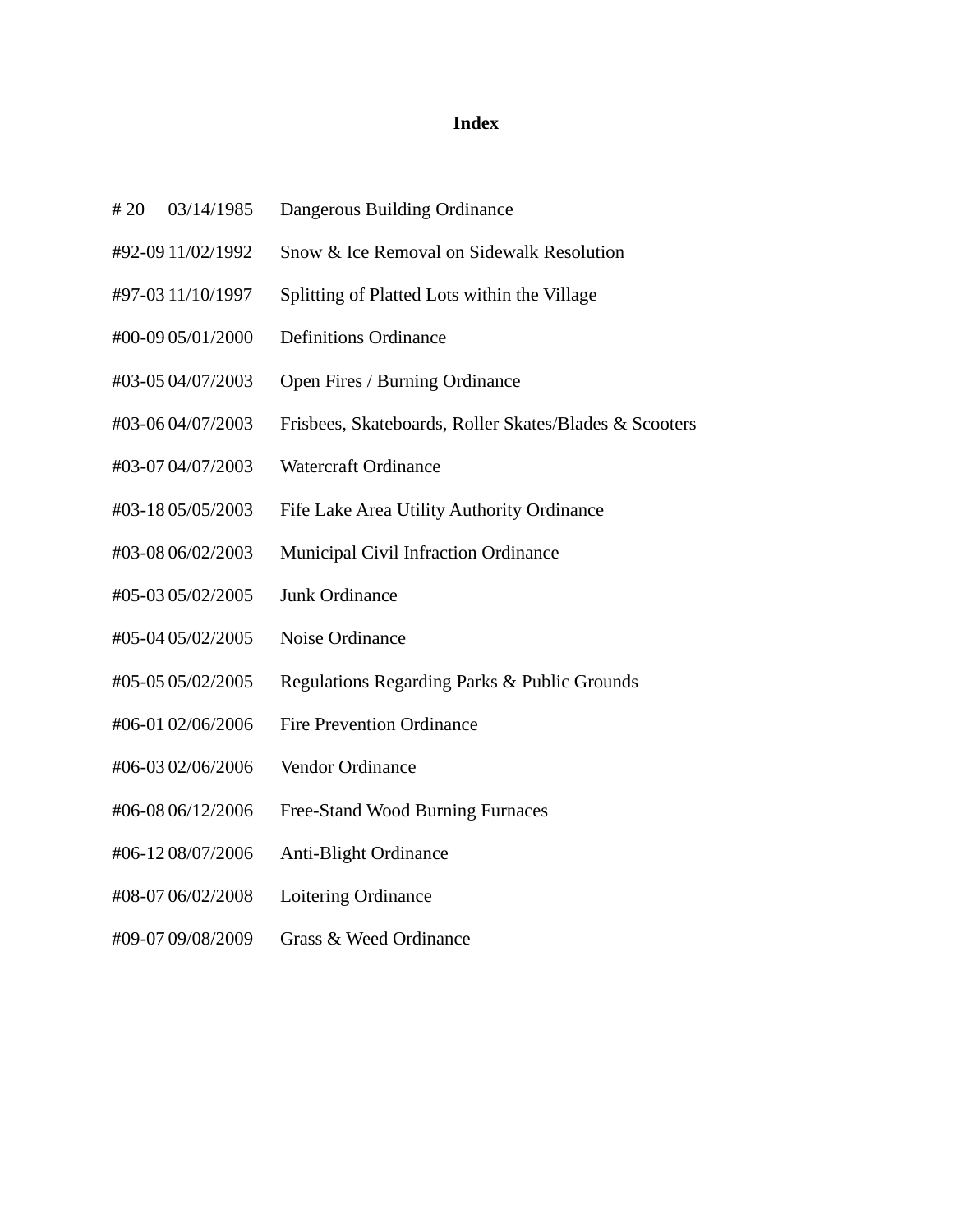# VILLAGE OF FIFE LAKE

#### DANGEROUS BUILDING ORDINANCE #20

\* \* \*

An ordinance to secure the public peace, health, safety and welfare of the residents and property owners of the Village of Fife Lake, State of Michigan, by the regulation of dangerous buildings injurious to life or health; to provide for the means by way of hearings for the making safe or demolition of such dangerous buildings; to provide for the appointment of a hearing officer; to provide penalties for the violation of said ordinance; to provide for assessment of the cost of said making safe or demolition of dangerous buildings; and to repeal all ordinances and parts of ordinances in conflict therewith.

## THE VILLAGE OF FIFE LAKE

## LOCATED IN THE STATE OF MICHIGAN

#### ORDAINS:

## SECTION I.

This ordinance shall be known and cited as the Village of Fife Lake Dangerous Building Ordinance.

#### SECTION II.

As used in this Ordinance, the term "dangerous building" means any building or structure, residential or otherwise, excluding buildings used for agricultural purposes on active farms, which has any of the following defects or is in any of the following conditions:

a) Whenever any portion has been damaged by fire, wind, flood, or by any other cause in such a manner that the structural strength or stability is appreciably less than it was before such catastrophe and is less than the minimum requirements of the Housing Law of the State of Michigan, being Act No. 167 of the Public Acts of 1917, as amended, or the Building Code of Grand Traverse County for a new building or similar structure, purpose or location.

b) Whenever any portion or member or appurtenance is likely to fall or to become detached or dislodged, or to collapse and thereby injure persons or damage property.

c) Whenever any portion has settled to such an extent that walls or other structural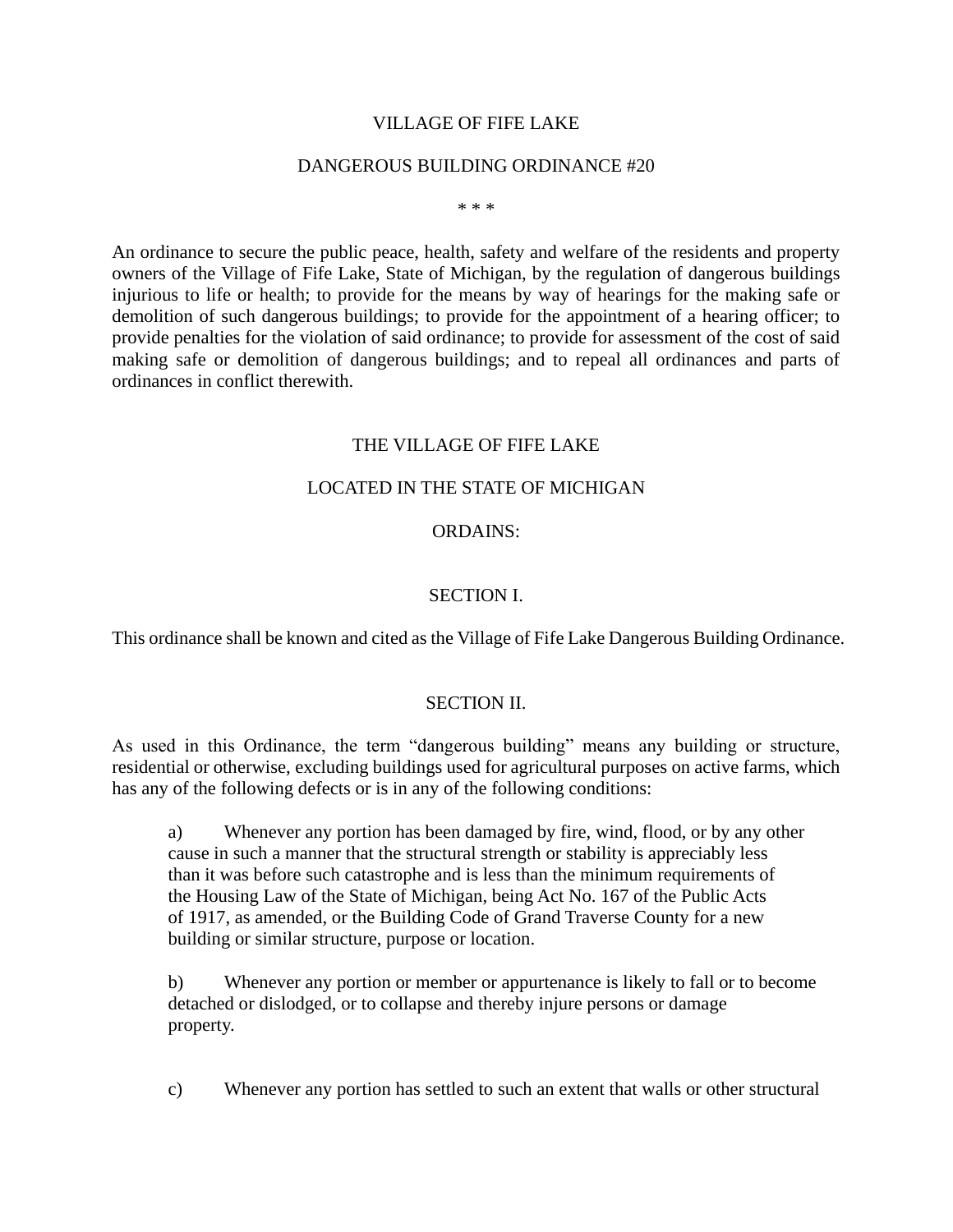portions have materially less resistance to winds than is required in the case of new construction by the Housing Law of the State of Michigan, being Act No. 167 of the Public Acts of 1917, as amended, or the Building Code of Grand Traverse County.

d) Whenever the building or structure or any part, because of dilapidation, deterioration, decay, faulty construction, or because of the removal or movement of some portion of the ground necessary for the purpose of supporting such building or portion thereof, or for other reason, is likely to partially or completely collapse or some portion of the foundation or underpinning is likely to fall or give way.

e) Whenever for any reason whatsoever the building or structure or any portion is manifestly unsafe for the purpose for which it is used.

f) When the building or structure has been so damaged by fire, wind or flood, or has become so dilapidated or deteriorated as to become an attractive nuisance to children who might play therein to their danger, or as to afford a harbor for vagrants, criminals or immoral persons, or as to enable persons to resort thereto for the purpose of committing a nuisance or unlawful or immoral acts.

g) Whenever a building or structure, because of dilapidation, decay, damage, or faulty construction or arrangement or otherwise, is unsanitary or unfit for human habitation or is in a condition that is likely to cause sickness or disease when so determined by the health officer, or is likely to work injury to the health, safety or general welfare of those living or working within.

h) Whenever any building becomes vacant, dilapidated and open at door or window, leaving the interior of the building exposed to the elements or accessible to entrance by trespassers.

# SECTION III.

It shall be unlawful for any owner or agent thereof to keep or maintain any building or part thereof which is a Dangerous Building as defined in this Ordinance.

## SECTION IV.

- 1) When the whole or any part of any building or structure is found to be in dangerous condition, the Village Zoning Administration shall issue a notice of the dangerous condition.
- 2) Such notice shall be directed to the owner of or party in interest in the building in whose name the property appears on the last local tax assessment records of the Village.
- 3) The notice shall specify the time and place of a hearing on the condition of the building or structure at which time and place the person to whom the notice is directed shall have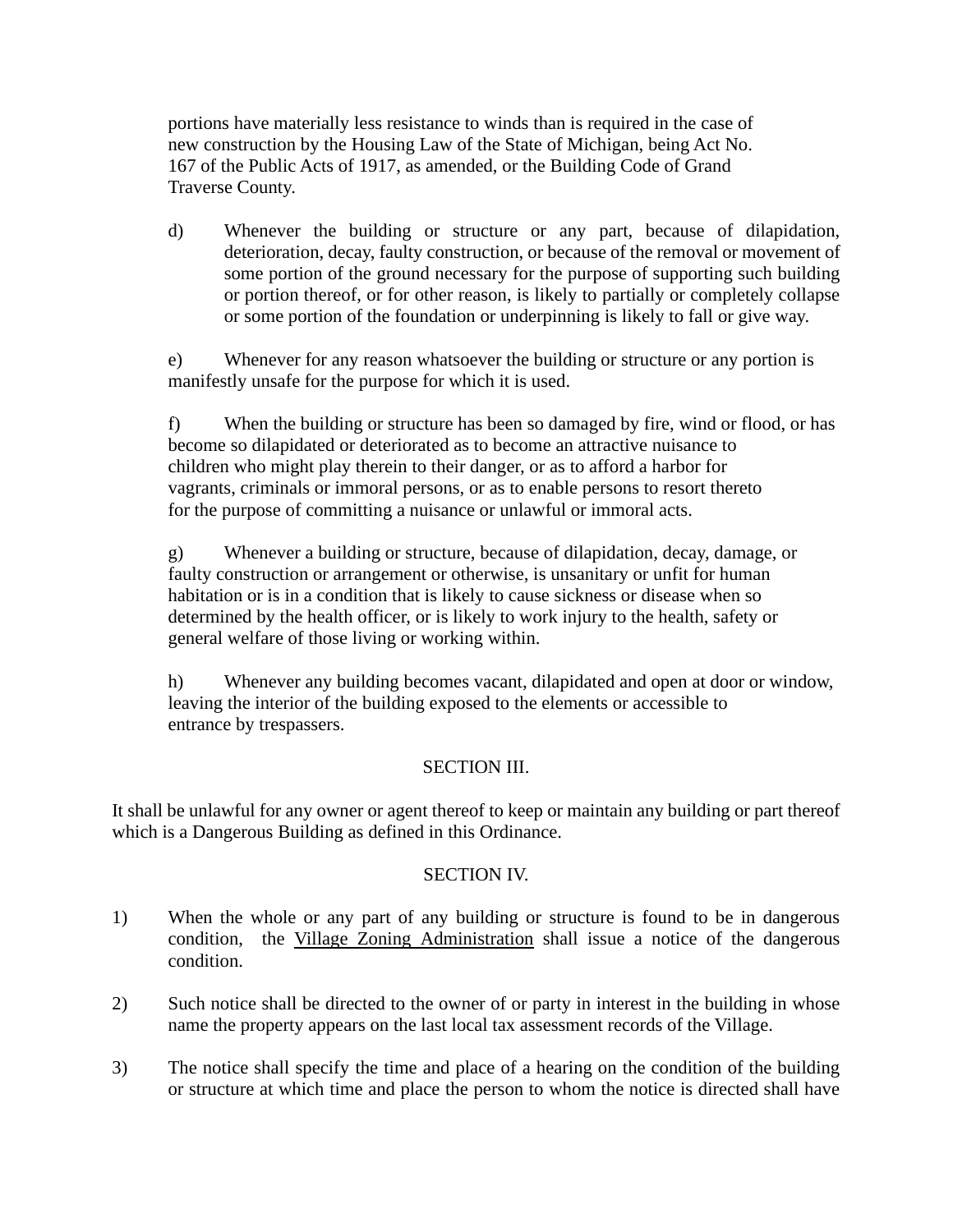the opportunity to show cause why the building or structure should not be ordered to be demolished or otherwise made safe.

4) All such notices required by this Ordinance shall be in writing and shall be served upon the person to whom they are directed personally, or in lieu of personal service, may be mailed by Certified Mail--Return Receipt Requested, addressed to such owner or party in interest at the address shown on the tax records, at least ten days before the date of the hearing described in the notice. If any person to whom a notice is directed is not personally served, in addition to mailing the notice, a copy thereof shall be posted upon a conspicuous part of the building or structure.

# SECTION V.

- 1) The Village of Fife Lake Council shall appoint a Hearing Officer,
- 2) The Zoning Administrator shall file a copy of the notice of the dangerous condition of any building with the Hearing Officer.
- 3) At any hearing held, the Hearing Officer shall take testimony for the Zoning Administrator, the owner of the property, and any other interested party. Upon the taking of such testimony, the Hearing Officer shall render his decision either closing the proceedings or ordering the building to be demolished or otherwise made safe.
- 4) If it determined by the Hearing Officer that the building or structure should be demolished or otherwise made safe, he shall so order, fixing a time in the order for the owner or party in interest to comply therewith.
- 5) If the owner or party in interest fails to appear or neglects or refuses to comply with the order, the Hearing Officer shall file a report of its findings and a copy of his order with the Village of Fife Lake Council and request that the necessary action be taken to demolish or otherwise make safe the building or structure. A copy of such findings and order of the Hearing Officer shall be served on the owner or party in interest in the manner prescribed in Section IV (4).

## SECTION VI.

Upon receiving the findings and order of the Hearing Officer, the Village of Fife Lake Council shall fix a date for hearing, reviewing, the findings and order of the Hearing Officer and shall give notice to the owner or party in interest in the manner prescribed in Section IV (4) of the time and place of the hearing. At the hearing, the owner or party in interest shall be given the opportunity to show cause why the building should not be demolished or otherwise made safe and the Village Council shall either approve, disapprove or modify the order for demolition or making safe of the building or structure.

# SECTION VII.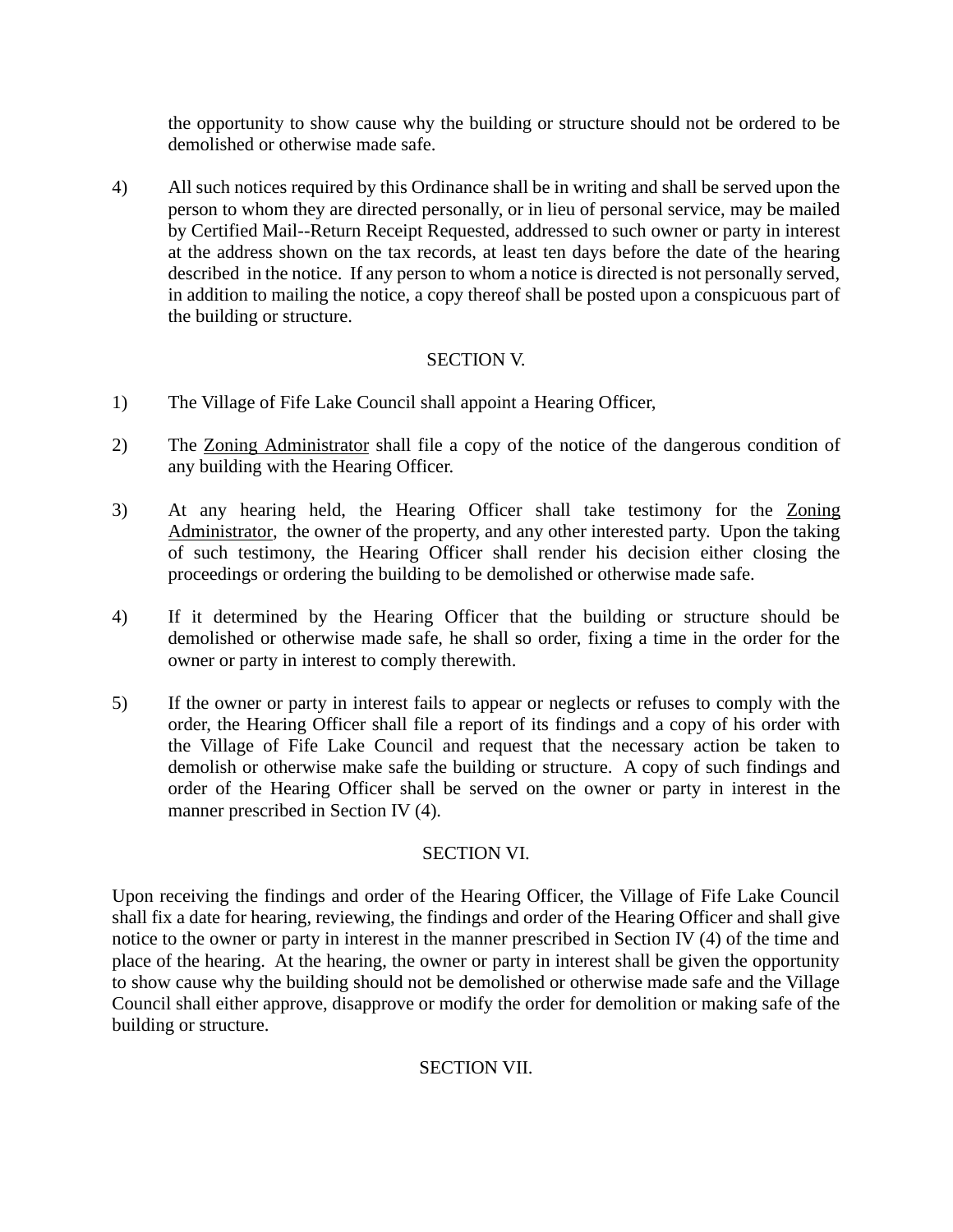In the event of the failure or refusal of the owner or party in interest to comply with the decision of the Village of Fife Lake Council the Village Council may in their discretion, contract by bids for the demolition or making safe of the dangerous building. The cost of the demolition or making the building safe shall be a lien against the real property and shall be reported to the assessing officer of the Village who shall assess the cost against the property on which the building or structure is located. The owner or party in interest in whose name the property appears upon the last local tax assessment records of the Village shall be notified of the amount of such cost by first class mail at the address shown on the records. If he fails to pay the same within thirty (30) days after mailing by the assessor of the notice of the amount thereof, the assessor shall add the same to the next tax roll of the Village of Fife Lake and the same shall be collected in the same manner in all respects as provided by law for the collection of taxes by the Village.

# SECTION VIII.

An owner or party in interest aggrieved by any final decision of the Village of Fife Lake Council may appeal the decision or order the Circuit Court for the County of Grand Traverse by filing a petition for an order of superintending control within twenty (20) days from the date of such decision.

## SECTION IX.

The Ordinance repeals all ordinances or parts of Ordinance in conflict therewith.

# SECTION X.

This Ordinance shall take effect thirty (30) days after publication in the Record Eagle.

(Adopted 03/14/85)

ORDINANCE NO. OA #05-05 (Ordinance No. OA 03-04) (Ordinance No. 88-1)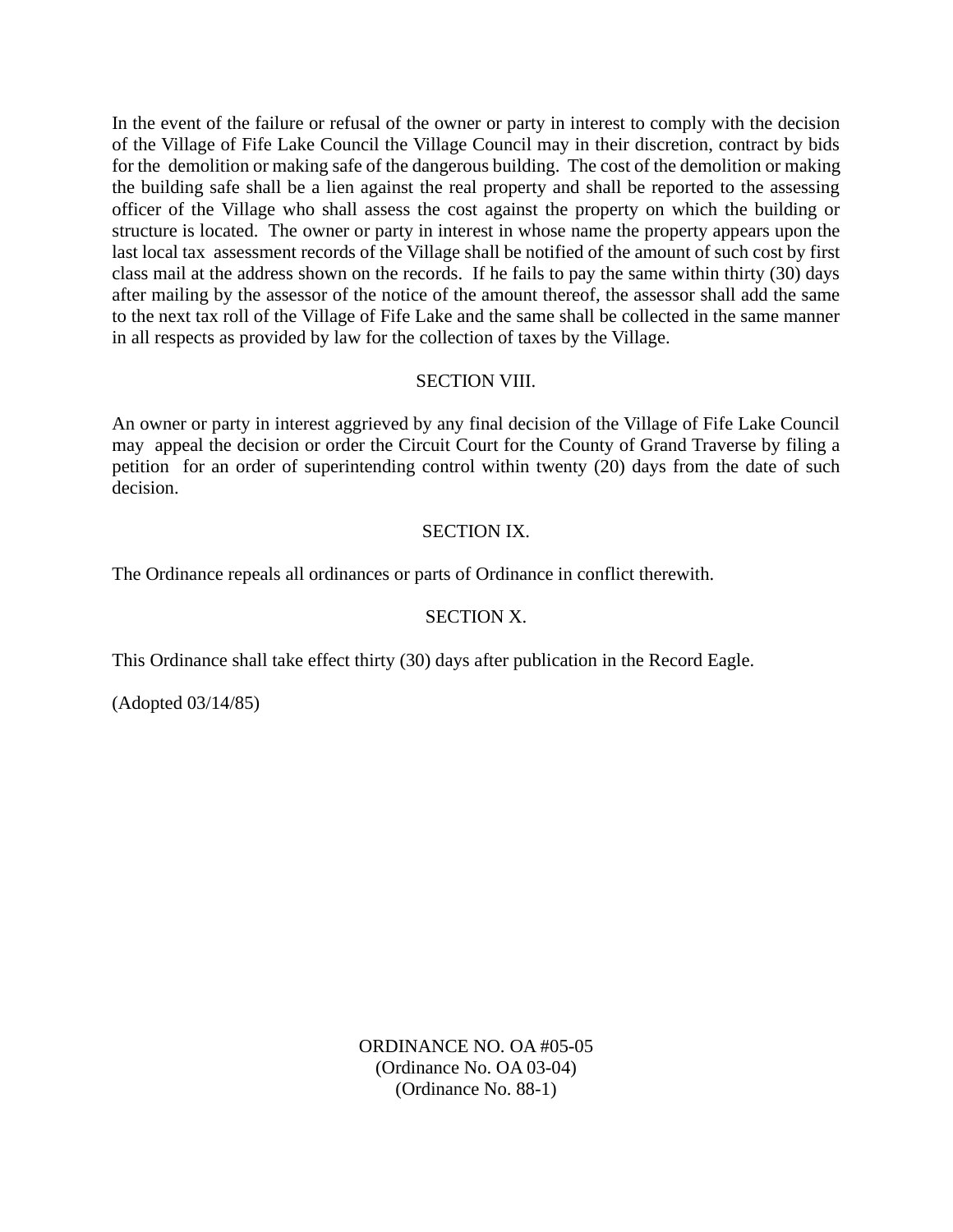# REGULATIONS REGARDING PARKS AND PUBLIC GROUNDS

# FOR THE VILLAGE OF FIFE LAKE

WHEREAS, the Village of Fife Lake maintains certain parks and public grounds for the benefit of the residents of the village; and

WHEREAS, in order to insure the safety and welfare of the village residents using said parks and public grounds, the Village Council has deemed it appropriate to establish certain rules and regulations regarding the use of said parks and public grounds;

NOW THEREFORE the Village of Fife Lake hereby ORDAINS as follows;

Section 1. RESTRICTED USE OF PARK

The use and enjoyment of the parks established and maintained by the Village of Fife Lake shall be, and hereby is, restricted to the following:

- a) The park is open to the general public, as long all of said individuals comply with the rules and regulations for park use as set out in this ordinance, and as from time to time established by the Village Council.
- b) Special permission to use the park may be authorized by the Village Council to civic, social, church and club groups, governmental agencies, village employees, and such other individuals or groups where, in the judgement of the Council, the issuance of special permission will serve the public benefit and welfare.

#### Section 2. PROTECTION OF PARK PROPERTY

No person shall willfully mark, deface, disfigure, tamper with, displace or remove any building, tables, benches, fireplaces, trees, shrubs, flowers or any other park property or appurtenances whatsoever, either real or personal. No structure, booth, tent or stall shall be erected on park property for any purpose without permission from the Village Council.

Section 3. TRAFFIC REGULATIONS

No person shall drive or park a motor vehicle on any park area or any public beach except roads or parking area, or such other areas as may on occasion be specifically designated as temporary parking areas by the Village Council.

## Section 4. NO CAMPING

No person shall occupy, inhabit, camp in, or be present in a tent, camper, truck, motor home, trailer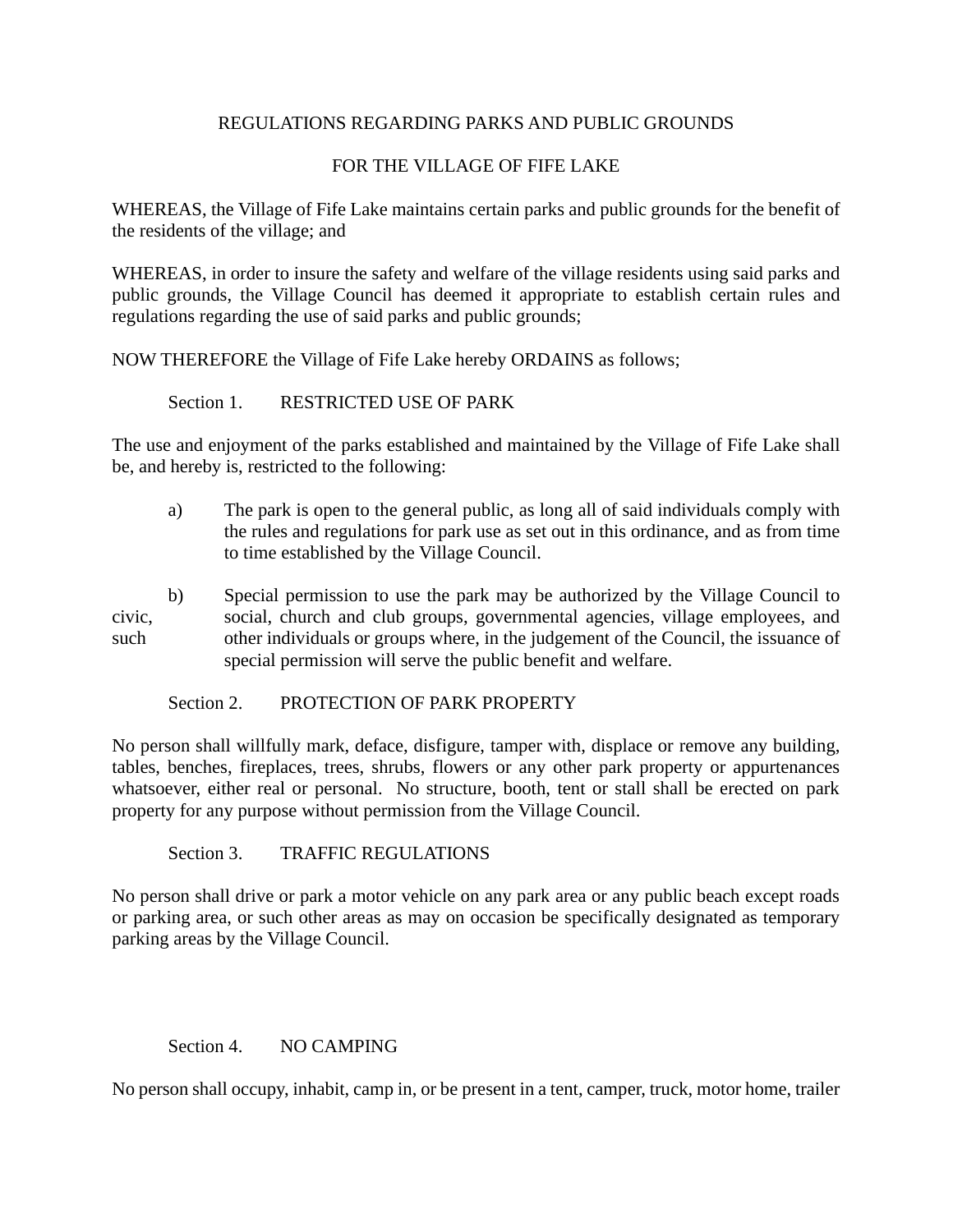or other type of recreational vehicle on any park area except such areas as may be specifically designated for such use by the Village Council.

Section 5. MOTORCYCLES

No motorcycles, motor scooters or motor bicycles or motor carts (commonly known as go-carts) or any other motorized vehicle shall be permitted in any public park or playground other than in specifically designated parking areas.

## Section 6. REFUSE AND TRASH DISPOSAL

No person shall dump, deposit or leave any bottles, broken glass, ashes, boxes, cans, rubbish, waste garbage or other trash of any nature in a public park, except in proper receptacles where they are provided. Where receptacles are not so provided, all such rubbish or waste shall be carried away from the park by the person responsible for its presence, and properly disposed of elsewhere.

Section 7. FIREWORKS

No person shall bring into a park, or have in his possession, or set off or otherwise cause to explode in a park, any firecrackers, torpedoes, rockets, or other fireworks or explosives, or discharge them to throw them into any park area from land or highway adjacent thereto, provided however that a special permit may be granted by the Village President after consultation with the Fire Chief, for the display of public fireworks, subject to such restrictions on time and location as the Village President and Fire Chief shall deem appropriate. Such permit shall be issued in accordance with state law.

Section 8. DISORDERLY CONDUCT

No person shall sleep on the seats or benches or other park area, or engage in loud, boisterous, threatening, abusive, insulting, or indecent language or behavior, or engage in any disorderly conduct or behavior tending to a breach of the public peace.

Section 9. ENCLOSURES

No person shall take down, climb over or upon, interfere with, disturb or displace or walk upon any rails, posts, boards, fence, or other structures enclosing any park or playground or portion thereof.

Section 10. ANIMALS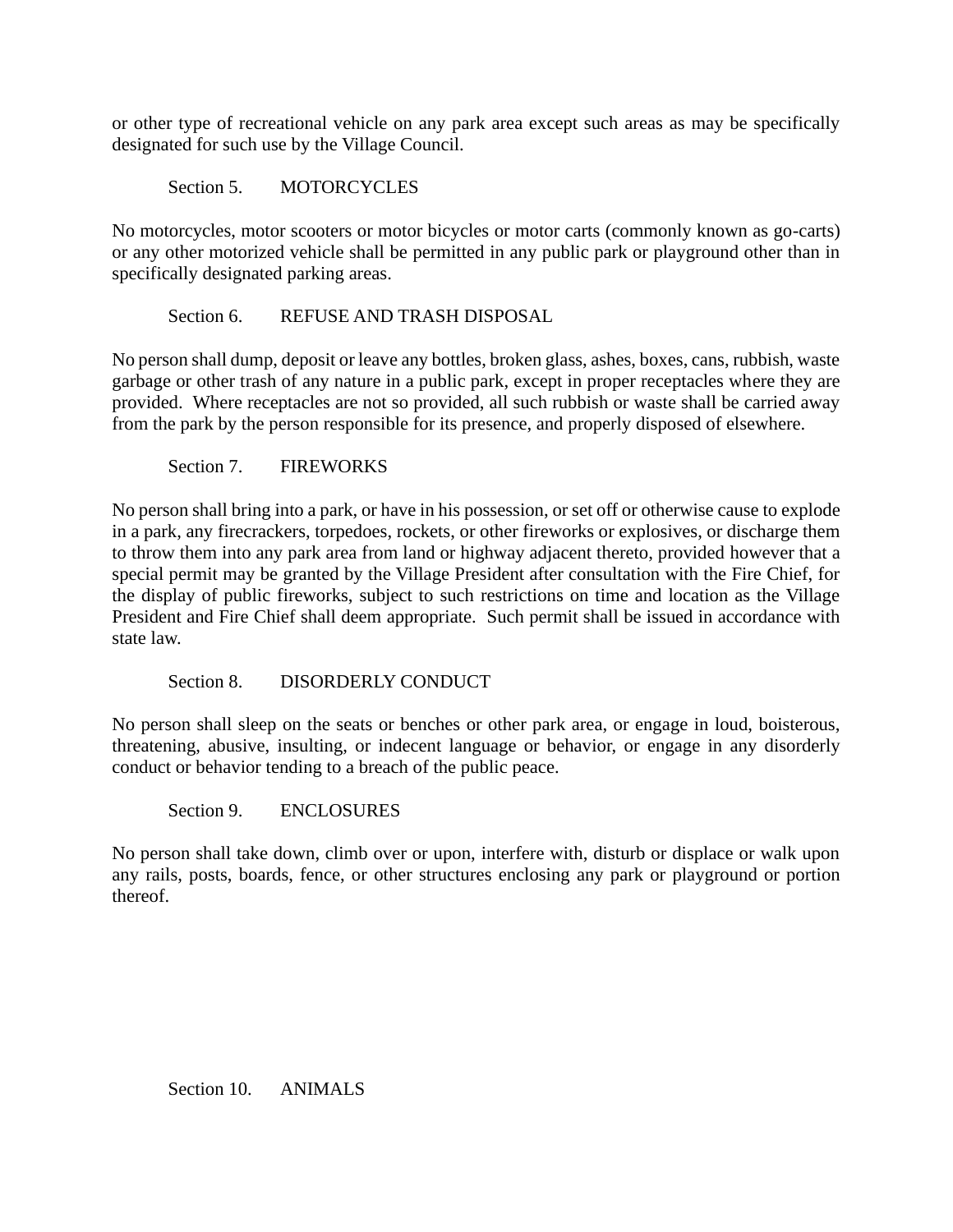No person shall permit any dog owned by him or under his control or custody to enter any park where a sign or signs are posted bearing the legend "No Dogs Allowed," or other words to that same effect. In park areas where dogs are permitted, such dogs shall at all times be kept under reasonable control by means of a leash. All animal excrement must be picked up and removed from park by owner. No person shall permit any other animal either wild or domestic, owned by him or under his control or custody, with the exception of dogs as outlined above, to enter any park except when special permission is granted by the Village Council.

# Section 11. LOITERING/PARK HOURS

No person shall loiter or remain upon any public park or playground between the hours of 11 p.m. and 6 a.m.; provided, however, that this section shall not apply to employees of the Village of Fife Lake in the course of their duties or to activities being held under the auspices of the Parks and Recreation Department. The Village President is hereby empowered to waive this section where such action will serve the public benefit and welfare.

# Section 12. SUPPLEMENTAL REGULATIONS FOR SPECIFIC PARKS

The Village of Fife Lake maintains three parks, commonly known as the "Memorial Park," the "Fife Lake Area Park," "Mirror lake Park," and Fife Lakeview Park" including DNR parking lot and Boat Launch Area and the following specific, supplemental regulations apply to each of said parks as indicated herein:

## MEMORIAL PARK

- a) Consumption of all alcoholic beverages are prohibited in the park.
- b) All glass containers, whether for beverages or otherwise, are prohibited in the park.
- 
- c) Open fires of any kind or nature are prohibited.

# FIFE LAKE AREA PARK

- a) Camp or barbeque fires are permitted only in designated area where fire pits or containers exist.
- b) Alcoholic beverages prohibited where posted. (ie basketball court, tennis court, skate park, volleyball area and play station area)

MIRROR LAKE PARK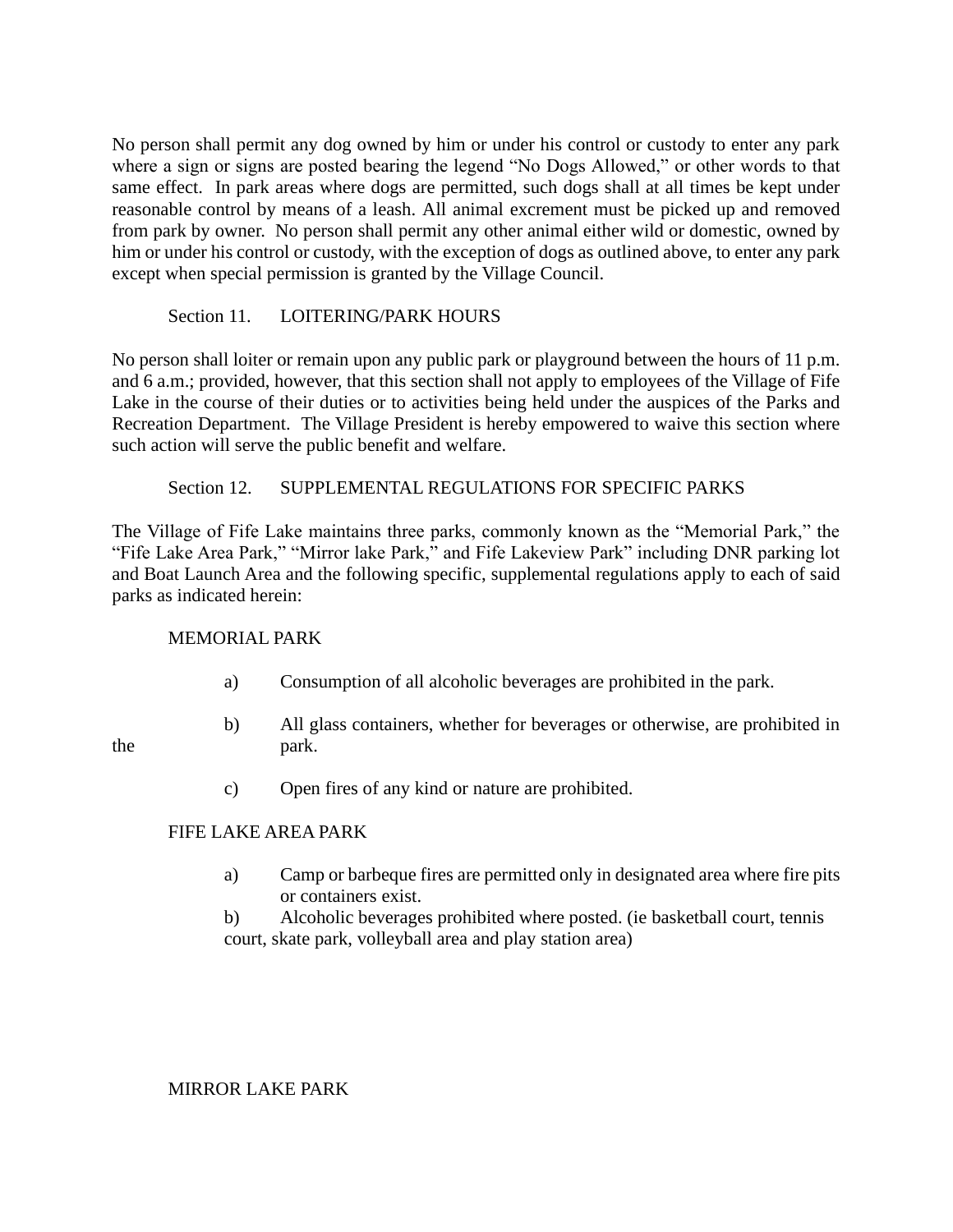|      | a)                 | Consumption of all alcoholic beverages are prohibited in park.                                   |
|------|--------------------|--------------------------------------------------------------------------------------------------|
| the  | b)                 | All glass containers, whether for beverages or otherwise, are prohibited in<br>park.             |
| pits | $\mathbf{c})$      | Camp or barbeque fires are permitted only in designated areas where fire<br>or containers exist. |
|      | d)                 | Swimming permitted in designated area at your own risk                                           |
|      | FIFE LAKEVIEW PARK |                                                                                                  |
|      | a)                 | Consumption of all alcoholic beverages are prohibited in park.                                   |
| the  | b)                 | All glass containers, whether for beverages or otherwise, are prohibited in<br>park.             |
| pits | $\mathbf{c})$      | Camp or barbeque fires are permitted only in designated areas where fire<br>or containers exist. |
|      | d)                 | Swimming permitted in designated area at your own risk.                                          |
|      | Section 13.        | PUBLIC LAKE ACCESS ROADS                                                                         |
|      | a)                 | Consumption of all alcoholic beverages prohibited.                                               |
|      | b)                 | All glass containers prohibited.                                                                 |
|      | $\mathbf{c})$      | Fires permitted only in designated area where fire pit or containers exist.                      |
|      | Section 14.        | DNR PARKING LOT AND BOAT LAUNCH AREA                                                             |
|      | a)                 | Consumption of all alcoholic beverages prohibited.                                               |
|      | b)                 | All glass containers prohibited.                                                                 |
|      | $\mathbf{c})$      | Open fires of any kind or nature, are prohibited.                                                |
|      | $\rm d)$           | No swimming in boat launch area.                                                                 |
|      |                    |                                                                                                  |

# Section 15. ADDITIONAL RULES AND REGULATIONS

The Village President is hereby empowered to make such rules and regulations subject to the approval of the Village Council, pertaining to he conduct and use of parks and public grounds as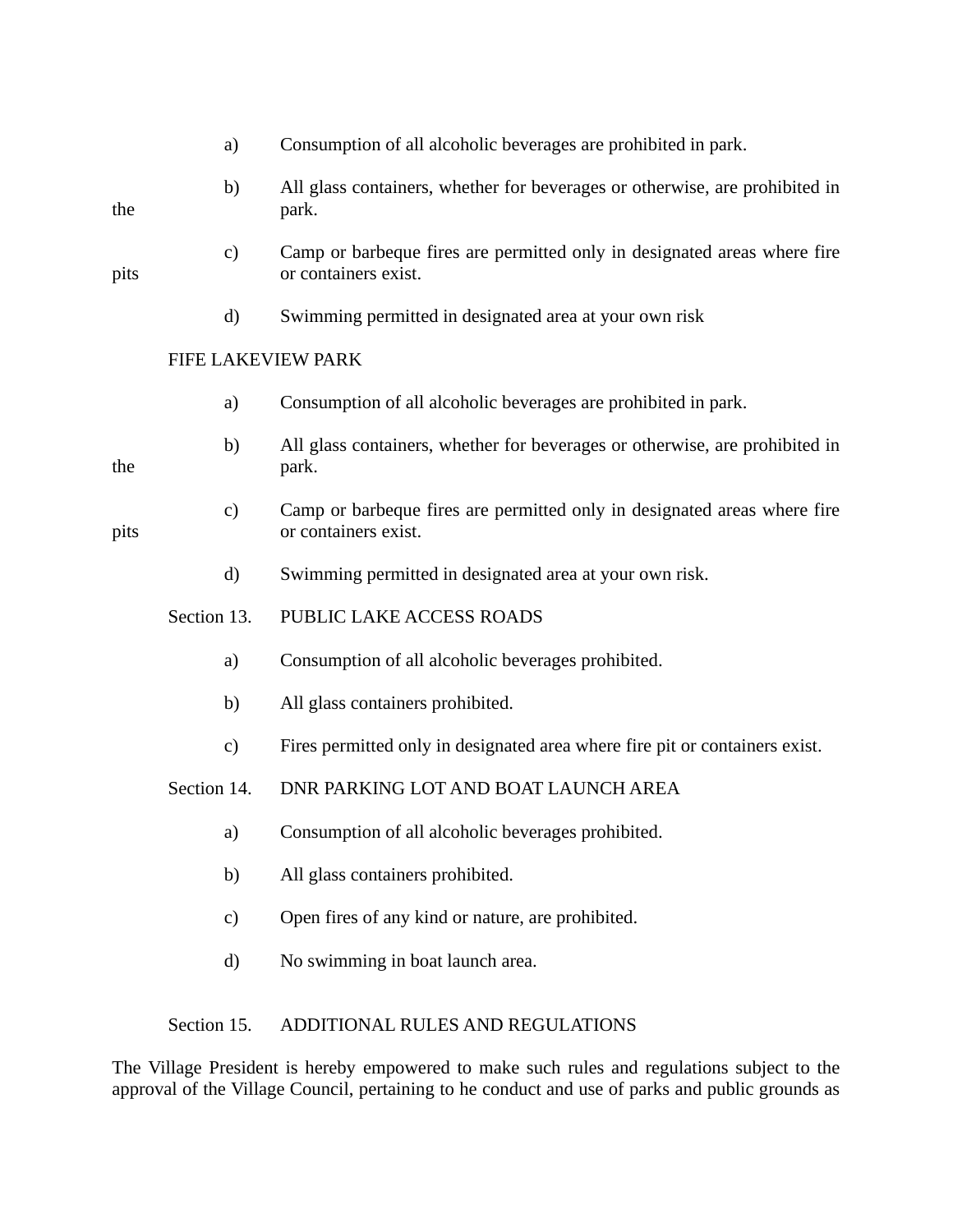are necessary to administer the same and to protect public property and the safety, health, morals and welfare of the public, and no person shall fail to comply with such rules and regulations.

# Section. 16. VIOLATIONS

Any person or entity who violates the provisions of this ordinance is responsible for a municipal civil infraction, either as a violation notice or a citation, and subject to payment of civil fine in accordance with the provisions of Ordinance No. OA #03-08 of the Village of Fife Lake.

Severability. The various parts, sections and clauses of this ordinance are hereby declared to be severable. If any part, sentence, paragraph, section or clause is adjudged unconstitutional or invalid by a court of competent jurisdiction, the remainder of said ordinance shall not be affected thereby.

Further, all existing provision of Ordinance No. 03-04 not inconsistent with the amendments made hereunder shall remain in full force and affect.

**Publication and Recording.** A summary of this Ordinance shall be published once in a newspaper of general circulation within the boundaries of the Village of Fife Lake qualified under State law to publish legal notices, immediately after its adoption and the same shall be recorded in the minutes of the Village of Fife Lake of the meeting at which this Ordinance was adopted and, in addition shall be recorded in the Ordinance Book of the Village.

**Effective Date.** This Ordinance shall be in full force and effect immediately after its publication as provided by law.

Passes and adopted by the Village Council of the Village of Fife Lake, County of Grand Traverse, Michigan, on May 2, 2005.

Corey Geyman Village Clerk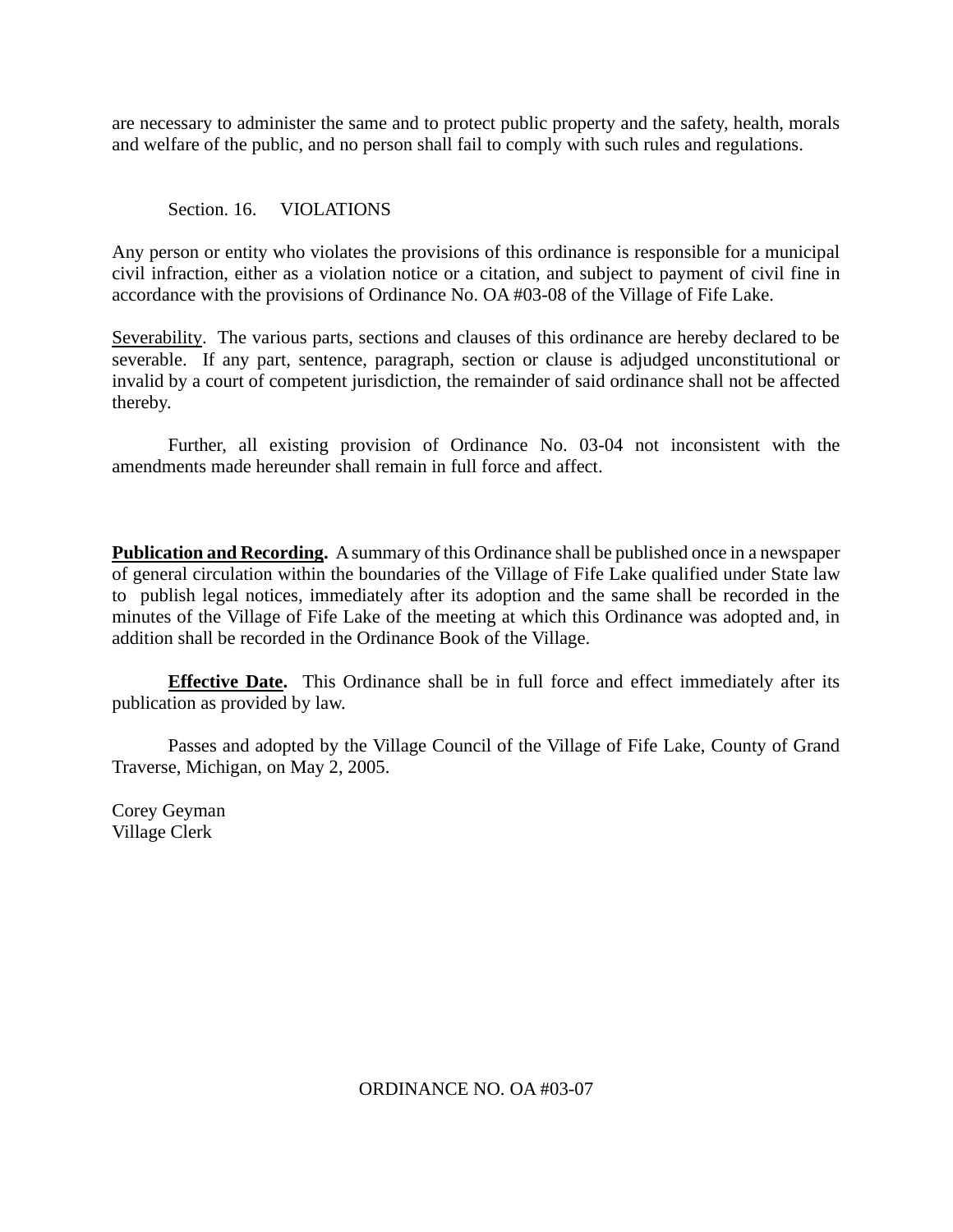# (Ordinance Amendment #99-12) (Ordinance No.90-01-A) Resolution to adopt Watercraft Ordinance #WC-28-89-001

## Special Local Watercraft Ordinance Regulation No 28 - Grand Traverse County WC-28-89-001 Fife Lake: Hours for High Speed Boating and Water Skiing

On the waters of Fife Lake Section 11, 12, 13 and 14, T24N, R9W Fife Lake Township, Grand Traverse County, and Section 18, T25N, R8W Springfield Township, Kalkaska County, and that portion of Fife Lake located within the Village limits of Fife Lake Michigan, it is unlawful between the hours of 7:30 p.m. and 11:00 a.m. Eastern Daylight of the following day to:

- a) Operate a vessel at high speed
- b) Have in tow, or otherwise assist in the propulsion on, a person on water skis, a water sled, kite, surfboard, or other similar contrivance.

## Section 2. Severability

The various parts, sections and clauses of this ordinance are hereby declared to be severable. If any part, clause, sentence, paragraph or section is adjudged unconstitutional or invalid by a Court of competent jurisdiction, the remainder of the ordinance shall not be affected thereby.

Publication and Recording. A summary of this Ordinance Amendment shall be published in a newspaper of general circulation within the boundaries of the Village of Fife Lake qualified under State law to publish legal notices, immediately after its adopting and the same shall be recorded in the minutes of the Village of Fife Lake of the meeting at which this Ordinance was adopted and, in addition shall be recorded in the Ordinance Book of the Village.

Effective Date. This Ordinance Amendment shall in full force and effect immediately after its publication as provided by law.

Passed and adopted by the Village Council of the Village of Fife Lake, County of Grand Traverse, on April 7, 2003.

Corey Geyman, Clerk Village of Fife Lake

ORDINANCE NO. OA #03-05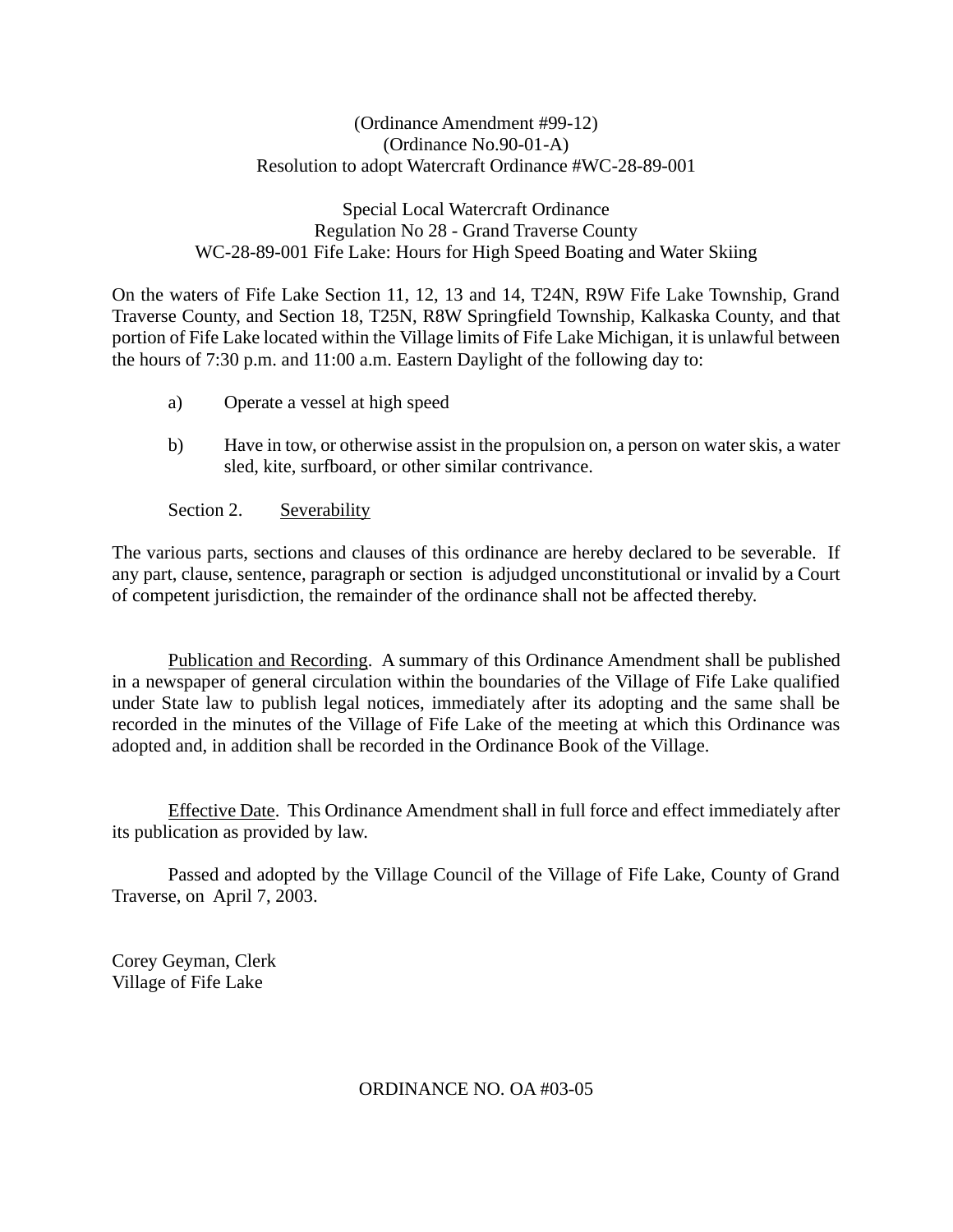# (Ordinance No. 90-2)

# OPEN FIRES / BURNING ORDINANCE

An ordinance to provide for the general health, safety and welfare of the residents of the Village of Fife Lake by limiting the burning of rubbish, garbage, and wood and wood byproducts within the Village Limits, as well as covering the existence of open fires, and to establish rules and regulations therefore, and to provide a penalty for violation thereof.

The Village of Fife Lake Ordains:

Section 1. Short Title

This ordinance shall be known as the "Burning and Open Fire Ordinance."

Section 2. Definitions

- a) The term "garbage" shall mean all animal and vegetable waste resulting from the handling, preparation, cooking or consumption of agricultural, dairy or meat products including any materials resulting from the handling, preparation, cooking or consumption of foods.
- b) The term "rubbish" shall include glass, chemicals, plastics, rubber, and all other nonperishable solid waste, with the exception of wood, wood byproducts and leaves as hereinafter defined.
- c) The term "wood and wood byproducts" shall have their ordinary meaning and include all materials derived from trees or plants, or branches of trees or plants more than one inch in diameter, and shall include such wood byproducts as paper, cardboard, fiberboard and the like.

d) The tern "disposal" shall include the storage, collection, disposal, burning, or handling of refuse.

> e) The term "person" shall include any natural person, association, partnership, firm or corporation.

f) The term "leaves" shall have its ordinary and common meaning being the foliage on trees, both deciduous and non-deciduous, and shall also include the branches of trees less than one inch in diameter.

- g) The term "premises" shall mean the area of land surrounding and including a house or structure and described legally by a metes and bounds description or by reference to a lot number in a plat.
- h) The term "structure" shall mean any construction or any production or piece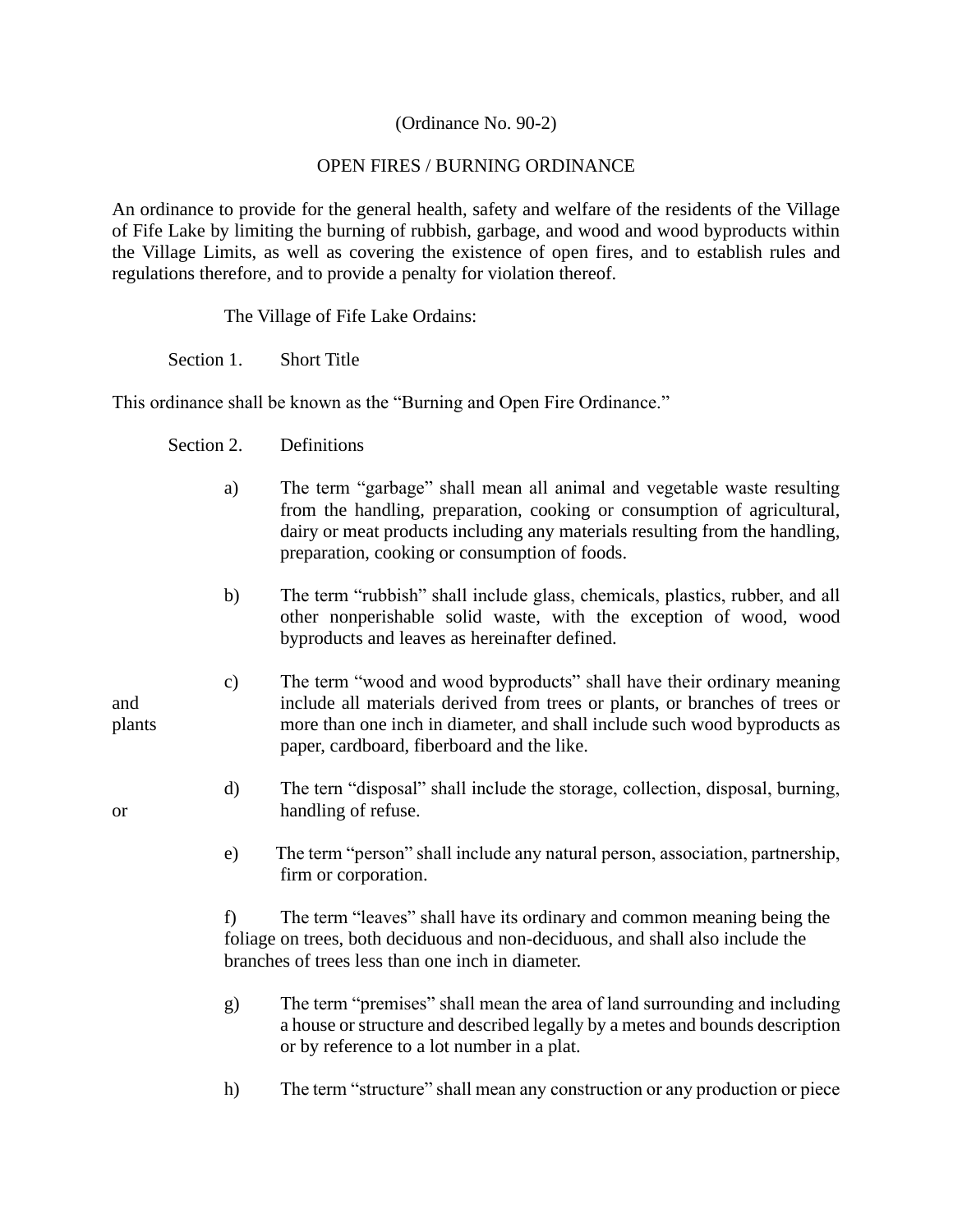of work artificially built up or composed of parts joined together in some definite manner.

I) The term "fire pit" for purposes of this ordinance shall be a "dug out" or depressed area in the land, lower than ground level, in which wood or wood byproducts are burned.

Section 3. Burning of Garbage and Rubbish

No person owning, or being responsible for any premises either as landlord or tenant, shall permit any burning by fire, including incineration, of any garbage or rubbish, upon or adjacent to said premises located within the Village limits.

Section 4. Burning of Wood and Wood Byproducts

No person owning, or being responsible for any premises either as landlord or tenant shall permit any burning by fire of any wood or wood byproducts upon or adjacent to said premises located within the Village limits, except as follows:

a) Wood or wood byproducts may be burned within the Village limits if the same occurs within a properly vented and Health Department approved incineration system. In the event approval for such systems is not granted by the Health Department, but by the Department of Natural Resources, or some other agency regulating "air pollution" any such incineration system shall be approved by the appropriate regulatory agency.

b) Wood or wood byproducts may be burned by a property owner ( and not a tenant) in either a "fire pit" larger than 6 feet in diameter or in an open field, provided however that the following conditions are met, and that such "burning" does not occur on more than two occasions in any one calendar year:

> 1) An appropriate "burning permit" is obtained from the Michigan Department of Natural Resources;

- 2) That any such burning, as permitted hereunder, shall be in a location a minimum of 150 feet from the nearest structure, be it a residence. garage, barn, etc.
- c) Wood, but not wood byproducts, may be burned in "fire pits" of less than 6 feet in diameter for recreational purposes, provided the fire is not in such proximity to structures, vegetation or lot lines as to constitute a hazard or nuisance.

Section 5. Woodstoves / Fireplaces / Smokehouses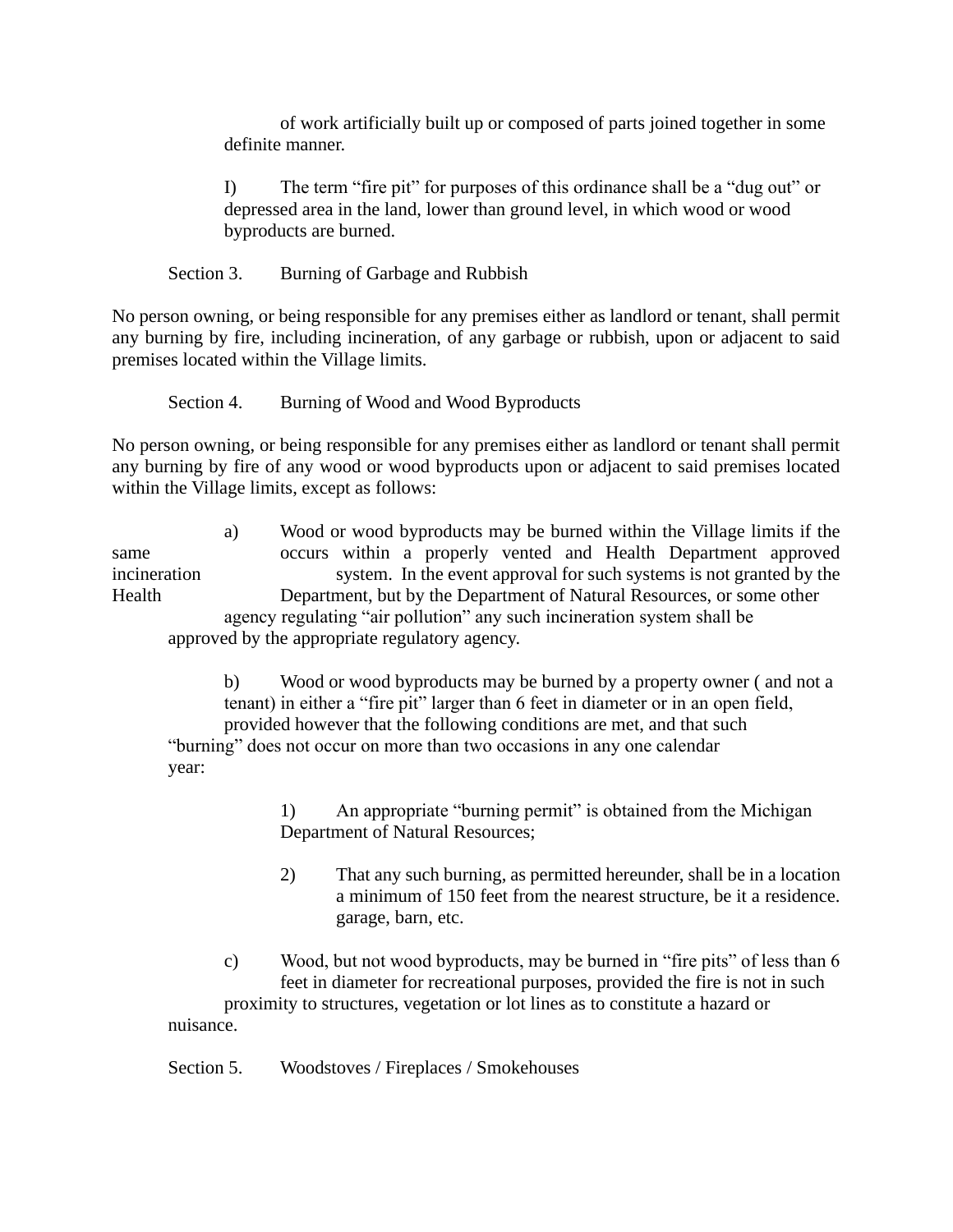Nothing herein shall limit or preclude any person owning or being responsible for any premises, either as landlord or tenant, from burning wood in approved home heating systems, whether by virtue of woodstoves, fireplaces, furnaces, or any combination thereof; nor does this ordinance preclude the use of smokehouses for curing, smoking fish, poultry, or other products for personal consumption so long as the square footage of such a smokehouse does not exceed 25 square feet.

Section 6. Rubbish Receptacles

No person owning, or being responsible for any premises, either as landlord or tenant, shall permit the accumulation or storage of any solid or liquid waste that constitutes a gasoline or oil, or gasoline or oil byproduct, or a chemical product or byproduct, that is highly flammable, unless said material is contained in fireproof receptacles having a minimum fire resistance factor of two hours and located a minimum of 25 feet from any building or structure.

# Section 7. Burning of Leaves

A person owning or being responsible for premises within the Village may burn leaves in Village streets or alleys, or on their own premises, outside of containers during the months of April, May, September, October and November provided that any such burring shall not be within 25 feet of any building and that a competent adult person shall constantly be in charge of said fire until it is completely extinguished. Nothing herein shall relieve the person kindling or causing the fire to burn leaves to be relieved from responsibility and liability from any damages resulting there from. Further, no person burning "leaves" under this section shall cause a nuisance to exist or continue in carrying out such activity including, but not limited to, the creation of smoke as a hazard to passing automobiles, bicyclists, and pedestrians.

Any burning of leaves as provided under this section shall be done only after issuance of a Michigan Department of Natural Resources burning permit. Provided further, however, that the owner or one being responsible for the premises shall not be required to obtain a Village "burning permit" for the burning of leaves under this section.

Section 8. Authorized Burning Sites

Nothing herein shall be construed as prohibiting "open fires" or "campfires" within specified "burning pits" or "barbeque sites" in Village parks at such times and in such specific locations as designated and permitted under the applicable rules and regulations pertaining to each of the parks or playground areas maintained by the Village of Fife Lake.

## Section 9. Weather Conditions

No burning shall be done at nay time or place when wind or weather conditions will create or be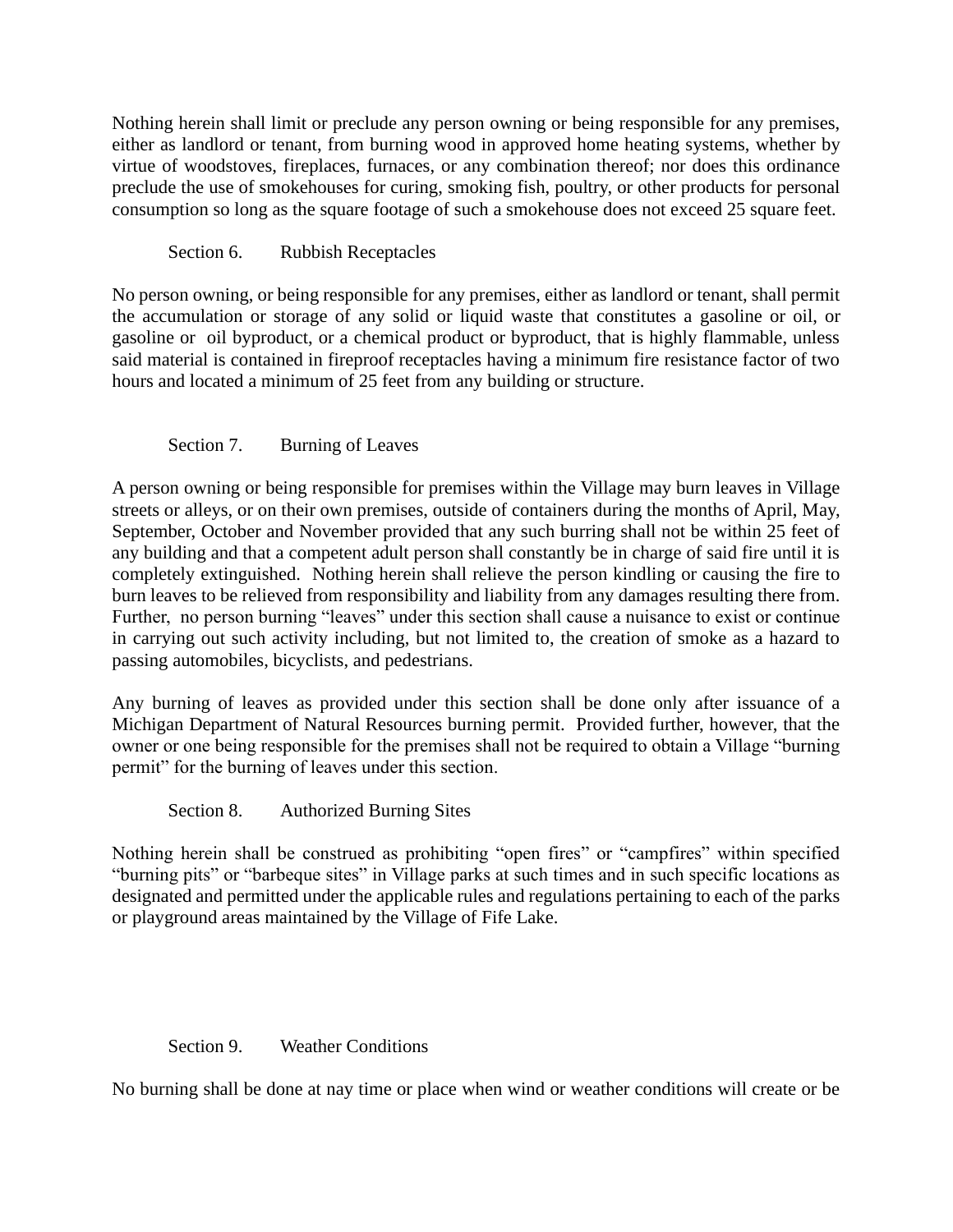apt to create a nuisance to anyone or the property of anyone, in the vicinity of said burning, or to be a danger to property in the vicinity.

Section 10. Nuisances Prohibited

It shall be a nuisance and unlawful for any person to burn or allow to be burned, at any time or place, any garbage or rubbish.

Section 11. Violations

Any person or entity who violates the provisions of this ordinance is responsible for a municipal civil infraction, either as a violation notice or a citation, and subject to payment of civil fine in accordance with the provisions of Ordinance No. OA #03-08 of the Village of Fife Lake.

Section 12. Severability

The various parts, sections and clauses of these ordinance amendments are hereby declared to be severable. If any part, sentence, paragraph, section or clause is adjudged unconstitutional or invalid by a court of competent jurisdiction, the remainder of said ordinance shall not be affected thereby.

Further, all existing provision of Ordinance No. 90-2 inconsistent with the amendments made hereunder shall remain in full force and affect.

Section 13. Effective Date

This Ordinance Amendment shall be in full force and effect immediately after its publication as provided by law.

Passed and adopted by the Village Council of the Village of Fife Lake, County of Grand Traverse, Michigan, on April 7, 2003.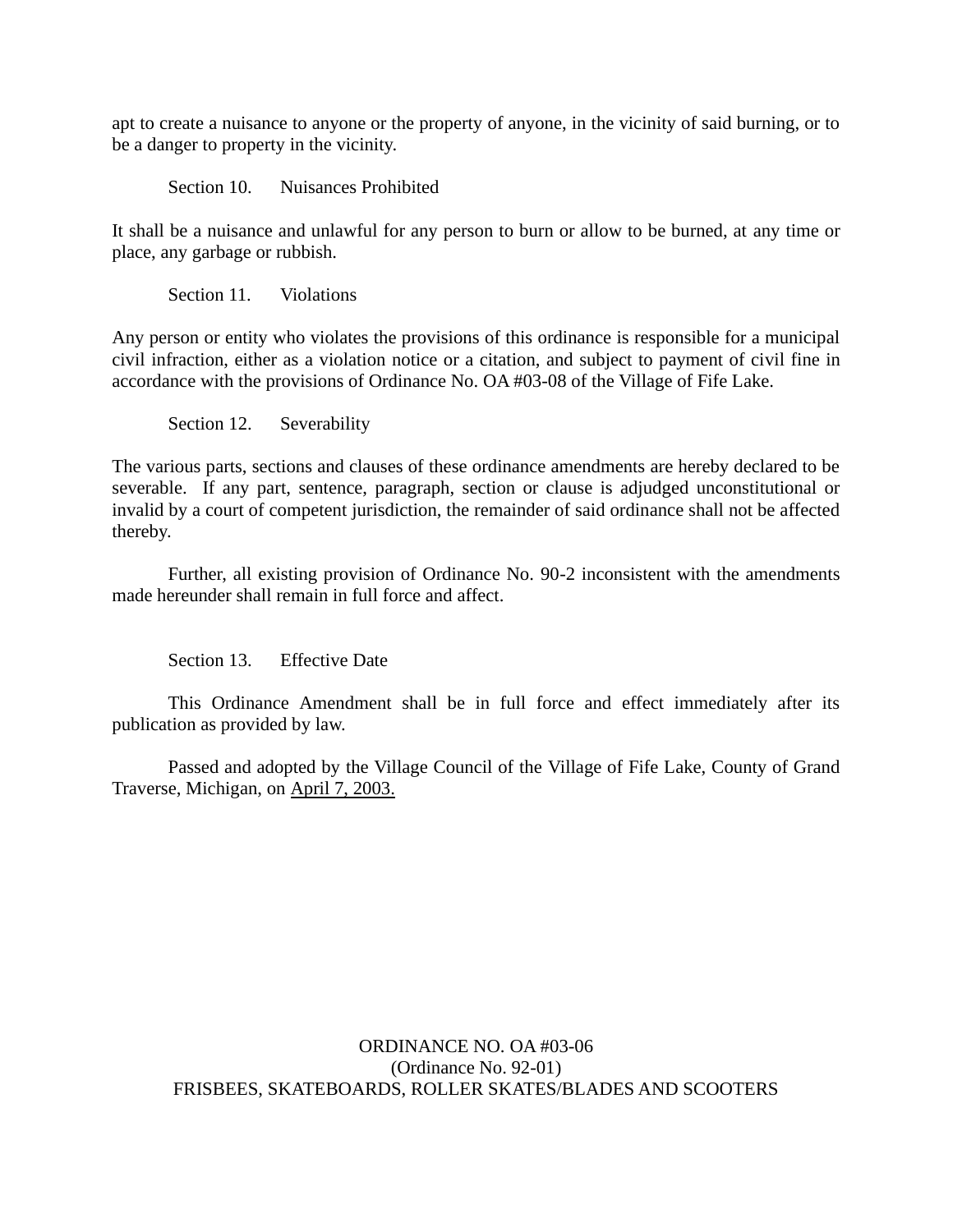Section 1.

An ordinance to regulate frisbees, skateboards, roller skates/blades and scooters.

Section 2.

The purpose of this Ordinance is to insure the safe and convenient use of this public highways, streets, alleys, sidewalks and footpaths of the Village.

Section 3.

The following words, when used in this Ordinance, shall have the following meanings unless otherwise clearly apparent from the context:

- a) The words "Frisbee": shall include any saucer shaped disc used for skimming into the air.
- b) The work "Skateboard" shall include any surfboard like object with wheels attached.
- c) The word "Roller skate/blades" shall include any shoe like devise with wheels attached.
	- d) The word "scooters" is a small, low-built two-wheeled vehicle.

Section 4.

- a) No person shall ride or in any manner use a skateboard, roller skate/blades, or scooter upon the following public ways:
	- 1. State Street roadway between west boundary of Fife Lake Area Park and Pierce Street.
	- 2. North sidewalk of State Street between west boundary of DNR park Lot and Boyd Street.
	- 3. Merritt Street roadway between Oak Street and Main Street.
	- 4. North sidewalk of Merritt Street between Oak Street and Main Street.
	- 5. Any Village leased or maintained parking lot.
	- 6. The sidewalks within the Memorial Park and Lake View Park.
	- 7. The Village tennis courts.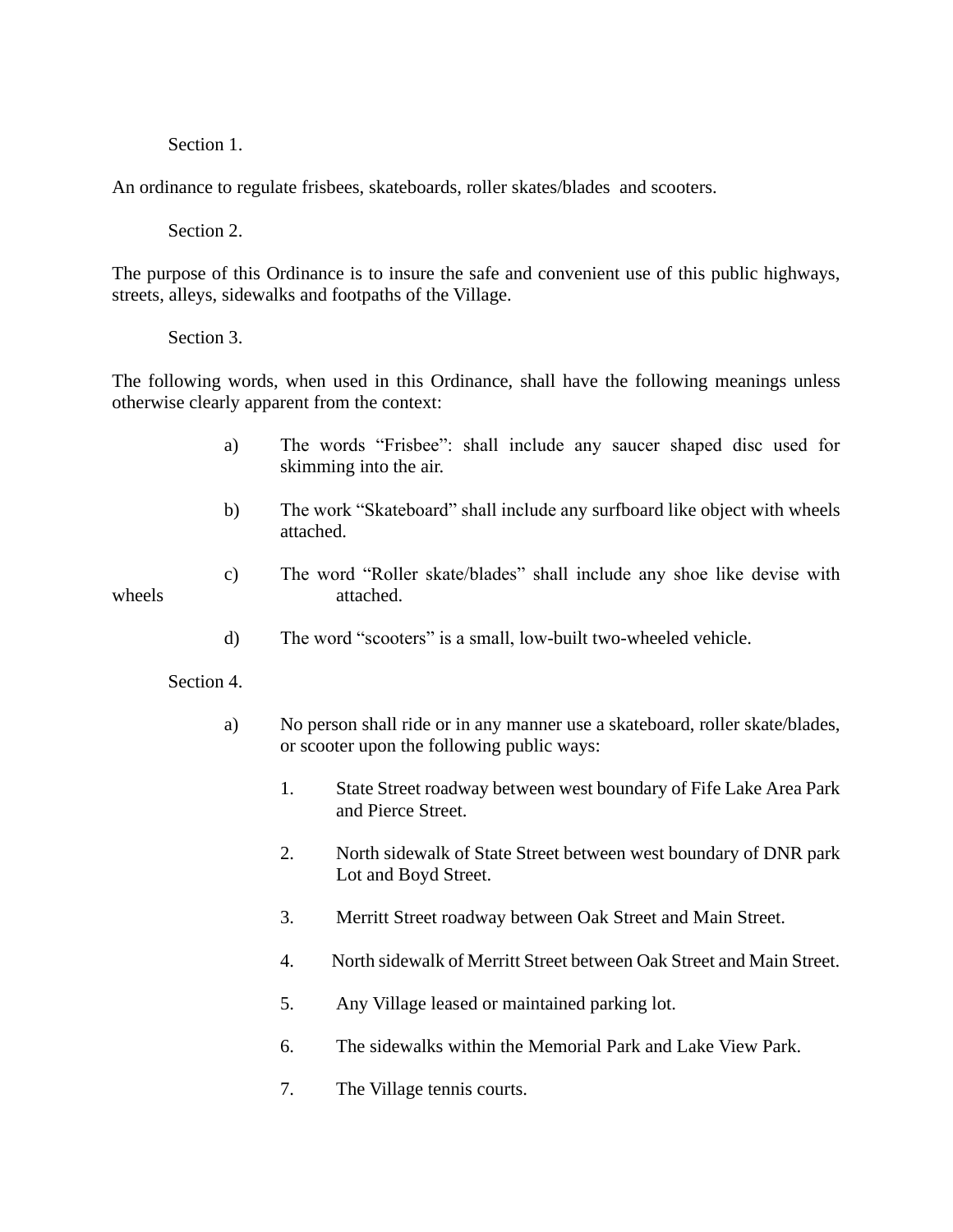b) No person shall ride on or in any manner use a skateboard, roller skate/blades or scooter, with a sail. c) No person shall ride on or in any manner use a skateboard, roller skate/blades or scooter, which is being towed by any vehicle or animal. d) When a person is riding a bicycle, skateboard, rollerstate, or roller blades on a public highway, street, alley, sidewalk or footpath they shall yield the right- of-way to any pedestrian or motor vehicle. e) Any person throws, cause to be thrown, or participate in any manner in throwing of a frisbee on a public highway, street, alley, sidewalk or footpath they shall yield the right-of-way to any pedestrian or motor vehicle.

Section 5. Violations.

Any person or entity who violates the provisions of this ordinance is responsible for a municipal civil infraction, either as a violation notice or a citation, and subject to payment of civil fine in accordance with the provisions of Ordinance No. OA #03-08 of the Village of Fife Lake.

Section 6. Severability

The various parts, sections and clauses of this ordinance are hereby declared to be severable. If any part, sentence, paragraph, section or clause is adjudged unconstitutional or invalid by a court of competent jurisdiction, the remainder of said ordinance shall not be affected thereby.

Further, all existing provision of Ordinance No. 03-06 inconsistent with the amendments made hereunder shall remain in full force and affect.

Section 7. Effective Date

This Ordinance Amendment shall be in full force and effect immediately after its publication as provided by law.

Passed and adopted by the Village Council of the Village of Fife Lake, County of Grand Traverse , Michigan on April 7, 2003.

#### ORDINANCE NO. 05-03

#### VILLAGE OF FIFE LAKE JUNK ORDINANCE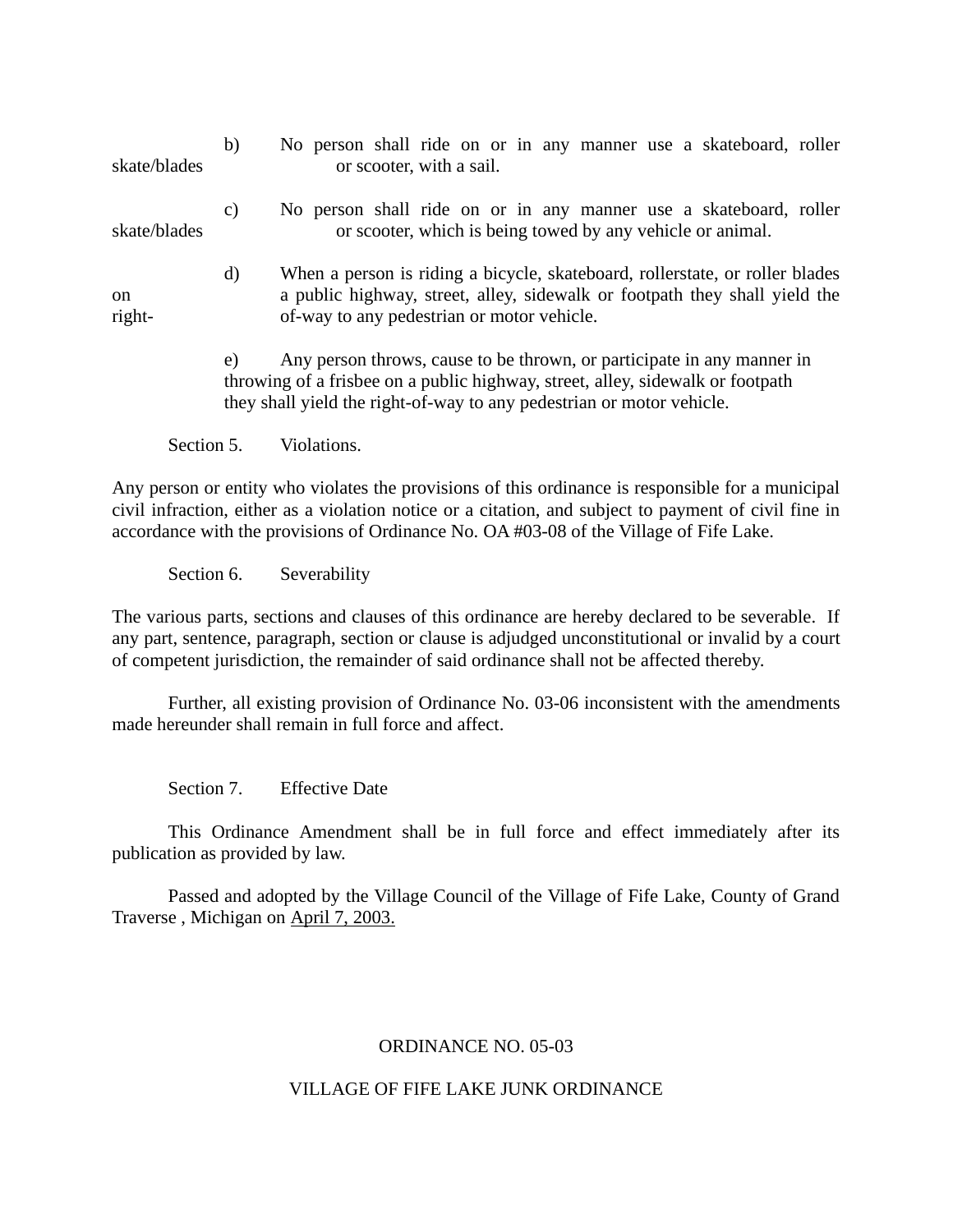Section 1. For the purpose of this ordinance, the term "junk shall mean any motor vehicle, machinery, appliance, product or merchandise, scrape metal, other scrap material which are damaged, deteriorated, or that are in a condition which prevents their use for the purpose for which they were intended, and household trash.

Section 2. Prohibited Acts. No person shall place, discard, or abandon junk in a place where it is visible from a highway, street, or other public place way, or where it is visible to an abutting landowner from that portion of the land used on a regular basis. No person shall place , discard, or abandon junk on public property or the private property of another, regardless if visible from a highway, street, or other public way, or from adjoining land.

Section 3. The Grand Traverse County Sheriff and his deputies are authorized as local enforcement officers of the ordinance.

Section 4. Penalties. A violation of this ordinance is a municipal civil infraction, subject to a maximum fin of \$500.00 and court costs. Commencing 30 days after receiving notice of a violation, if no abated, each day the violation continues shall constitute a separate violation of this ordinance.

Section 5. Each of the provision of this ordinance is severable, and if any provision is held invalid for any reason by a court of competent jurisdiction, the remaining provisions shall remain in full force and effect.

**Publication and Recording.** A summary of this Ordinance shall be published once in a newspaper of general circulation within the boundaries of the Village of Fife Lake qualified under State law to publish legal notices, immediately after its adoption and the same shall be recorded in the minutes of the Village of Fife Lake of the meeting at which this Ordinance was adopted and, in addition shall be recorded in the Ordinance Book of the Village.

**Effective Date.** This Ordinance shall be in full force and effect immediately after its publication as provided by law.

Passes and adopted by the Village Council of the Village of Fife Lake, County of Grand Traverse, Michigan, on May 2, 2005.

Corey Geyman Village Clerk

# ORDINANCE NO. 05-04

# VILLAGE OF FIFE LAKE NOISE ORDINANCE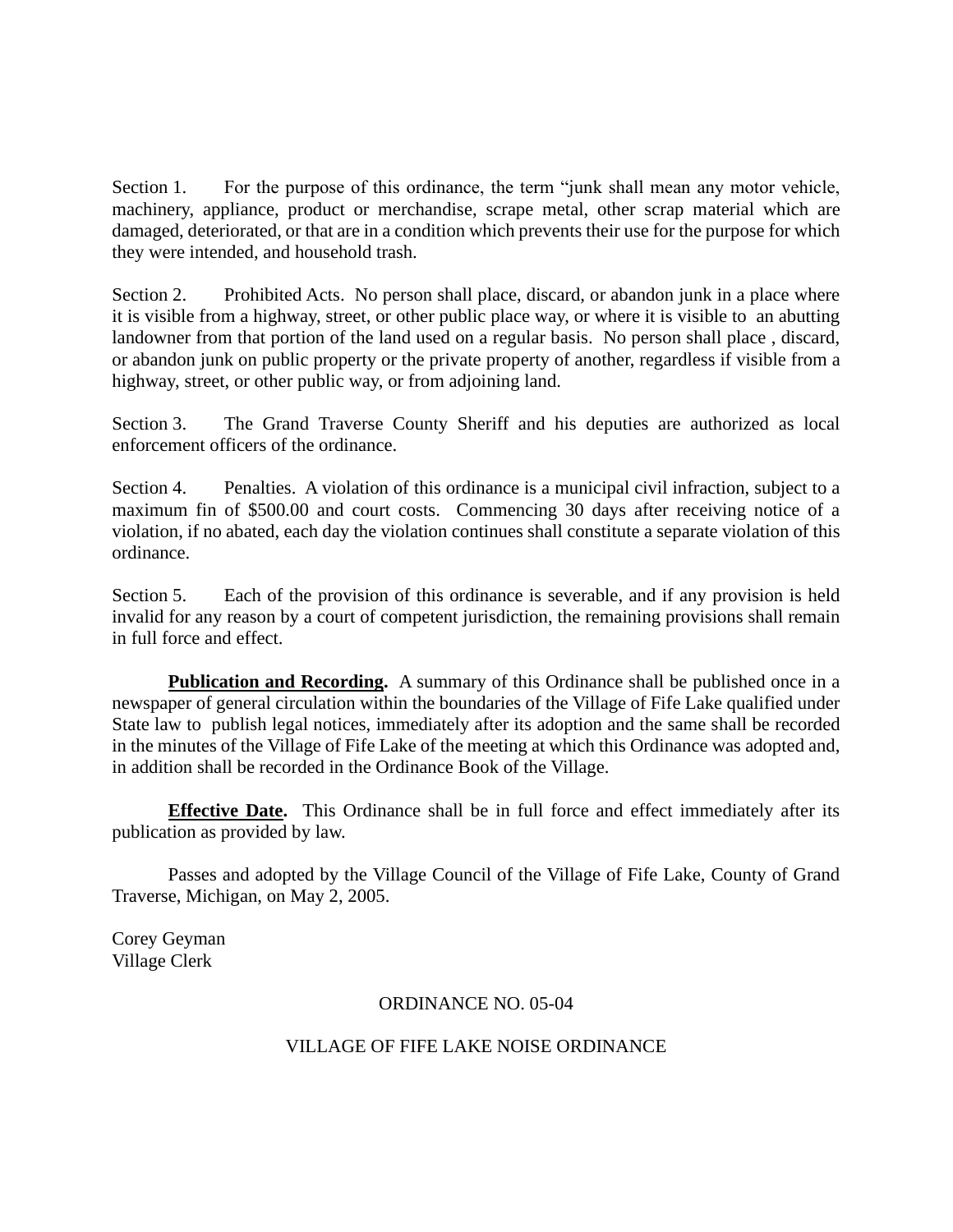Section 1. No person within the Village shall cause a noise disturbance, which is defined as sound created by human activity with or without the use of any devise, which by reason of its volume, intensity, location, or time of day impairs the health, welfare, or peace of another person of normal human sensibilities.

Section 2. Prohibited Acts. The following acts and activities are declared to be noise disturbances and are prohibited. This enumeration shall not be deemed exclusive.

> (A) The playing of any radio, television, phonograph, other sound reproduction devise, or musical instrument in such a manner or at such a volume as to be sufficiently audible to annoy or disturb the quite, comfort, or repose of persons in the vicinity.

> (B) The keeping of any animal or bird which, by causing frequent or long continued noise, shall disturb the comfort and repose of any person in the vicinity.

> (C) The use of any motor vehicle, including motorcycles, in such a manner as to create a disturbing noise, including, but not limited to, the screeching of tires and the discharge into the open area of exhaust from the engine without a sufficient muffler.

> (D) Shouting or other raucous or boisterous behavior for an unreasonable length of time.

> (E) Construction or demolition activities between the hours of 7:00 a.m. and 9:00 p.m.; refuse collection between the hours of 6:00 a.m. and 9:00 p.m.; the operation of power or heavy duty equipment between the hours of 7:00 a.m. and 9:00 p.m.

Section 3. The Grand Traverse County Sheriff and his deputies area authorized as local enforcement officers of this ordinance.

Section 4.

a. A violation of this ordinance is a municipal infraction, subject to a maximum fine of \$500.00 plus court costs.

b. Any person who refuses to abate a noise disturbance upon the demand of an authorized local enforcement officer, interferes with the officer's enforcement of the ordinance, or retaliates against another who had made complaint of a noise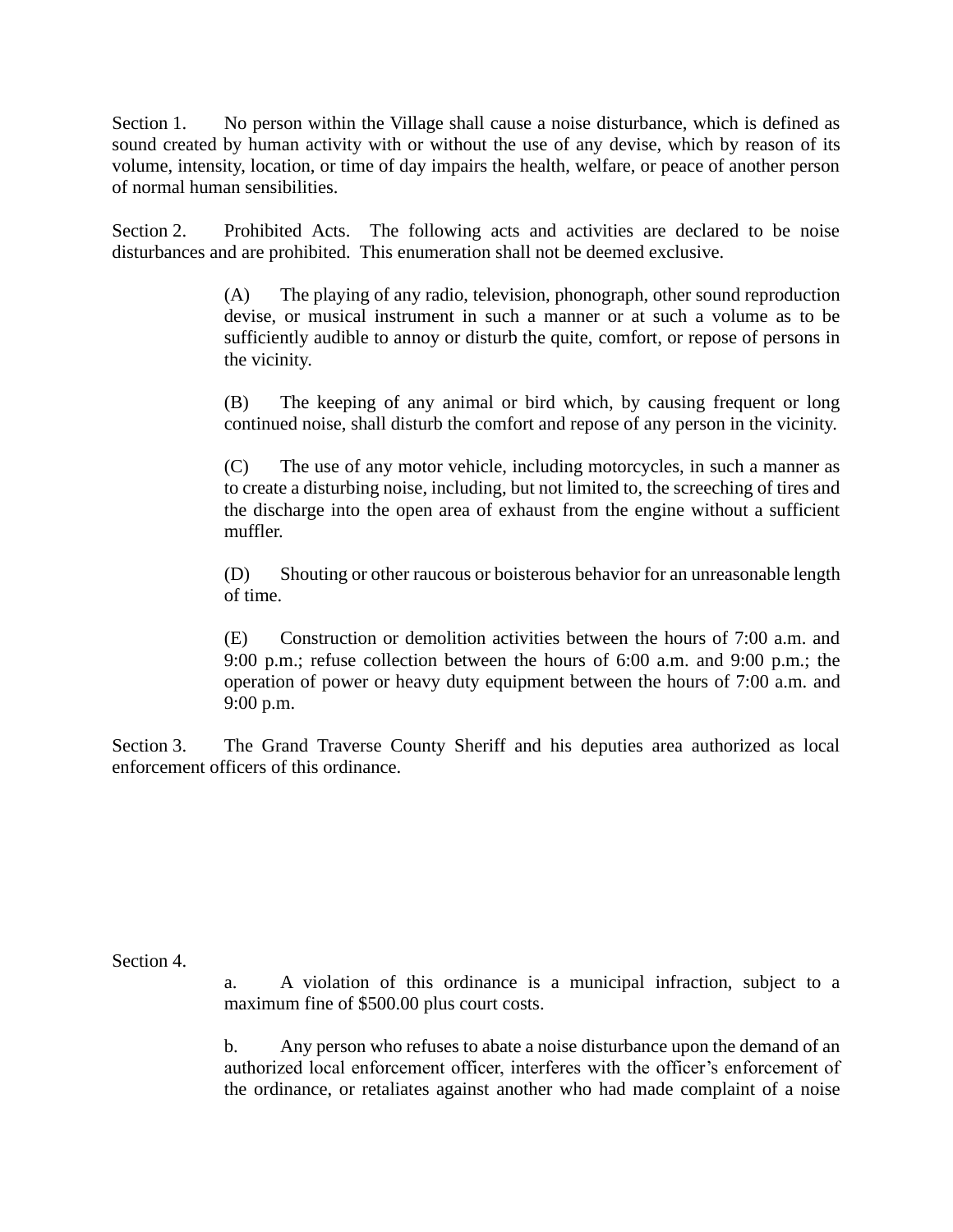disturbance is guilty of a misdemeanor punishable by maximum 90 days in jail and a fine of \$500.00 plus court costs.

Section 5. Exempted from this ordinance is any activity defined as a "farm operation' by the Michigan Right to Farm Act, 1980 P.A. 93, MCL 286.471 et seq.

Section 6. Nothing in this ordinance impairs or precludes a separate cause of action provided by statute or common law for conduct prohibited herein.

Section 7. The provisions of this ordinance are severable and in any part declared void or unenforceable by a court of competent jurisdiction, the reaming parts shall remain in force.

**Publication and Recording.** A summary of this Ordinance shall be published once in a newspaper of general circulation within the boundaries of the Village of Fife Lake qualified under State law to publish legal notices, immediately after its adoption and the same shall be recorded in the minutes of the Village of Fife Lake of the meeting at which this Ordinance was adopted and, in addition shall be recorded in the Ordinance Book of the Village.

**Effective Date.** This Ordinance shall be in full force and effect immediately after its publication as provided by law.

Passes and adopted by the Village Council of the Village of Fife Lake, County of Grand Traverse, Michigan, on May 2, 2005.

Corey Geyman Village Clerk

# ORDINANCE OF DEFINITIONS

## ORDINANCE NO. 00-09

An Ordinance to establish Definitions for words and phrases used in ordinance of the Village of Fife Lake, when said words and phrases are not defined within the ordinance itself.

THE VILLAGE OF FIFE LAKE ORDAINS: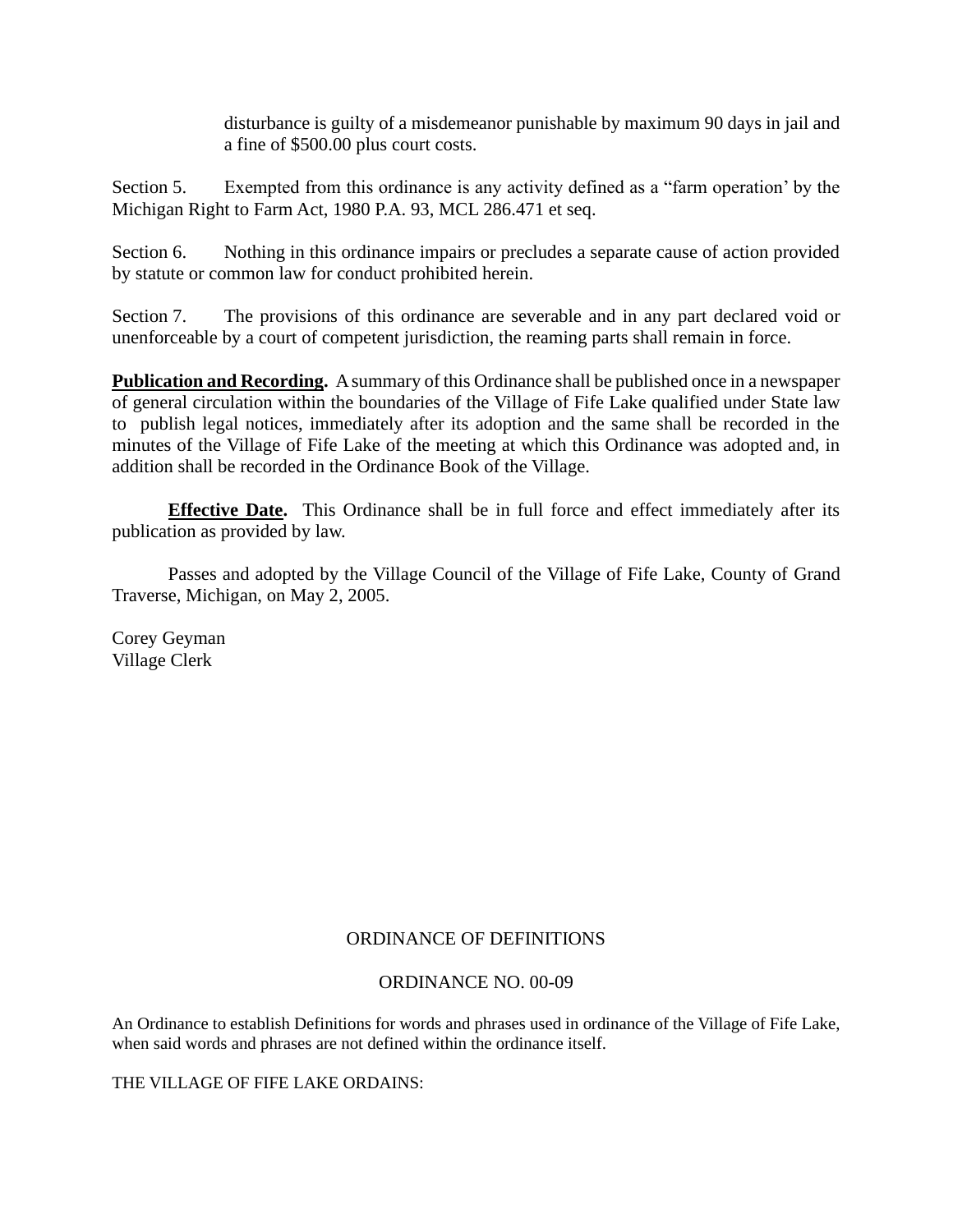#### SECTION I:

The following definitions, as from time to time amended, shall apply to words and phrases found within the ordinance of the Village of Fife Lake, when not otherwise defined within the ordinance.

1. HIGH SPEED: For purposes of this phrases, the term "high speed" means a speed at or above which a motorboat, or a motor powered watercraft, reaches a planing condition.

- 2. LEGAL WORDS AND PHRASES: When not otherwise defined within a specific ordinance, such as the Zoning Ordinance, nor specifically defined in the "Ordinance of Definition," words and phrases found within the ordinances of the Village of Fife Lake, shall have the meaning and definition as set forth in *Black's Law Dictionary,* 4th Edition.
- 3. OTHER WORDS AND PHRASES: In the event that a specific word or phrase is not defined within any ordinance of the Village of Fife Lake, nor is it defined in this Ordinance of Definitions and is not defined in *Black's Law Dictionary,* then the word of phrase shall have the meaning as set forth in an Edition of "*Websters Dictionary*," published within three (3) years of the date the definition of a specific word or phrase is sought.

#### SECTION 2. SEVERABILITY

The various parts, sections and clauses of this ordinance are hereby declared to be severable. If any part, clause, sentence, paragraph or section is adjudged unconstitutional or invalid by a Court of competent jurisdiction, the remainder of the ordinance shall not be affected thereby.

Voting for: Eby, Forwerck, Gill, Hayes, Kowalewski, Middaugh, Broering.

Voting Against: None.

The Village President declared the ordinance adopted.

I hereby certify that the above ordinance was adopted by the Village Council for the Village of Fife Lake, on the 1st day of May, 2000.

Corey Geyman Village Clerk

## RESOLUTION FOR SNOW & ICE REMOVAL ON SIDEWALKS

#### RESOLUTION #92:09R

WHEREAS, the Fife Lake Village Council passed the Resolution on November 2, 1992;

WHEREAS, the Council of the Village of Fife Lake does cause and require the owners and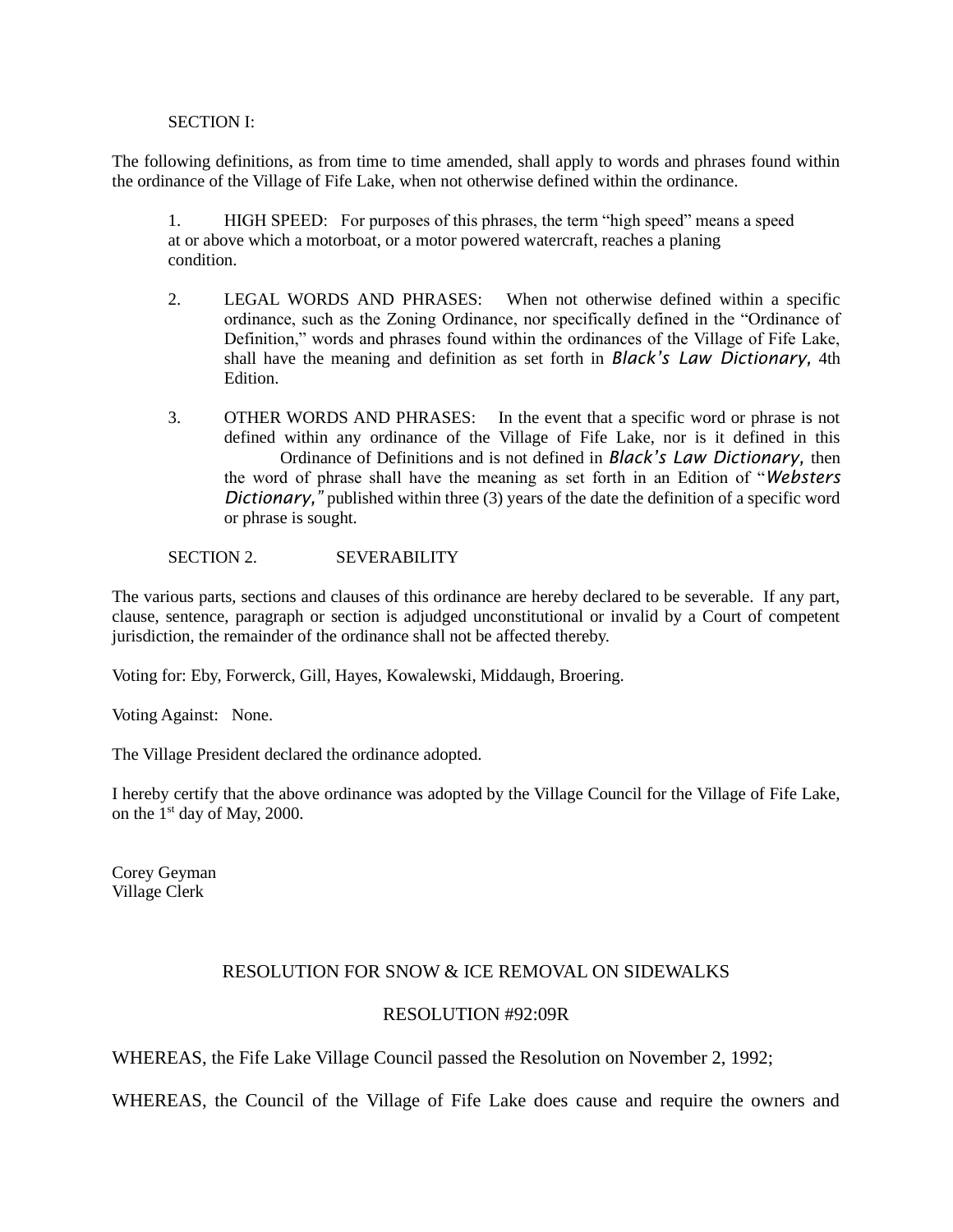occupants of any lot or premises to remove all snow and ice from the sidewalks in front of or adjacent to the lot and premises; and

WHEREAS, to keep the sidewalks free from obstructions, encroachments, incumbrance, filth and other nuisances;

WHEREAS, if owner or occupant fails to remove snow or ice, the Village will do so, and will collect such amount as needed to reimburse the Village at the property owners expense;

WHEREAS, under to General Law Village Charter, Sec. 67.9 and 67.10 defining responsibility for the maintenance of sidewalks;

NOW THEREFORE, On motion by Councilman Tornow, seconded by Councilwoman Lewis, IT IS HEREBY RESOLVED:

## VILLAGE OF FIFE LAKE COUNTY OF GRAND TRAVERSE MICHIGAN

At a meeting of the Village Council of the Village of Fife Lake, Grand Traverse County, Michigan, held in the Cadillac State Bank in said Village, on the 19<sup>th</sup> day of July, 1979, at 8:00 o'clock P.M.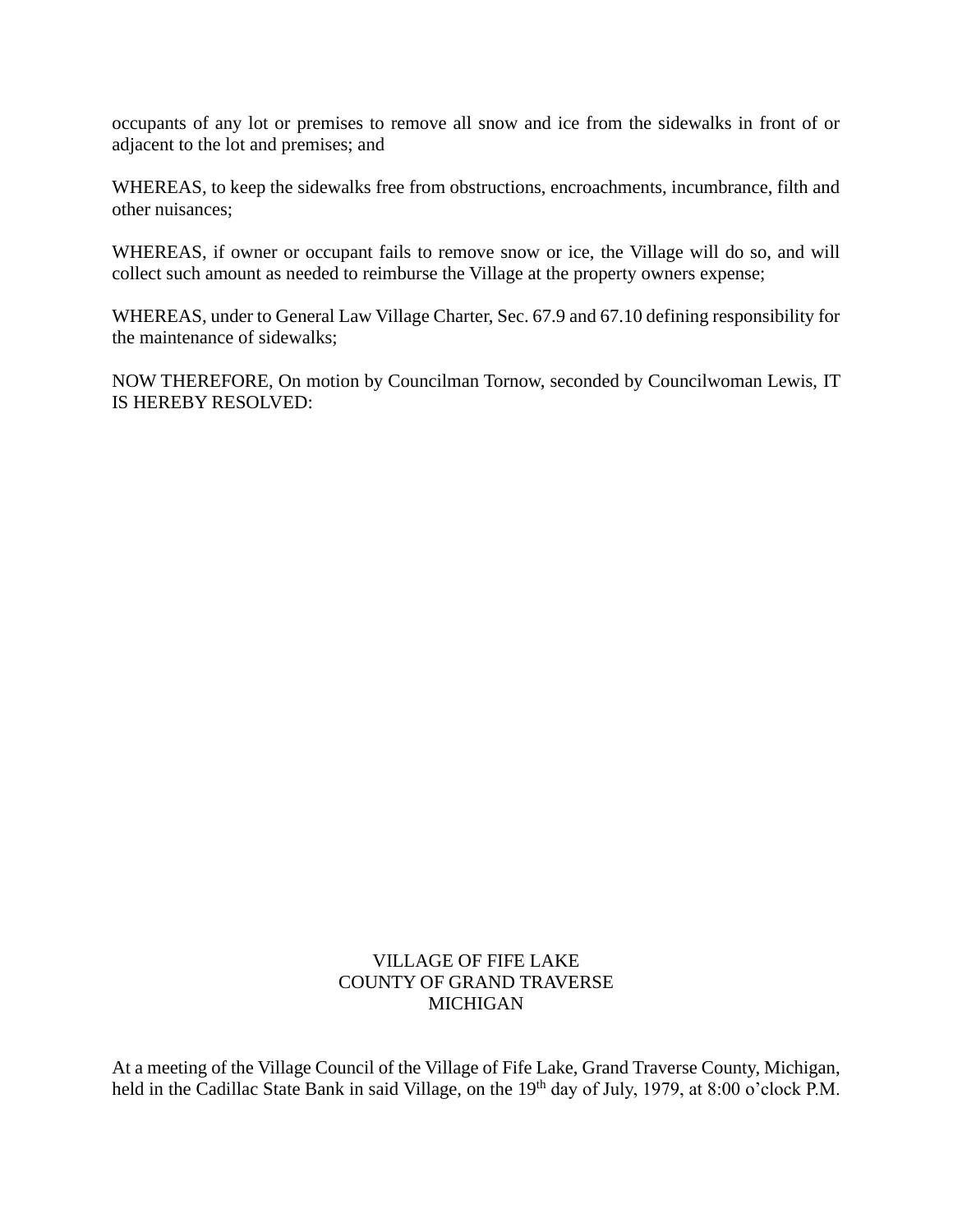Eastern Standard Time.

PRESENT: Members Dale Wheeler, President, Gilmour, Newell, Tornow, and Wood

ABSENT: Members Braley, Fritz

A proposed Ordinance prepared by Clary, Nantz, Wood, Hoffius, Rankin & Cooper, was presented to the Village Council, providing for the connection of premises within the Village to the Fife Lake Area Utility Authority Sewage Disposal System No. 1 and the imposition, collection and enforcement of fees and charges for connections thereto and use of said System.

After discussion WHEELER introduced Ordinance No. 12-A entitled.

AN ORDINANCE TO PROVIDE FOR THE CONNECTION NOW OR HEREAFTER OF PREMISES TO THE FIFE LAKE AREA UTILITY AUTHORITY SEWAGE DISPOSAL SYSTEM NO.1 IN THE VILLAGE OF FIFE LAKE, GRAND TRAVERSE COUNTY, MICHIGAN; TO PROVIDE FOR THE IMPOSITION, COLLECTION AND ENFORCEMENT OF FEES AND CHARGES FOR THE CONNECTION FOR THE CONNECTION THERETO AND FOR CHARGES FOR USE OF SAID SYSTEM; AND TO PROVIDE FOR OTHER MATTERS RELATIVE TO SAID SYSTEM FOR PRESERVATION OF THE PUBLIC HEALTH, SAFETY AND CONVENIENCE.

The Ordinance was then read.

It was moved by WOOD and seconded by TORNOW that said Ordinance No. 12-A be adopted.

Upon roll call, the Vote upon the motion adopting said ordinance was as follows:

Yeas: Gilmour, Newell, Tornow and Wood

Nays: None

The Village Clerk declared the Ordinance adopted. The following in Ordinance No. 12-A as adopted.

> ORDINANCE NO. OA #03-18 (Ordinance No. 12-A)

AN ORDINANCE TO PROVIDE FOR THE CONNECTION NOW OR HEREAFTER OF PREMISES TO THE FIFE LAKE AREA UTILITY AUTHORITY SEWAGE DISPOSAL SYSTEM NO. 1 IN THE VILLAGE OF FIFE LAKE, GRAND TRAVERSE COUNTY, MICHIGAN; TO PROVIDE FOR THE IMPOSITION, COLLECTION AND ENFORCEMENT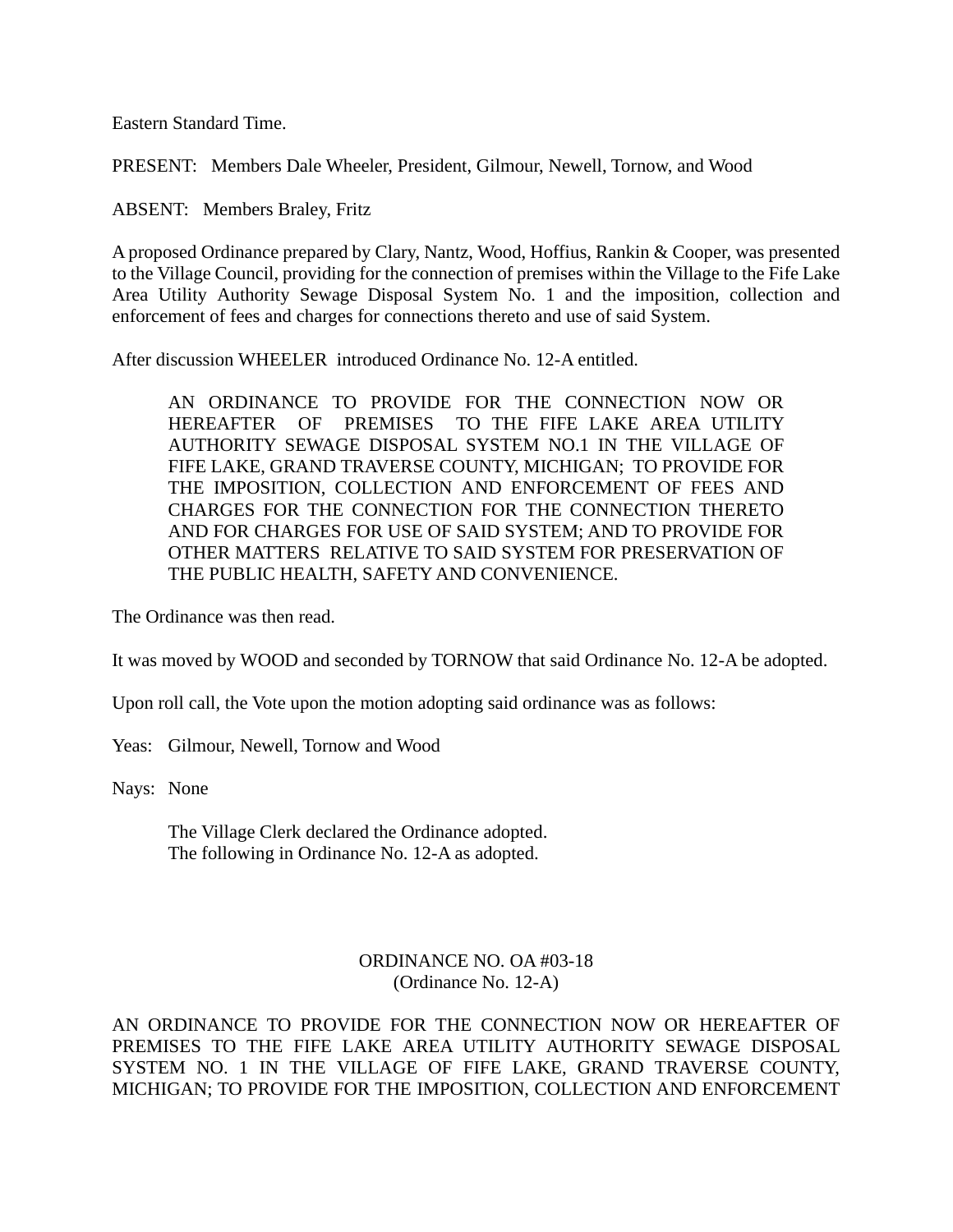# OF FEES AND CHARGES FOR THE CONNECTION THERETO AND FOR CHARGES FOR USE OF SAID SYSTEM; AND TO PROVIDE FOR OTHER MATTERS RELATIVE TO SAID SYSTEM FOR THE PRESERVATION OF THE PUBLIC HEALTH, SAFETY AND CONVENIENCE.

# THE VILLAGE OF FIFE LAKE (GRAND TRAVERSE COUNTY) ORDAINS:

#### Section 1.01

Whenever used in this Ordinance, except when otherwise indicated by the context: (A) The term "Village" shall be construed to mean the Village of Fife Lake.

(B) The term "Council" shall be construed to mean the Village Council of said Village of Fife Lake, the legislative and governing body thereof.

(C) The term "Authority"shall be construed to mean the Fife Lake Area Utility Authority.

(D) The term "System" shall mean the complete Fife Lake Area Utility Authority Sewage Disposal System No.1 as the same located in the Village, including all sewer mains, laterals and treatment facilities, all appurtenances thereto now owned or hereafter acquired by the Authority pursuant to contract with the Village and all extension and improvement thereto hereafter made.

(E) The term "sewer services" shall refer to the collection, transportation, treatment and disposal of sanitary sewage emanating from premises now or hereafter.

(F) The term "unit" or "units" shall be related to the quantity of sewer use and the benefits derived from such sewer use ordinarily arising from the occupancy of a residence building by a single family of ordinary size (but such term shall not necessarily be related to actual use arising from any such building) and shall be defined or determined from time to time by the Village through its Village Council. Said units are set forth in Exhibit A to the Ordinance, according to the type of use to which the property is put. Any use not enumerated in Exhibit A shall, in the discretion of the Village President, upon authority of the Village Council, possess those units which attach to the property based upon the most similar use enumerated in Exhibit.

(G) The term "trunkage connection fee" shall be deemed to mean the amount charged at the time in the amount hereinafter provided to each premises in the Village for connecting or being connected to the System and represents the proportionate cost allocable to such premises for the facilities by which sewer services are immediately provided to the premises and the cost of inspecting and approving the physical connections to the System and the issuance of a connection permit.

(H) The term "Charges for Sewer Services" shall mean those charges and fees established by the Village Council pursuant to Section 4.01 of this Ordinance imposed on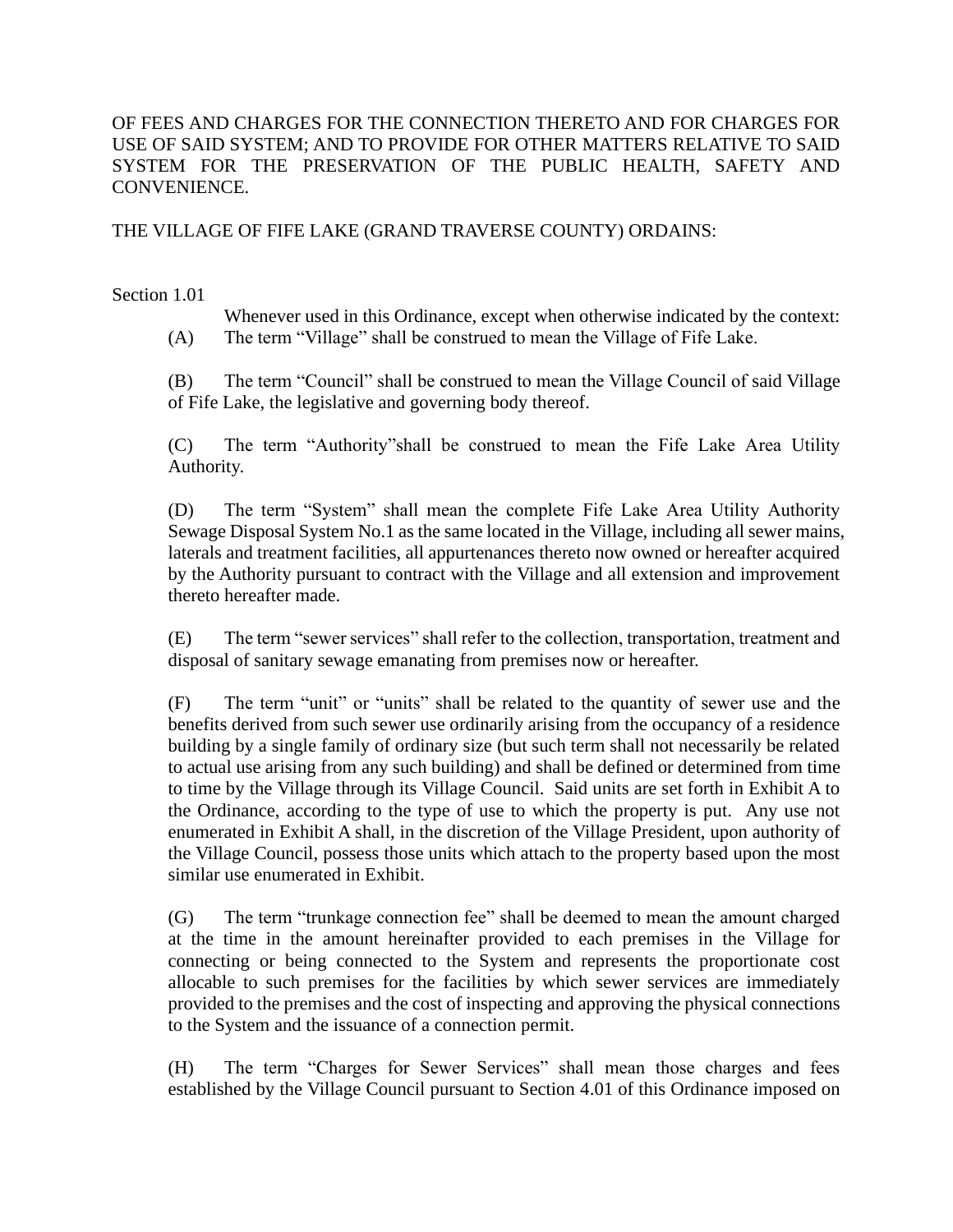users of the System for the use of the Sewer Services and include, but are not limited to, Trunkage Connection Fees, User Charges, and Debt Service Charges.

(I) The term "premises" shall be deemed to mean the lands included within the boundaries of a single description as set forth, from time to time, on the general tax rolls of the Village as a single taxable item in the name of the taxpayer or taxpayers at one address but in the case of platted lots shall be limited to a single platted lot unless and existing building or structure is so located on more than on lot as to make the same a single description for purposes of assessment or conveyance now or hereafter.

(J) The term "Buildable Site" shall be deemed to mean a premises or a portion of a premises upon which a single family home could be constructed in compliance with the Michigan Subdivision Control Act or any Village zoning ordinance which may be in effect at the date of publication of this Ordinance. A premises may contain one or more Buildable Sites.

(K) The term "structure in which sanitary sewer originates" or "structure" means a building in which toilet, kitchen, laundry, bathing or other facilities which generate watercarried sanitary sewage, are used or are available for use for households, commercial, industrial or other purposes.

(L) The term "sanitary sewage" shall mean the liquid or water carried waste discharge from the sanitary conveniences of dwellings (including apartment houses and hotels), office buildings, commercial and industrial establishments, institutions, and other structures.

(M) The term "Debt Service Charge" shall mean that charge established by the Village Council pursuant to Section 4.01 of this Ordinance imposed on users of the System to pay principal, interest and administrative costs of retiring debt incurred for the construction or improvement of the System.

(N) The term "User Charges" shall mean that charge established by the Village Council pursuant to Section 4.01 of this Ordinance imposed on users of the System for the Sewer Services provided to the Premises."

Section 2.01 (A) Sewer System Deadline.

The owner of all structures in which sanitary sewage originates situated within the limits of the Village of Fife Lake and located now or in the future not more than 200 feet from the System located in a right-of-way, easement, highway, street or public way which crosses, adjoins or abuts upon the premises on which such structures are located is hereby required , at his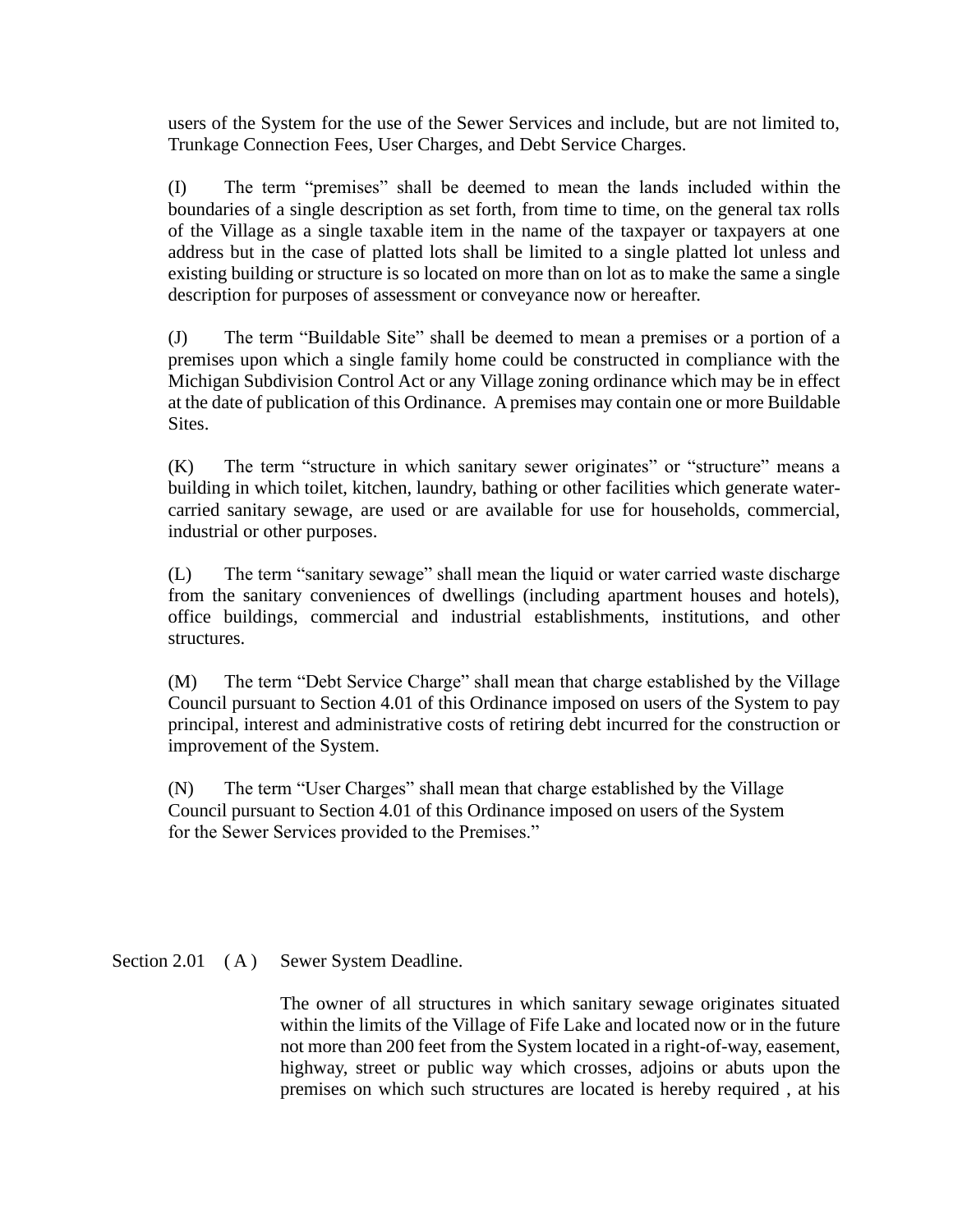expense, to promptly install suitable toilet facilities therein and connect said structure directly with the System, and in no event shall said connections be completed later than twelve (12) months after date official notice to make such connection or the modification or construction of a structure so as to become a structure in which sanitary sewage originates, whichever occurs last.

( B ) Enforcement in the Event of Failure to Connect to Sewer System.

In the event a required connection to an Available Public Sewer is not mad within the time provided by Section 2.01 (A), the Village shall require the connection to be made immediately after notice given by first class or certified mail or by posting on the property. The notice shall give the approximate location of the Available Public Sewer and shall advise the owner of the affected property of the requirement and enforcement provision provided by Village Ordinance and State Law. In the event the required connection is not made within 90 days after the date of mailing or posting of written notice, the Village may bring an action, in the manner provided by law, in a court of competent jurisdiction or court order to compel the property owner to immediately connect the affected property to the Available Public Sewer.

#### Section 2.02 Platted Lands.

(A) Plats for premises subdivided into four or more lots or parcels and permits to improve platted or unplatted premises, after the effective date hereof, which Premises are within the area in the Village served by the System shall not be approved or issued on behalf of the Village and none of said Premises shall be improved hereafter by the erection thereon of a Structure in which Sewage Originates unless lateral sewers, the design of which is approved by an engineer designated by the Authority to serve all of said Premises, as subdivided or to be improved, are provided and connected to the System All extensions shall be installed at the sole cost of the owner or developer of the Premises and may be paid by cash, contract, special assessment, or a bond furnished or the estimated cost thereof deposited with the Village, as otherwise provided by law. Upon completion of construction of the extension(s), the extension(s) shall become part of the System and shall be owned by the Authority.

(B) All proposed sanitary sewer extensions that will be constructed to serve more than one building (the "Project") shall be constructed in accordance with this Ordinance and rules and regulations promulgated from time to time by the Authority. Once constructed, all such sanitary sewer extensions shall be part of the System and shall be deemed the property of the Authority. Prior to the construction of extensions to serve a Project, the owner or developer of the Project shall deposit funds in escrow to cover the Authority's plan review and application costs. Funds deposited in escrow shall be in addition to the other charges and fees established by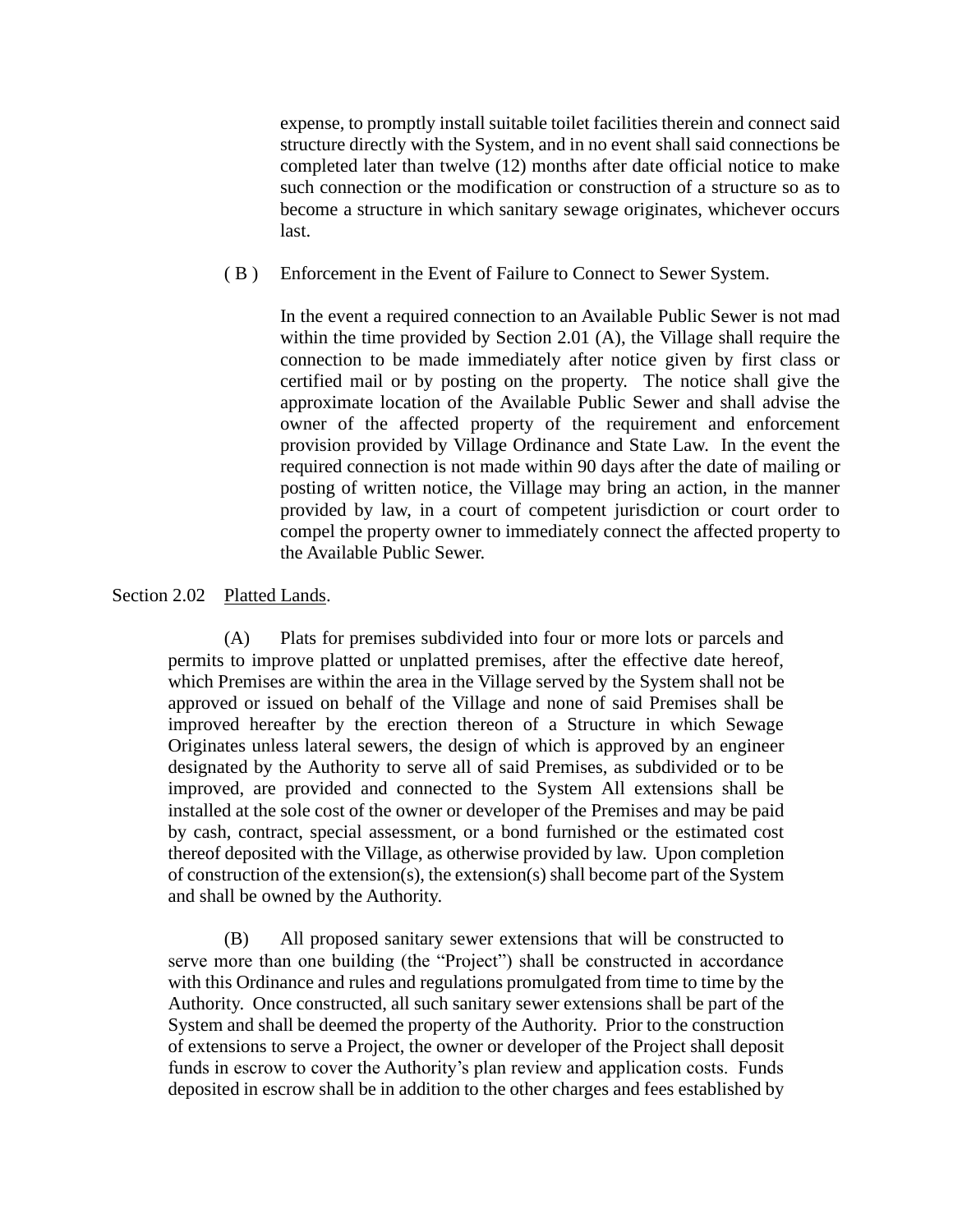this Ordinance, to be paid by the owner or developer of the Project. The amount to be deposited in escrow may be revised from time to time by resolution of the Village Council in accordance with Section 4.01 of this Ordinance.

Section 3.01 Charges for Sewer Services. Owners of Premises which are improved with a Structure in which Sanitary Sewer Originates within the area in the Village served by the System, who make application to and receive a permit from the Village for a direct or indirect connection to the System shall pay the following fees and charges:

( A ) A Trunkage Connection Fee in the amount established pursuant to Section 4.01 of this Ordinance;

( B ) User Charges in the amount established pursuant to Section 4.01 of this Ordinance;

( C ) Debt Services Charge, if any, in the amount established pursuant to Section 4.01 of this Ordinance; and

( D ) An Application/Inspection Fee in the amount established pursuant to Section 4.01 of this Ordinance.

Section 4.01. Establishment and Modification of Charges for Sewer Services.

( A ) Charges for Sewer Services provided to each Premises within the Village connected to the System and the Application/Inspection Fee shall be established by resolution of the Village Council and may be revised from time to time by resolution of the Village Council, upon the recommendation of the Authority and in accordance with any outstanding bond obligations issued to finance the costs of acquisition, construction, and/or improvement of the System and any limitations contained therein.

( B ) The Village Council may determine by resolution that some or all of the charges, rates and fees imposed pursuant to this Ordinance may be paid over time in installments with accrued interest on the unpaid portion. In the event that any Charges for Sewer Services or any installment thereof is not paid when due, a penalty shall be imposed and paid in accordance with Section 7.01 of this Ordinance.

Section 5.01

The number of units to be assigned to any particular premises used for other than single residence purposes shall be determined by the Village Council based on unit factors set forth in Exhibit A. The Village Council, if the circumstances justify, may assign more than one unit to a single family dwelling. No less than one unit shall be assigned to each premises but units in excess of one may be computed and assigned to the nearest tenth. Once a premises had been connected to the System and has been assigned one or more units, subsequent changes in the character of the use or type of occupancy of said premises (including destruction, removal or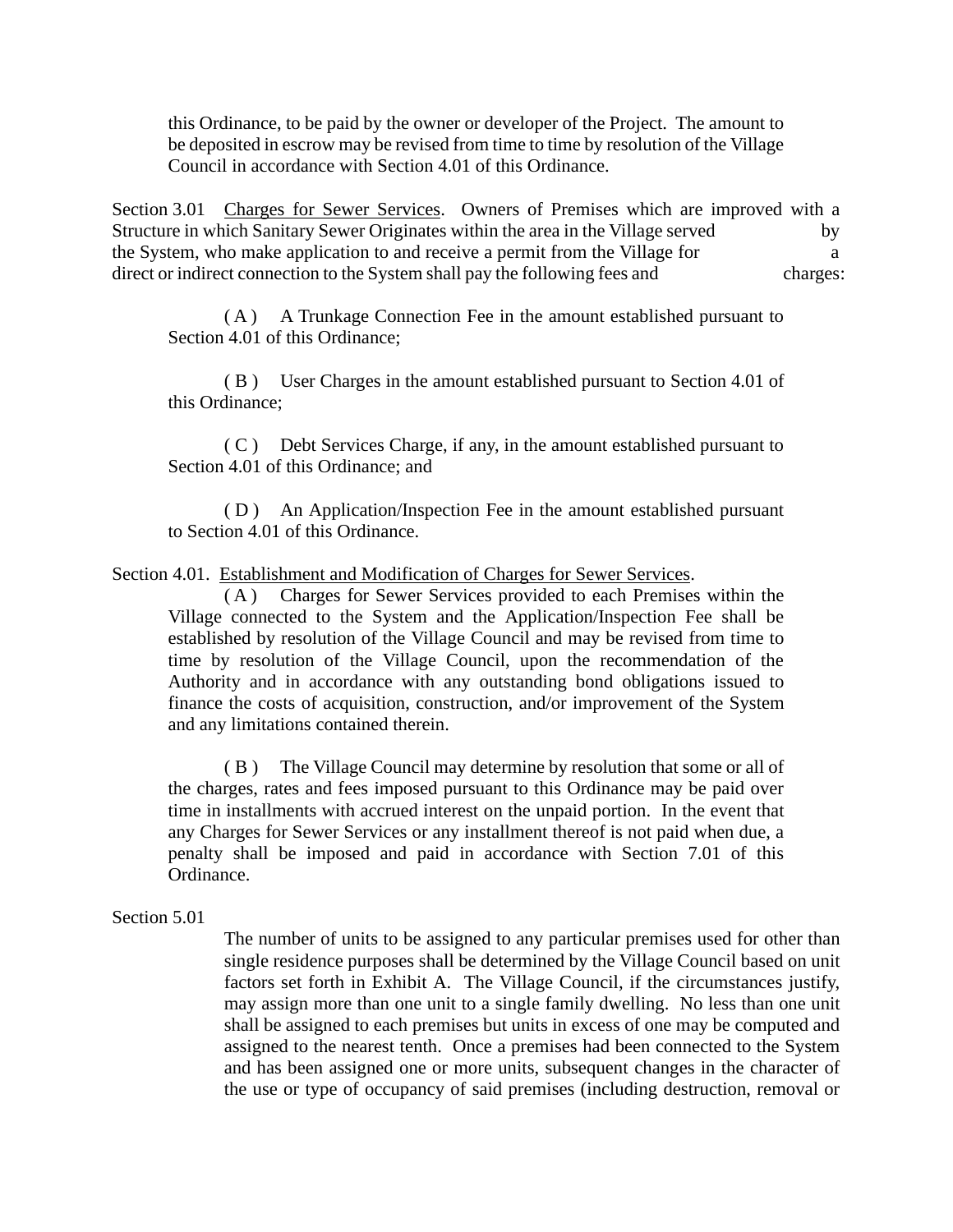abandonment of any or all improvement thereon) shall not abate the obligation to continue the payment of the trunkage connection fee charged to said premises in the amount and for the period herein above provided. If subsequent changes at any time increase the amount of sewer service to the premises, the Village Council shall increase the number of units assigned to said premises.

- Section 6.01. Minimum Charges. The minimum monthly Charges for Sewer Services shall be due and payable for each Premises without regard to the use of any such Premises on a part-time or seasonal basis.
- Section 6.02 No Free Service. No free service shall be furnished by the System to the Village or to any person, firm or corporation, public or private, or to any public agency or instrumentality.

#### Section 7.01

If any charges for sewer service are not paid on or before the due date then a penalty of 10% shall be added thereto. In the event that the charges for any such services furnished to any premises shall not be paid within 90 days after the due date thereof, then all services furnished by the System me be discontinued upon ten (10) days written notice to owner and occupants. Service so discontinued shall not be restored until all sums then due and owning, including penalties and interest, shall be paid, plus all expenses incurred by the Village for shutting off and turning on the service.

## Section 7.02

If any installment of trunkage connection fee is not paid on or before the due date, the same shall draw interest at the rate of ½ of 1% per month until paid. In the event that any such installment remains unpaid for 90 days or more after the due date, service may be discontinued as provided in section 7.01 and shall not be restored until all amounts due are paid plus the shut-off and turn-on charges so provided are paid.

Section 8.01 Lien Created. Pursuant to Act 178 of the Public Acts of Michigan of 1939, as amended, Charges for Sewer Services furnished by the System to any Premises shall constitute a lien on the Premises. The Authority shall provide a list of the name and address of the owner of the Premises and the amount of the delinquency to the Township Treasurer for those users of the System in the Village for which Charges for Sewer Services are delinquent for three (3) months or more. The Township Treasurer shall certify such amounts as delinquent annually on September 1 of each year to the Township tax assessing officer who shall enter the same upon the next tax roll against the Premises, and the Charges for Sewer Services shall be collected and the lien shall be enforced in the same manner as provided by law.

#### Section 9.01

There shall be established by the Village Council, a system of industrial cost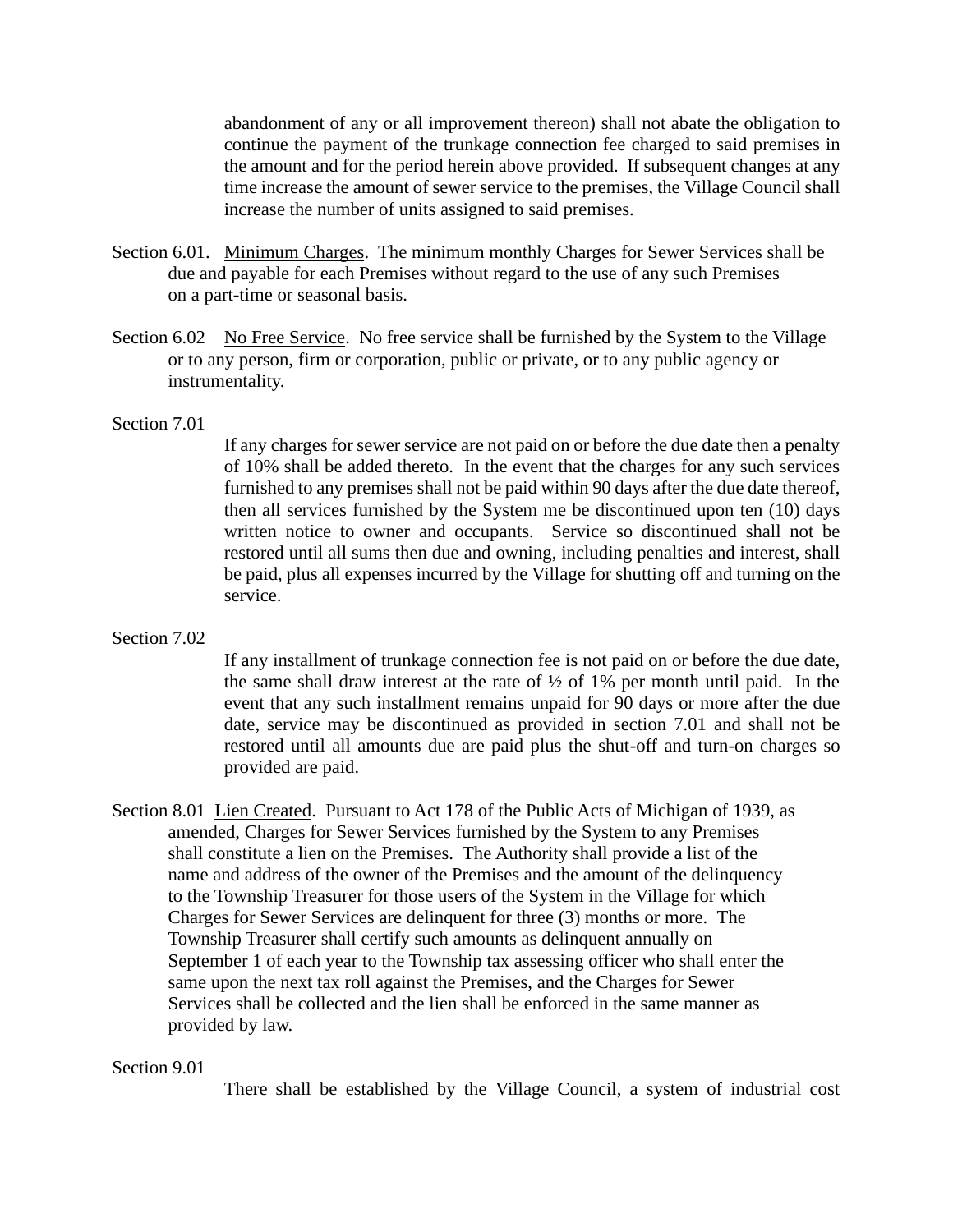recovery charges applicable to any use of the System subject thereto under the terms and conditions of the Federal Grant(s) financing a portion of the cost of the System. The industrial cost recovery charges shall be imposed, collected, held and used in accordance with the federal grant conditions.

#### Section 10.01

The System shall be used, operated, and maintained at all time in accordance with existing state and federal law and applicable sate and federal regulations.

#### Section 11.01

The owner of a premises may file a hardship application with the Village Council seeking a deferment in the partial or total payment of charges imposed under Section 3.01 and 4.01 above, based on a showing of financial hardship and in accordance with state laws.

- Section 12.02 Billing and Collection of Charges for Sewer Services. Charges for Sewer Services shall be established and, from time to time be revised by the Village Council in accordance with Sections 3.01 and 4.01 of this Ordinance. Billing and collection of such charges shall be the responsibility of the Authority. The Authority shall not be required to mail statements to users of the System if there is a credit on the user's account. The operation, maintenance and management of the System shall be under the immediate supervision and control of the Authority.
- Section 13.01

This Ordinance shall be known and may be cited as the "Village of Fife Lake Sanitary Sewer System Connection and Rate Ordinance".

#### Section 14.01

The provisions of the Ordinance shall be enforced through the bringing of appropriate action for injunction, mandamus, or otherwise, in any Court having jurisdiction. Any violation of this Ordinance is deemed to be a nuisance per se.

Section 15.01

Any person, firm or corporation convicted of disposing of sanitary sewage in a manner contrary to the provision of this Ordinance, or failing to connect with the System as provided herein, or in any other way violating the provisions of this Ordinance, shall be guilty of municipal civil infraction.

Civil Infraction. Any violation of Section 2.01 or any violation beyond the time limit provided in Section 2.01 (A), shall be a municipal civil infraction, for which the fine shall not be less than \$100 not more than \$500 for the first offence and not less than \$200 nor more than \$2,500 for subsequent offenses, in the discretion of the Court, and in addition to all other costs, damages, and expenses provided by law. For purposes of this section, "subsequent offense" means a violation of this Ordinance committed by the same person within 12 months of a previous violation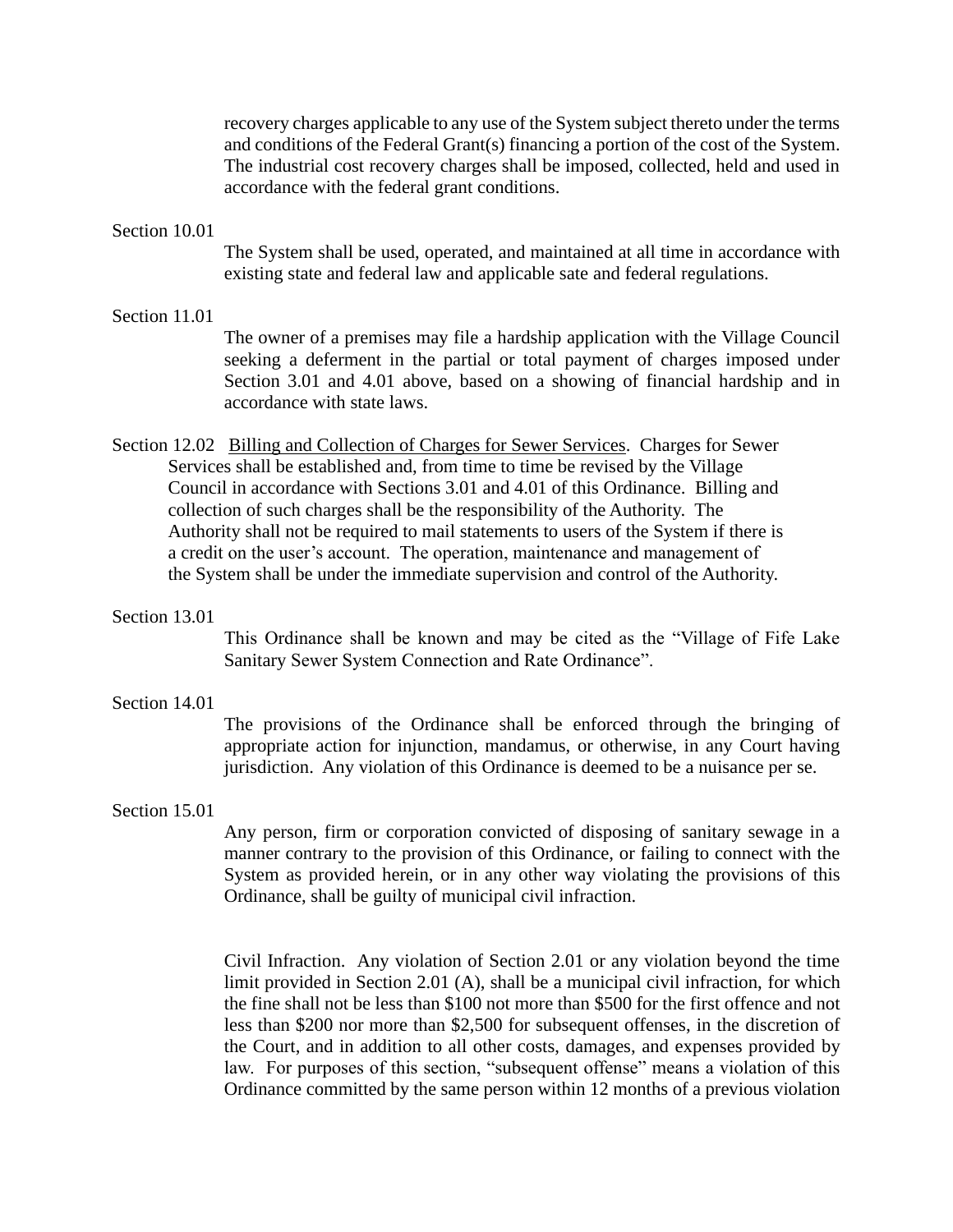of the Ordinance for which said person admitted responsibility or was adjudicated to be responsible, provided, however, that offenses committed on subsequent days within a period of one week following issuance of a citation for a first offence shall be considered separate first offences. Each day that such violation occurs shall constitute a separate offence. Any person violating any of the provision of this Ordinance shall, in addition, become liable for any expense, including reasonable attorney's fees, los, damage occasioned by reason of such violation. The Village is hereby authorized to issue citations for municipal civil infractions for violation of the Ordinance.

#### Section 16.01

If any section, paragraph, sentence, clause, or phrase of this Ordinance shall be held invalid, the same shall not affect any other part of this Ordinance.

#### Section 17.01

All ordinances and resolutions or parts thereof, insofar as the same may be in conflict herewith, are hereby repealed, except that not part of any contract between the Village and the Fife Lake Area Utility Authority with regard to the pledge of revenues, funds and monies available to pay the principal of, and interest on bonds outstanding and the right of bondholders is amended, changed or repealed hereby.

#### Section 18.01

The Village specifically reserves the right to amend this Ordinance in whole or in part, at one or more times hereafter, or notwithstanding any of the provision hereof, to repeal the same, and by such amendment or repeal to abandon, increase, decrease or otherwise modify any of the fees, charges or rates herein provided.

#### Section 19.01

The ordinance is hereby determined by the Village Council to be immediately necessary for the preservation of the peach, health and safety of the Village and shall be in full force and effect fifteen (15) days after publication in the Kalkaska Leader.

 $\overline{\phantom{a}}$  , which is a set of the set of the set of the set of the set of the set of the set of the set of the set of the set of the set of the set of the set of the set of the set of the set of the set of the set of th

Passed and adopted by the Village Council of the Village of Fife Lake, County of Grand Traverse, Michigan on May 5, 2003, and approved by me on May 5, 2003

> Corey Geyman, Clerk Village of Fife Lake ORDINANCE NO. OA #03-08 (Ordinance No. #02-01)

#### THE VILLAGE OF FIFE LAKE ORDAINS:

MUNICIPAL CIVIL INFRACTION ORDINANCE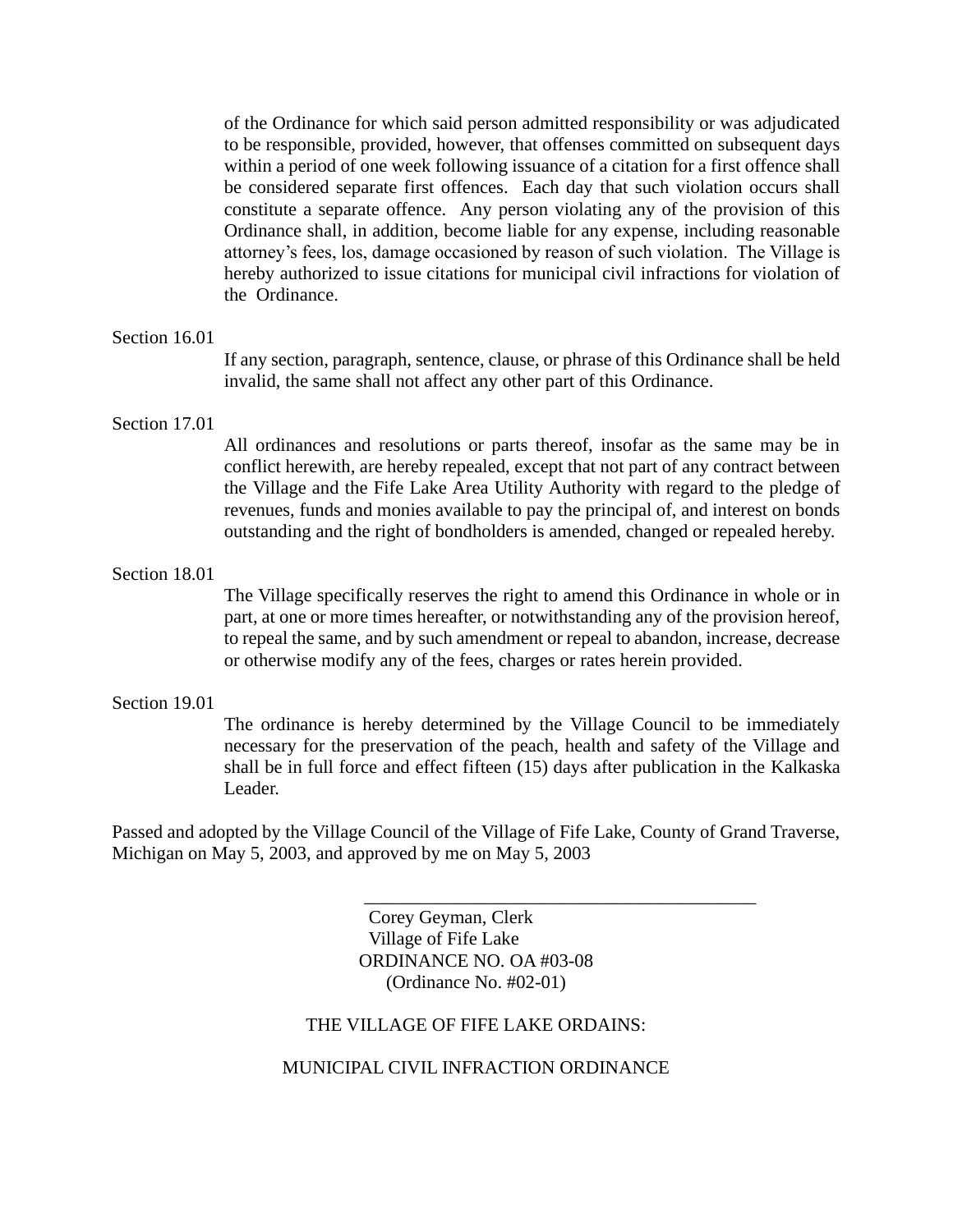# **Definitions:**

As used in this chapter:

**"Act"** means Act No. 236 of the Public Acts of 1961, as amended.

**"Authorized" Village Official"** means a police officer, the Zoning Administrator or other personnel of the village authorized by this code or any ordinance to issue Municipal Civil Infraction Citations or Municipal Civil Infraction Violation Notices.

**"Bureau"** means the Village of Fife Lake Ordinance Violations Bureau as established by this chapter.

**"Municipal Civil Infraction Action"** means a civil action in which the defendant is alleged to be responsible for a Municipal Civil Infraction.

**"Municipal Civil Infraction Citation"** means a written Complaint or Notice prepared by a authorized Village Official, directing a person to appear in court regarding the occurrence or existence of a Municipal Civil Infraction Violation by the person cited.

**"Municipal Civil Infraction Violation Notice"** means a written Notice prepared by an Authorized Village Official, directing a person to appear at the Village of Fife Lake Municipal Ordinance Violations Bureau and to pay the fine and costs, if any, prescribed for the violation by the schedule of civil fines adopted by the Village, as authorized under sections 8396 and 8707 (6) of the Act.

## **Municipal Civil Infraction Action: Commencement:**

A Municipal Civil Infraction Action my be commenced upon the issuance by an Authorized Village Official of

1. A Municipal Civil Infraction Citation directing the alleged violator to appear in court; or

2. A Municipal Civil Infraction Violation Notice directing the alleged violator to appear at the Village of Fife Lake Violations Bureau.

## **Municipal Civil Infraction Citations: Issuance and Service:**

Municipal Civil Infraction Citations shall be issued and served by Authorized Village Officials as follows:

( a ) The time for appearance specified in a citation shall be within a reasonable time after the citation is issued.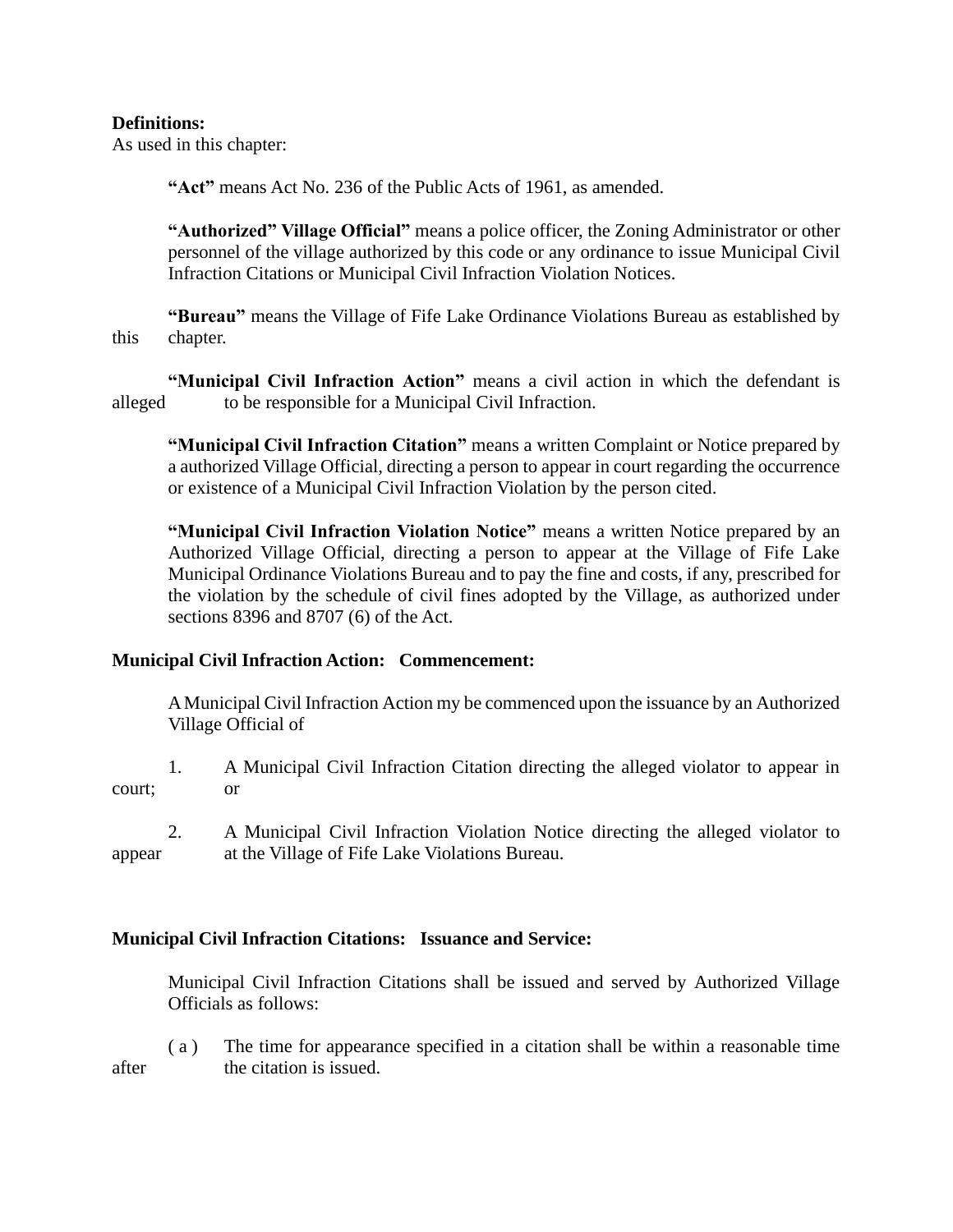- ( b ) The place for appearance specified in a citation shall be the District Court.
- ( c ) Each citation shall be numbered consecutively and shall be in a form approved by the State Court Administrator. The original citation shall be filed with the District Court. Copies of the citation shall be retained by the Village and issued to the alleged violator as provided by section 8705 of the Act.
- ( d ) A citation for a Municipal Civil Infraction signed by an Authorized Village Official shall be treated as made under oath if the violation alleged in the citation occurred in the presence of the official signing the Complaint and if the citation contains the following statement immediately above the date and signature of the official:

"I declare under the penalties of perjury that the statements above are true to the best of my information, knowledge and belief."

( e ) An Authorized Village Official who witnesses a person commit a Municipal Civil Infraction shall prepare and subscribe, as soon as possible and as completely as possible, an original, and required copies of a citation.

| (f)                               | An Authorized Village Official may issue a citation to a person if:                                                                                                                                                                                                                                                                                                                                                                                                                                                                                   |  |
|-----------------------------------|-------------------------------------------------------------------------------------------------------------------------------------------------------------------------------------------------------------------------------------------------------------------------------------------------------------------------------------------------------------------------------------------------------------------------------------------------------------------------------------------------------------------------------------------------------|--|
| the                               | Based upon investigation, the official has reasonable cause to believe that<br>1.<br>person is responsible for a Municipal Civil Infraction; or                                                                                                                                                                                                                                                                                                                                                                                                       |  |
| witnessed<br>reasonable<br>if the | 2.<br>Based upon investigation of a Complaint by someone who allegedly<br>the person commit a Municipal Civil Infraction, the official has<br>cause to believe that the person is responsible for an infraction and<br>prosecuting Attorney or Village Attorney approves, in writing, the issuance<br>of the citation.                                                                                                                                                                                                                                |  |
| (g)<br>Official                   | Municipal Civil Infraction Citation shall be served by an Authorized Village<br>as follows:                                                                                                                                                                                                                                                                                                                                                                                                                                                           |  |
|                                   | Except as provided by section 13.003 (g) (2), an Authorized Village Official<br>1.<br>shall personally serve a copy of the citation upon the alleged violator.                                                                                                                                                                                                                                                                                                                                                                                        |  |
| land,                             | If the Municipal Civil Infraction Action involves the use of occupancy of<br>2.<br>a building or other structure, a copy of the citation does not need to be<br>personally served upon the alleged violator, but may be served upon an owner<br>or occupant of the land, building or structure by posting the copy on the land<br>or attaching the copy to the building or structure. In addition, a copy of the<br>citation shall be sent by first class mail to the owner of the land, building, or<br>structure at the owner's last known address. |  |

## **Municipal Civil Infraction Citations: Contents:**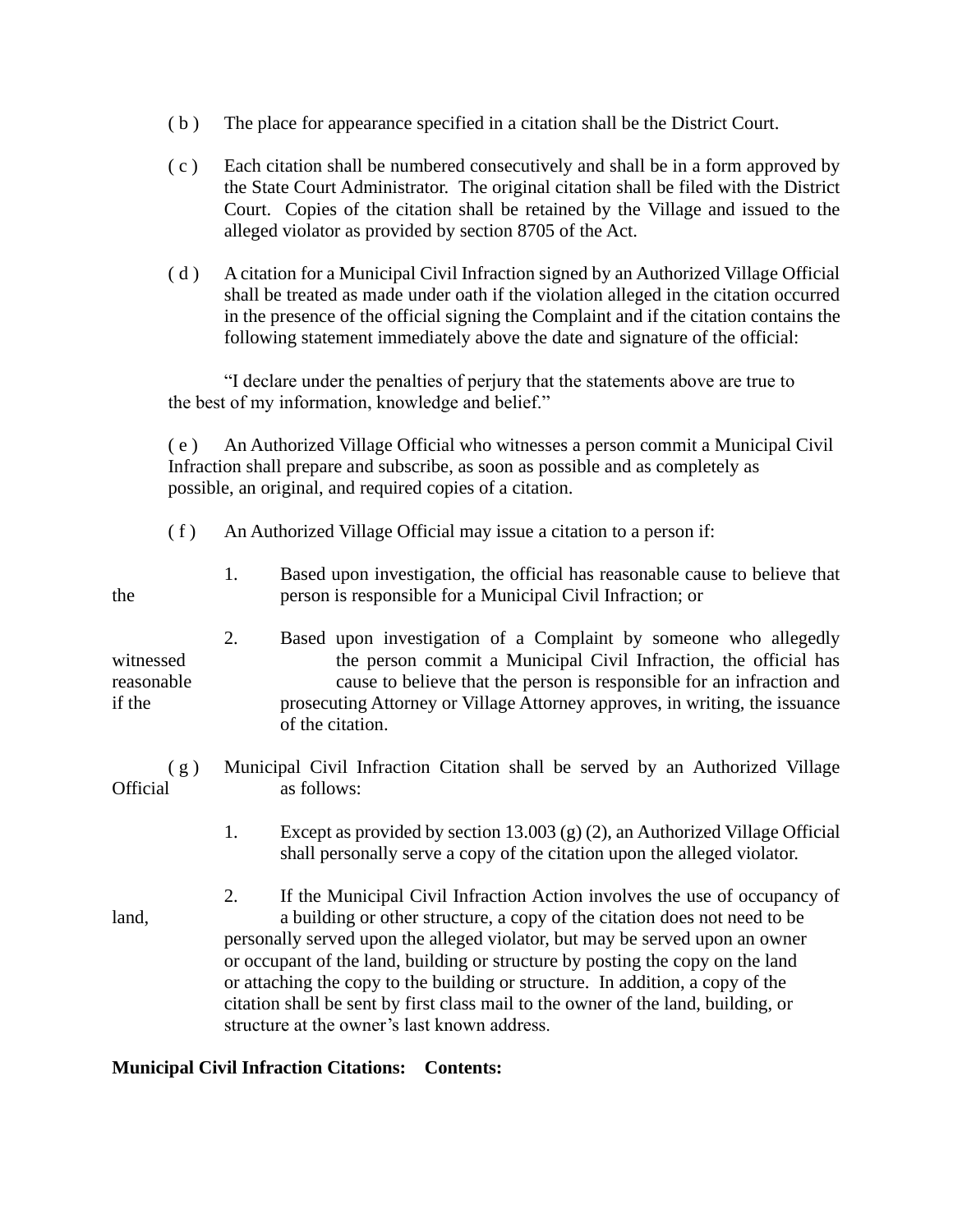- ( a ) A Municipal Ordinance Citation shall contain:
	- 1. The name and address of the alleged violator;
	- 2. The Municipal Civil Infraction alleged;
	- 3. The place where the alleged violator shall appear in court;
	- 4. The telephone number of the court; and
	- 5. The time at or by which the appearance shall be made.
- ( b ) Further, the citation shall inform the alleged violator that he or she may do one of the following:
	- 1. Admit responsibility for the Municipal Civil Infraction:
		- I By mail;
		- II in person; or
		- III by representation

at or by the time specified for appearance.

- 2. Admit responsibility for the Municipal Civil Infraction "with explanation":
	- I By mail;
	- II in person; or
	- III by representation

at or by the time specified for appearance.

3. Deny responsibility for the Municipal Civil Infraction by doing either of the following:

I. Appearing in person for an informal hearing before a Judge or District Court Magistrate without the opportunity of being represented by an attorney, unless a formal hearing before a Judge is requested by the Village; or

> II. Appearing in court for a formal hearing before a Judge, with the opportunity of being represented by an attorney.

- $(c)$  The citation shall also inform the alleged violator of all of the following:
	- 1. That if the alleged violator desires to admit responsibility "with explanation" in person or by representation, the alleged violator must apply to the court in person, by mail, by telephone or by representation within the time specified for appearance and obtain a schedule date and time for an appearance.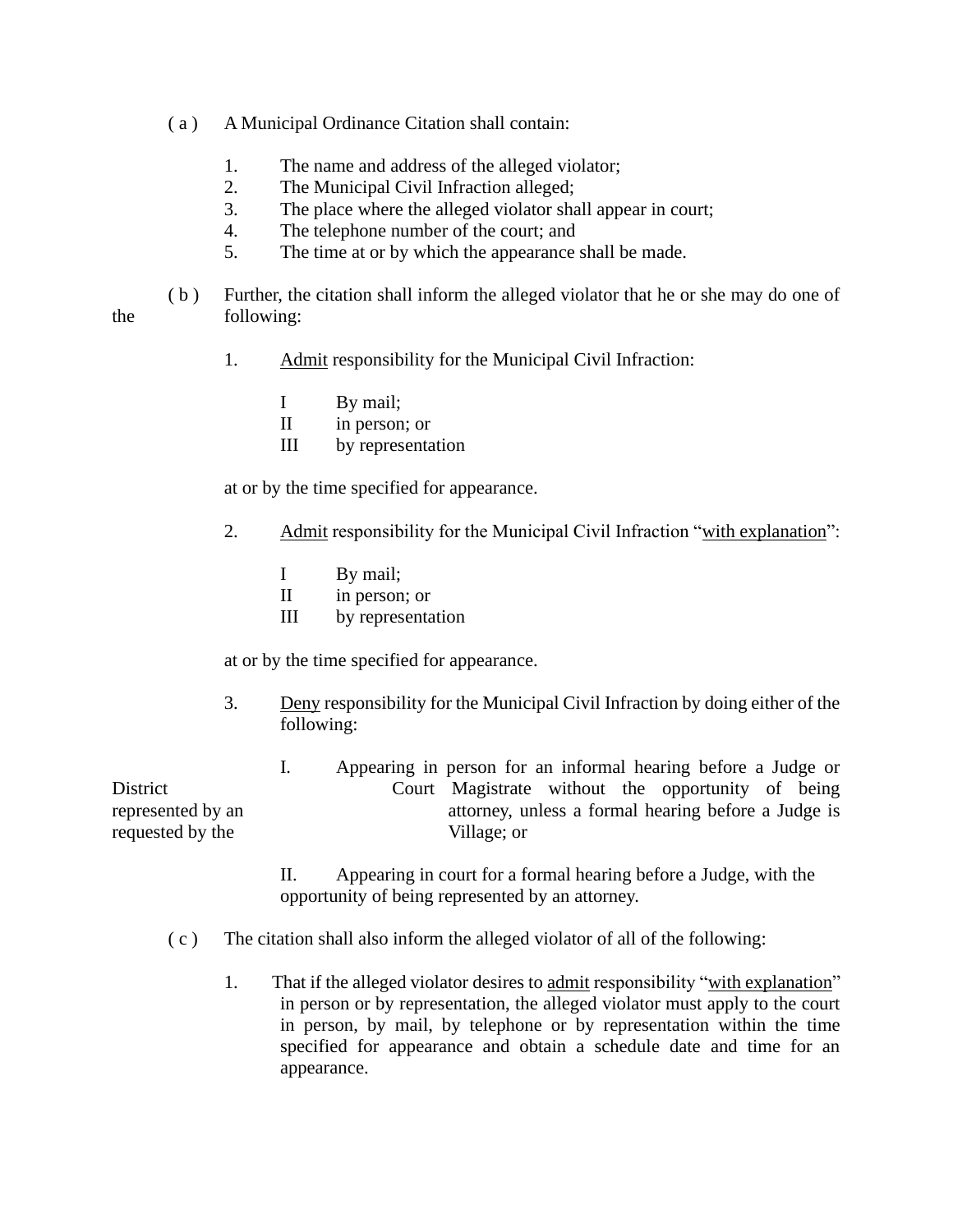| violator<br>representation<br>and time<br>citation. | 2. | That if the alleged violator desires to deny responsibility, the alleged<br>must apply to the court in person, by mail, by telephone, or by<br>within the time specified for appearance and obtain a scheduled date<br>to appear for a hearing, unless a hearing date is specified on the |  |
|-----------------------------------------------------|----|-------------------------------------------------------------------------------------------------------------------------------------------------------------------------------------------------------------------------------------------------------------------------------------------|--|
|                                                     | 3. | That a hearing shall be an informal hearing, unless a formal hearing is<br>requested by the alleged violator or the Village.                                                                                                                                                              |  |
| before                                              | 4. | That at an informal hearing, the alleged violator must appear in person<br>a Judge or District Court magistrate, without the opportunity of being<br>represented by an attorney.                                                                                                          |  |
|                                                     | 5. | That at a formal hearing the alleged violator must appear in person before a<br>Judge with the opportunity of being represented by an attorney.                                                                                                                                           |  |
| (d)<br>for                                          |    | The citation shall contain a Notice in <b>boldfaced type</b> that the failure of the alleged<br>violator to appear within the time specified in the citation or at the time schedule<br>a hearing or appearance is a misdemeanor and will result in entry of a Default                    |  |

Judgement against the alleged violator on the Municipal Civil Infraction.

# **Schedule of Civil Fines Established for Civil Infraction Citations:**

1) A person, corporation or firm who, as a result of violating any provision in the Village of Fife Lake Ordinances, or who allows said violation to occur on premises owned by them, is responsible for municipal civil infraction and shall pay a civil fine of not less than \$25 nor more than \$500, plus cost and other sanctions, for each infraction.

- 2) Fines for Violation Notices.
	- a) \$25 for first violation.
	- b) \$50 for the second violation within a three month period.
	- c) \$75 for a third violation within a six month period.

3) Repeat offenses shall be subject to increased fines as set forth below. As used in this section, REPEAT OFFENSE means a second (or any subsequent) municipal civil infraction violation of the same requirement or provision of this ordinance (I) committed by a person, corporation or firm within any twelve month period and (ii) for which the person admits responsibility or is determined to be responsible. The increased fine for a repeat offense under this Ordinance shall be as follows:

a) The fine for any offense which is a repeat offense shall be no less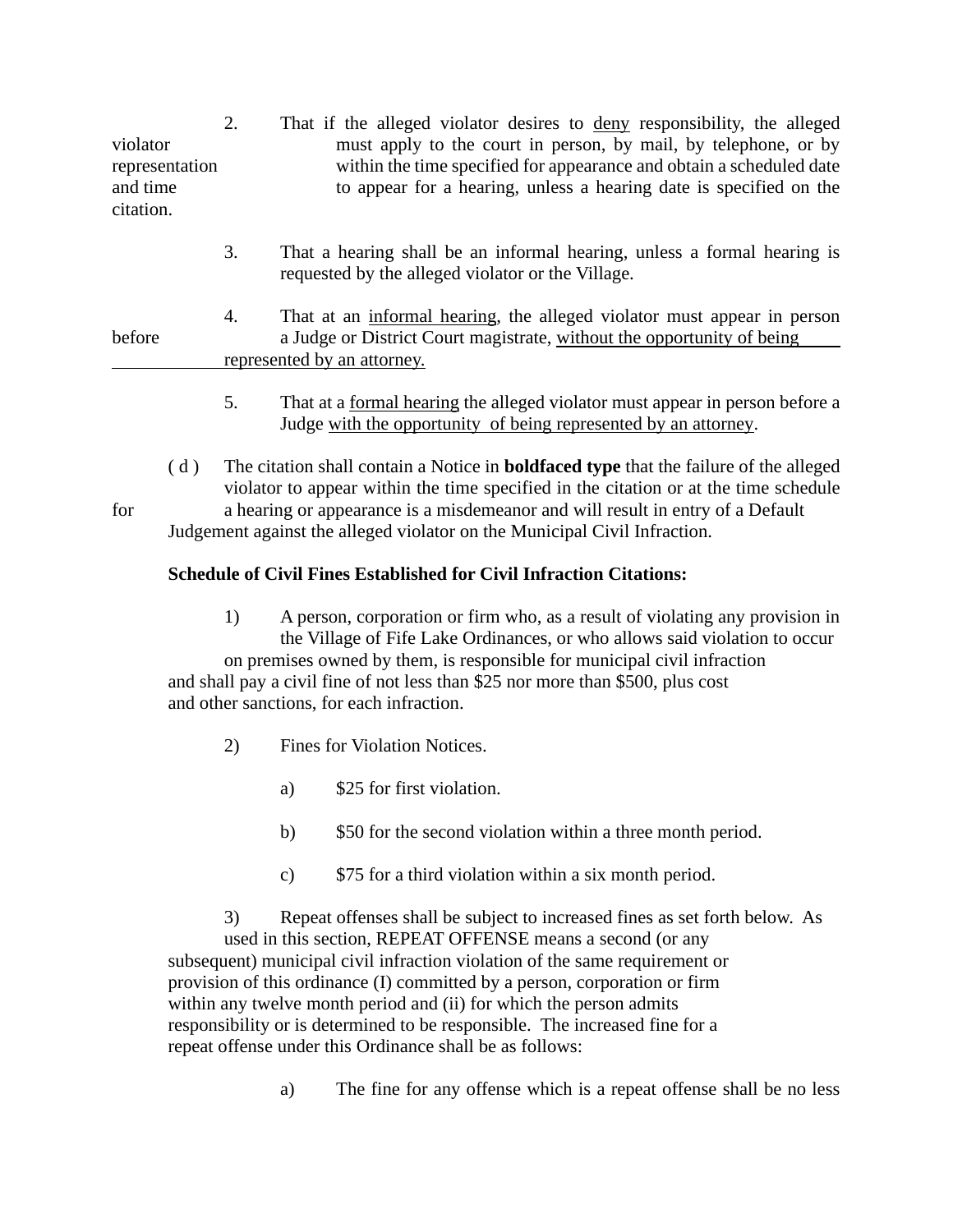than \$250 plus cost and other sanctions.

- b) The fine for any offense which is a second repeat offense or any subsequent repeat offense shall be no less than \$500 plus cost and other sanctions.
- 4. The Village Council may institute those remedies provided by statute, court rule, and the case law of the state law or equity, to prevent, enjoin, abate or remove any unlawful erection, construction, maintenance, or use. Damages, costs and reasonable attorney fees, as the law provides, shall be paid cumulative and in addition to all other remedies provided at law or equity.

**Severability.** The various parts, sections and clauses of these ordinance amendments are hereby declared to be severable. If any part, sentence, paragraph, section or clause is adjudged unconstitutional or invalid by a court of competent jurisdiction, the remainder said amendments shall not be affected thereby.

**Publication and Recording.** A summary of this Ordinance Amendment shall be

published once in a newspaper of general circulation within the boundaries of the Village of Fife

Lake qualified under State law to publish legal notices, immediately after its adoption and the same

shall be recorded in the minuted of the Village of Fife Lake of the meeting at which this Ordinance

was adopted and, in addition shall be recorded in the Ordinance Book of the Village.

**Effective Date.** This Ordinance Amendment shall be in full force and effect immediately

after its publication as provided by law.

Passed and adopted by the Village Council of the Village of Fife Lake, County of Grand Traverse, Michigan, on June 2, 2003.

## ORDINANCE NO. 06-08 FREE-STANDING WOOD BURNING FURNACES

## AN ORDINANCE TO PROHIBIT THE INSTALLATION AND USE OF OUTDOOR WOOD BURNING FURNACES DESIGNED FOR STRUCTURE HEAT

The Village of Fife Lake hereby Ordains: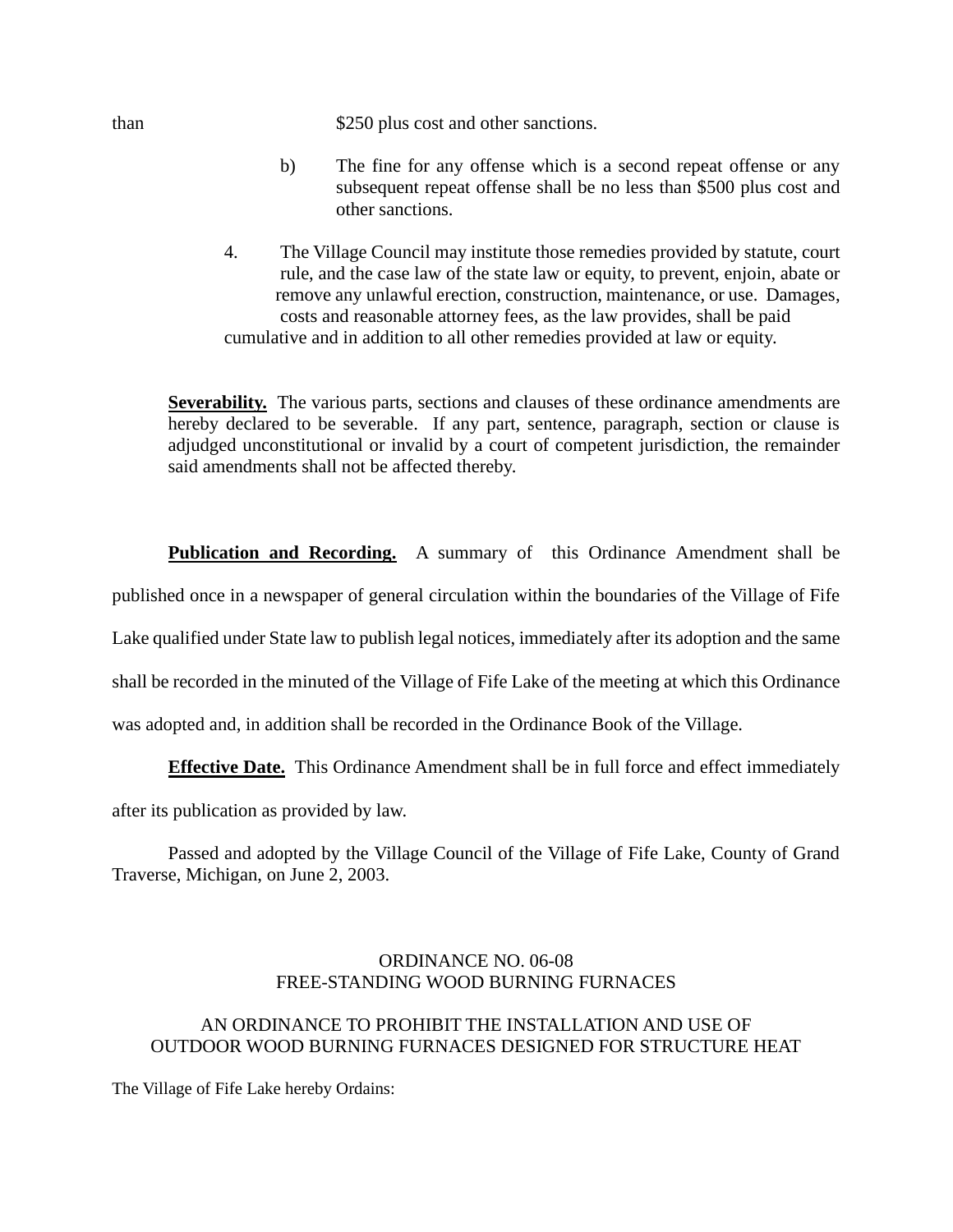**Section 1. Purpose**. It is the purpose of this ordinance to prohibit the construction and operation of freestanding wood burning furnaces within the limits of the Village of Fife Lake for the purpose of securing and promoting the public health, comfort, convenience safety, welfare and prosperity of the Village and its inhabitants. It is generally recognized that the typed of fuel used, and the scale and duration of the burning by such furnaces create noxious and hazardous smoke, soot, fumes, odors, air pollution, particles, and other products of combustion that can be detrimental to citizens health, and can deprive neighboring residents of the enjoyment of their property or premises.

The adoption of this ordinance is based on evidence and reports concerning the adverse health effects of wood smoke, increased air pollution, and smoke as nuisance as found in studies and in reports made available to te Village Council.

**Section 2. Definition**. For purpose of this ordinance, the term "free-standing wood burning furnace" shall mean any devise or structure that:

(A) Is designed, intended, or used to provide heat and/or hot water to any residence or other structure;

(B) Operated by the burning of wood or and other solid fuel, including but not limited to, coal, paper pellets, and agricultural product; and

(C) Is not located within a residential structure;

(D) Excluded from the definition of a free-stand wood burning furnace is any device which is not designed or used to heat a structure other than the structure in which it is located.

#### **Section 3. Prohibition**.

a. It shall be unlawful to install or operation a free-standing wood burning furnace, an to cause or permit in installation or operation of a free-standing wood burning furnace, within the Village.

b. This prohibition shall not apply to an industrial manufacturer or processor, located within an industrial zone in the Village, which produces wood waste products in its manufacturing or processing operation.

c. No replacement of existing free-standing wood burning furnaces shall be permitted within the Village.

**Section 4. Conflicts**. This ordinance shall not be constructed as an exemption or exception to any other provision of any other Code or Ordinance of the Village. In the event of a conflict between the provisions of this ordinance and any other ordinance or other provisions of law, the more restrictive provision shall apply.

**Section 5. Existing Uses**. This ordinance shall not apply to any free-standing wood burning furnace that was installed, connected, and operating as of the effective date of this ordinance. However, this ordinance shall be deemed as specific authorization for the use of any preexisting free-standing wood burning furnace and shall not be deemed to bar, limit, or otherwise affect the rights of any person to take private legal action regarding damage to nuisance cased by the use of a free-standing wood burning furnace.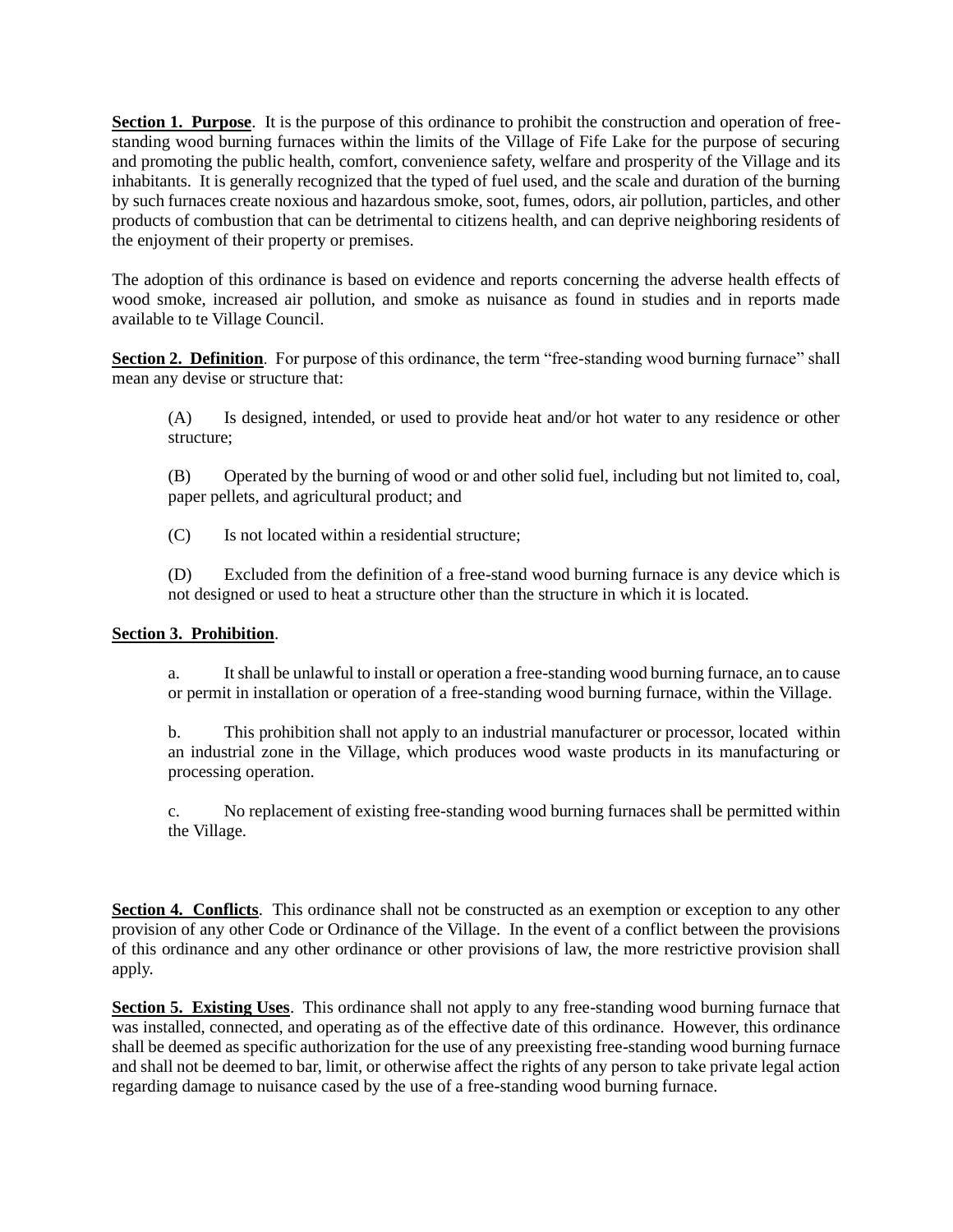**Section 6. Violations; Declaration of Nuisance**. Any free-standing wood burning furnace installed or operated in violation of this ordinance is hereby declared to be nuisance per se.

**Section 7. Penalty**. Whoever violates any provision of this ordinance is responsible for a Municipal civil infraction. Each day that a violation exists or continues shall constitute a separate and additional violation.

**Section 8. Effective Date**. This ordinance shall be in full force and in effect fifteen (15) days after its publication in a newspaper of general circulation within the village.

Passed and adopted by the Village Council of the Village of Fife Lake, County of Grand Traverse, Michigan, on June 12, 2006.

Corey Geyman, Clerk

\_\_\_\_\_\_\_\_\_\_\_\_\_\_\_\_\_\_\_\_\_\_\_\_\_\_\_\_\_\_\_\_\_\_\_\_\_\_\_\_\_\_\_\_\_

# **ORDINANCE # 06-12**

# **ANTI-BLIGHT**

#### **Section 1. Purpose.**

It is the purpose of this Ordinance to prevent, reduce or eliminate blight in the Village of Fife Lake by the prevention or elimination of contributing factors and causes of blight which exist or which may in the future exist in the Village of Fife Lake.

#### **Section 2. Definitions.**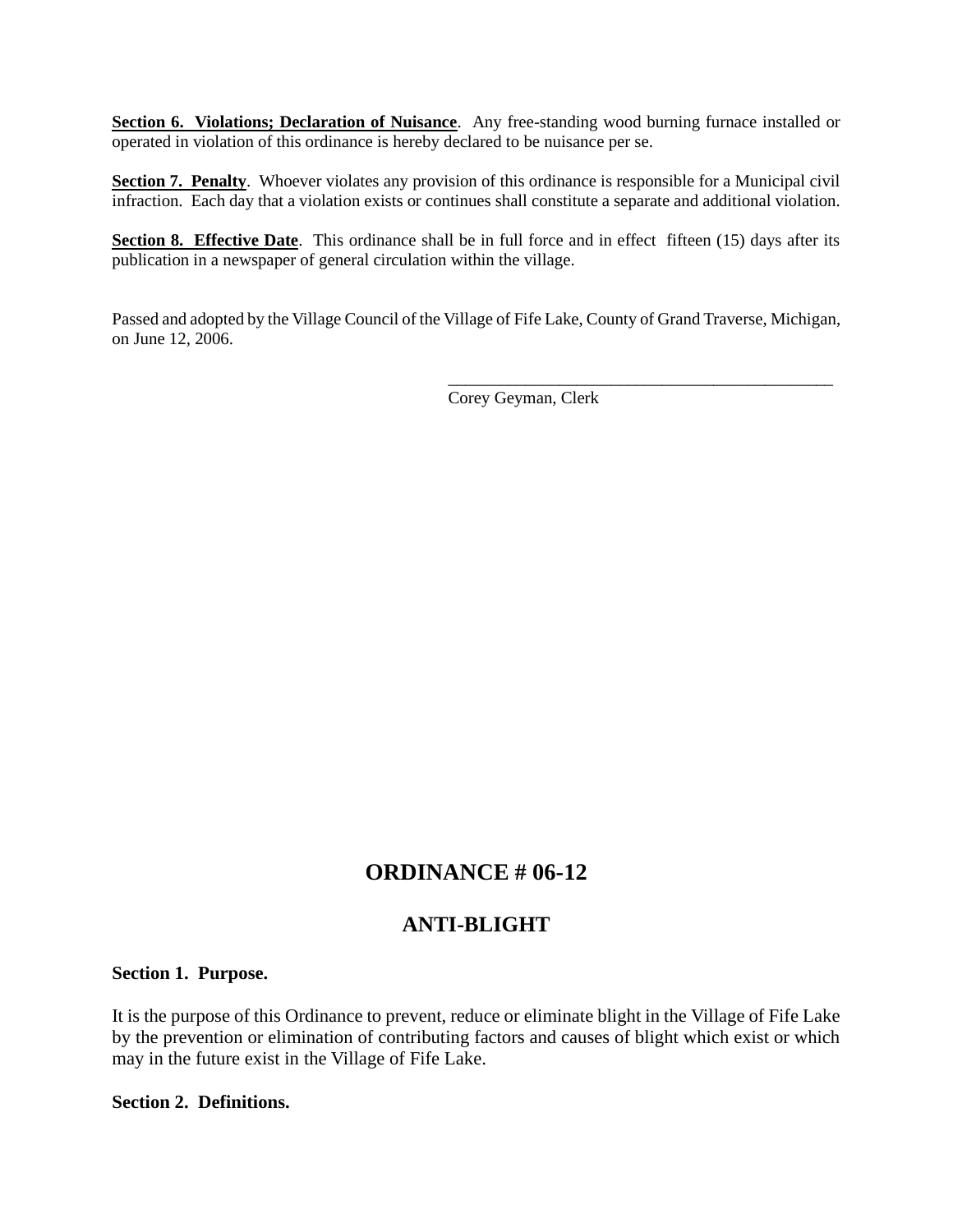The following words or terms, when used herein, shall be deemed to have the meanings set forth below:

a. **Blighted Structure.** Any dwelling, garage, or outbuilding, or any factory, shop, store, office building, warehouse, or other structure or part of a structure which:

a. Because of fire, wind, other natural disaster, or physical deterioration, is no longer habitable as a dwelling or useful for the purpose for which it was originally intended; or

b. Is partially complete and which is not presently being constructed under an existing, valid building permit issued by or under the authority of the Village of Fife Lake; or

c. Is not structurally sound, weather-tight, waterproof or vermin-proof; or

d. Is not covered by a water resistant paint or other waterproof covering so as to protect said structure from the adverse effects of the elements or from physical deterioration.

c. **Building Material**. Any lumber, bricks, concrete, cinder blocks, plumbing material, electrical wiring or equipment, heating duct or equipment, shingles, mortar, cement, nails, screws, or other material commonly used in the construction or repair of any buildings or structures.

d. **Enforcement Officer**. Enforcement Officer means the Village of Fife Lake Zoning Administrator, any Grand Traverse County Police Officer, or any other person designated by the Village of Fife Lake Council to enforce the provision of this Ordinance.

e. **Junk**. Any abandoned, discarded, unusable, or unused objects or equipment including, but not limited to, furniture, stoves, refrigerators, freezers, cans, implements, parts of motor vehicles, machinery, cloth, rubber, bottles, any metals, boxes, cartons, or crates.

f. **Open Storage**. "Open storage" as used in a this chapter shall mean such storage or accumulation which is visible from any public street or sidewalk, or from any adjoining property.

g. **Person**. An natural person, firm, association, partnership or corporation.

h. **Vacant Buildings**. Any building which is unoccupied and which is not securely locked, with the windows glazed or neatly boarded up and protected against the elements and from vandals and rodents and other animals.

# **Section 3. Prohibited Conduct**.

Except as may otherwise be permitted by the holding of a specific business license or by other Village of Fife Lake Ordinance, no person in the Village of Fife Lake shall: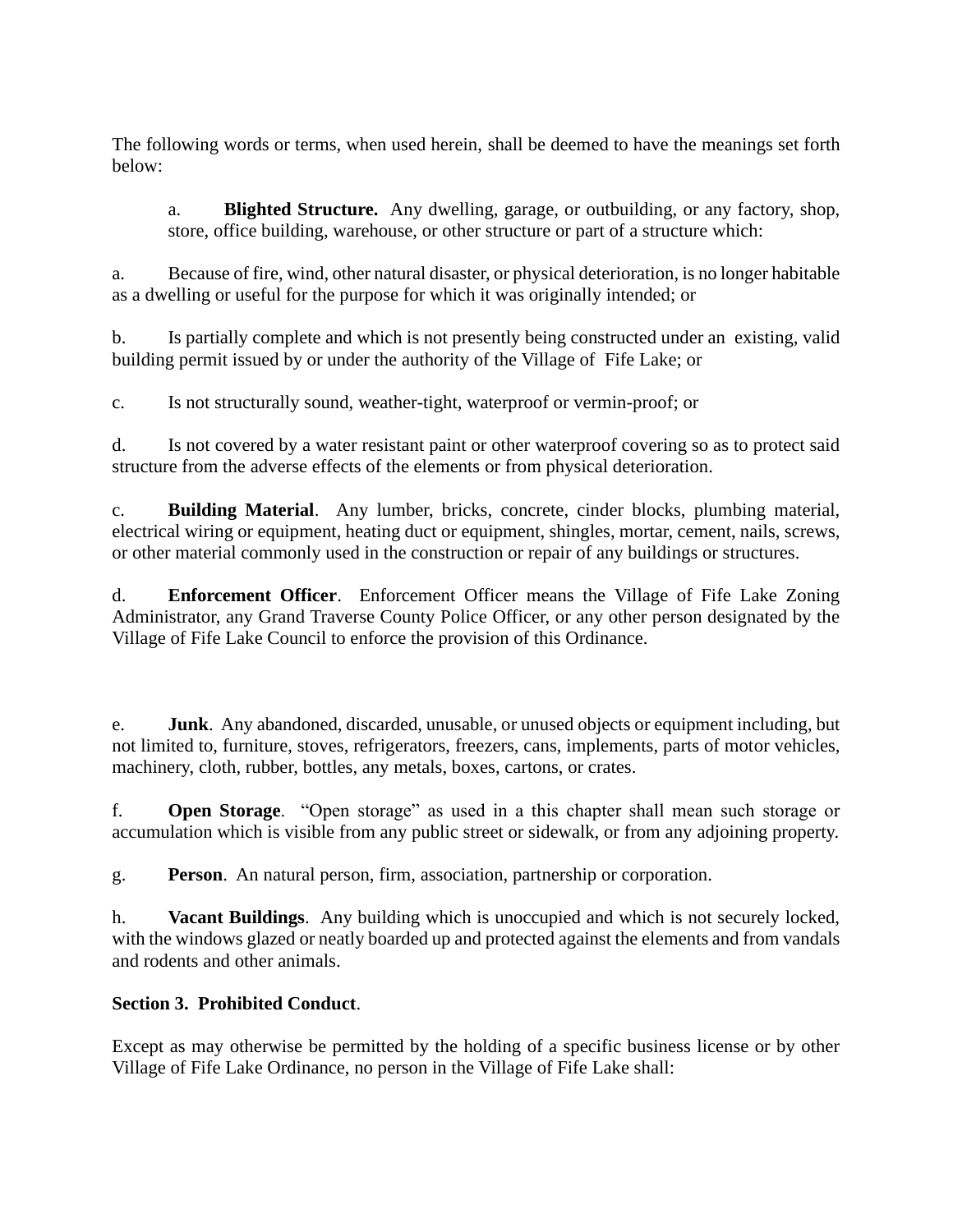A. Maintain or permit the open storage or accumulation of junk on premises owned, leased, rented, or occupied by him.

B. Maintain or permit the open storage or accumulation of any building material on property owned, leased, rented, or occupied by him for any period longer than reasonably necessary for the immediate use of such materials, but in no event longer than sixty (60) days.

C. Maintain or permit the maintenance or existence of any vacant building (refer to G. for definition) on property owned, leased, rented or occupied by him.

D. Maintain or permit the maintenance or existence of any blighted structure (refer to A. for definition) on property owned, leased, rented or occupied by him.

E. Maintain or permit the storage of firewood on property owned, leased, rented or occupied by him except in a neat, orderly stack to a height no greater than five (5) feet and not to exceed 20 face cord. The storage of firewood shall be restricted to the rear yard or an interior side yard on the premises.

# **Section 4. Enforcement**.

A. Before commencing enforcement proceedings under this Ordinance, for the first violation, the enforcement officer shall notify the violator(s) of the existence of a violation under Section 3 above. Such notice shall be in writing and served upon the violator(s), either personally or by first class mail sent to the last known address of the violator(s) or to the common address of the property upon which the violation exists. The violator(s) shall be given five  $(5)$  days from the date of personal service or seven (7) days from the date of mailing the notice in which to reply with a remedy to the violation and 30 days to comply.

B. Enforcement proceedings may be commenced against a violator(s) without prior notice, in any instance where a violation notice had previously been sent, within the previous twelve (12) months, relating to the same address.

C. Each day that a violation under this Ordinance continues to exist may be considered a separate violation subject to the penalties hereinafter set forth.

# **Section 5. Severability**.

The sections and provision of this Ordinance are declared to be severable and any portion which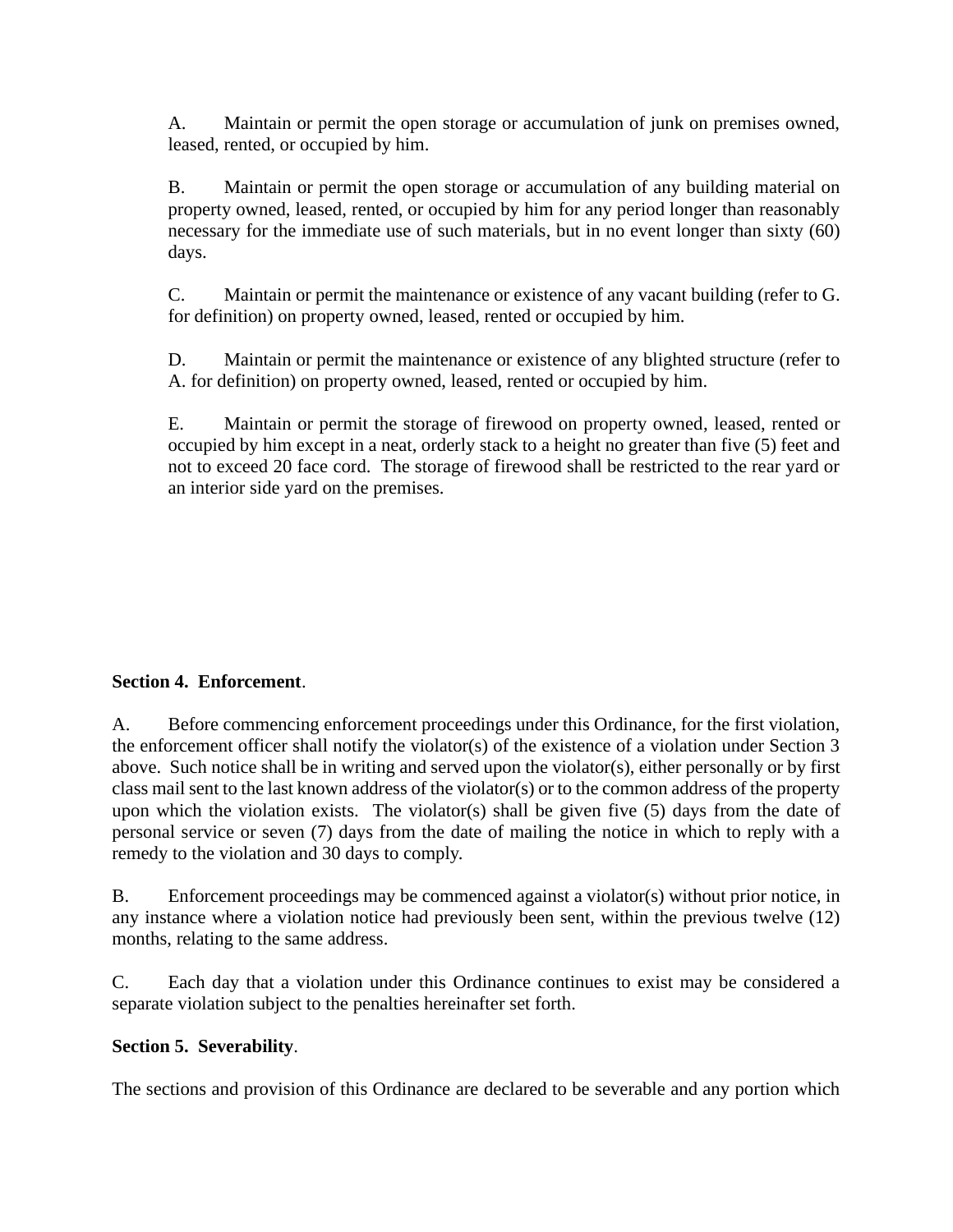is declared inoperative or invalid for any reasons by a court of competent jurisdiction shall in no way affect the remaining sections or provisions of this Ordinance.

# **Section 6. Penalty**.

Whoever violates any provisions of this Ordinance is guilty of a municipal civil infraction in accordance with Ordinance #03-08 and subject to fines and penalties as provided therein.

**Publication and Recording.** A summary of this Ordinance shall be published once in a newspaper of general circulation within the boundaries of the Village of Fife Lake qualified under State law to publish legal notices, immediately after its adoption and the same shall be recorded in the minuted of the Village of Fife Lake of the meeting at which this Ordinance was adopted and, in addition shall be recorded in the Ordinance Book of the Village.

**Effective Date.** This Ordinance shall be in full force and effect immediately after its

publication as provided by law.

Passed and adopted by the Village Council of the Village of Fife Lake, County of Grand Traverse, Michigan, on August 7, 2006.

Corey Geyman, Village Clerk

# **ORDINANCE NO. OA #09-07** (ORDINANCE NO. 06-13)

# AN ORDINANCE TO REQUIRE THE CUTTING OF GRASS AND WEEDS

## THE VILLAGE OF FIFE LAKE ORDAINS:

## **Section 1. Prescribed Conduct.**

A. No person who is the owner, possessor, or occupier of improved areas within the Village of Fife Lake, shall allow any grass, weeds, or the like to grow to a height in excess of eight (8) inches on any such improved areas. The grass, weeds, or the like, must be cut so often in each year as shall be sufficient to prevent from going to seed, including that portion of public street or alley abutting that property and bounded by the established curb, gutter line, shoulder or road edge.

B. Exceptions. Not withstanding the foregoing, the following lands shall be exempt from the provisions of this section, provided that the owner of the land petitions for exemption from the provisions of this section in writing to the Village Council.

> 1. Undeveloped wooded areas where tree growth is in excess of ten (10) feet in height.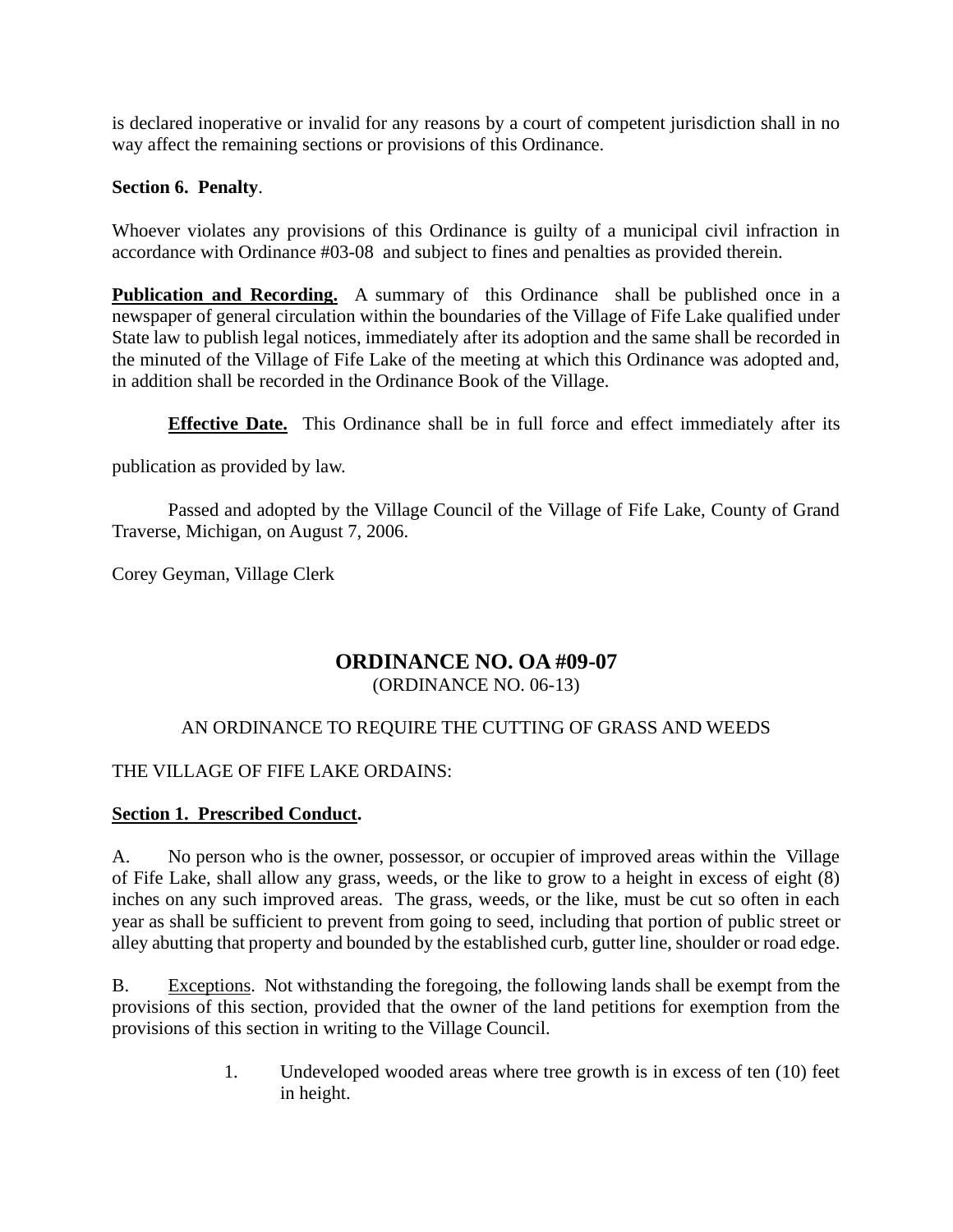2. Undeveloped parcels of four and one-half  $(4 \frac{1}{2})$  acres or more in nonsubdivision areas.

- 3. Lands where less than fifty (50) per cent of the lots are occupied.
- 4. Lands where occupied lots have been developed without removing the original natural cover.

# **Section 2. Abatement of Nuisance by Village**.

In the event the owner, possessor, or occupant refuses or neglects to comply with the provisions of this Ordinance within fourteen (14) days after receipt of such notice, the Village of Fife Lake and its authorized representatives are hereby empowered, to enter upon such kind for the purpose of accomplishing, abatement of the violation by spraying, cutting and/or other methods deemed acceptable by the Department of Public Works of the Village of Fife Lake. A fee as set by the Village of Fife Lake Council shall be paid by the owner or owners of such lands or lots, and in cases where not paid, the Village shall have a lien for the same in the manner hereinafter provided.

# **Section 3. General Notice by Publication.**

It is hereby made the duty of the Village Clerk to give general notice to every owner, possessor, or occupant. Having control or management of any land wherein grass, weeds, or the like exceeding eight (8) inches are growing, standing or present to cut down, destroy or remove the same. Such general notice shall be made by publication in a newspaper of general circulation in the Village of Fife Lake at least in each calendar year, shall ready substantially as follows:

Not withstanding the foregoing, the following land shall be exempt from the provision of this section provided that the owner of the land petitions for exemption from the provisions of this section in writing to the Village Council of the Village of Fife Lake.

> 1. Undeveloped wooded areas where tree growth is in excess of ten (10) feet in height.

2. Undeveloped parcels of four and one-half  $(4 \frac{1}{2})$  acres or more in nonsubdivision areas.

- 3. Lands where less than fifty (50) per cent of the lots are occupied.
- 4. Lands where occupied lots have been developed without removing the original natural cover.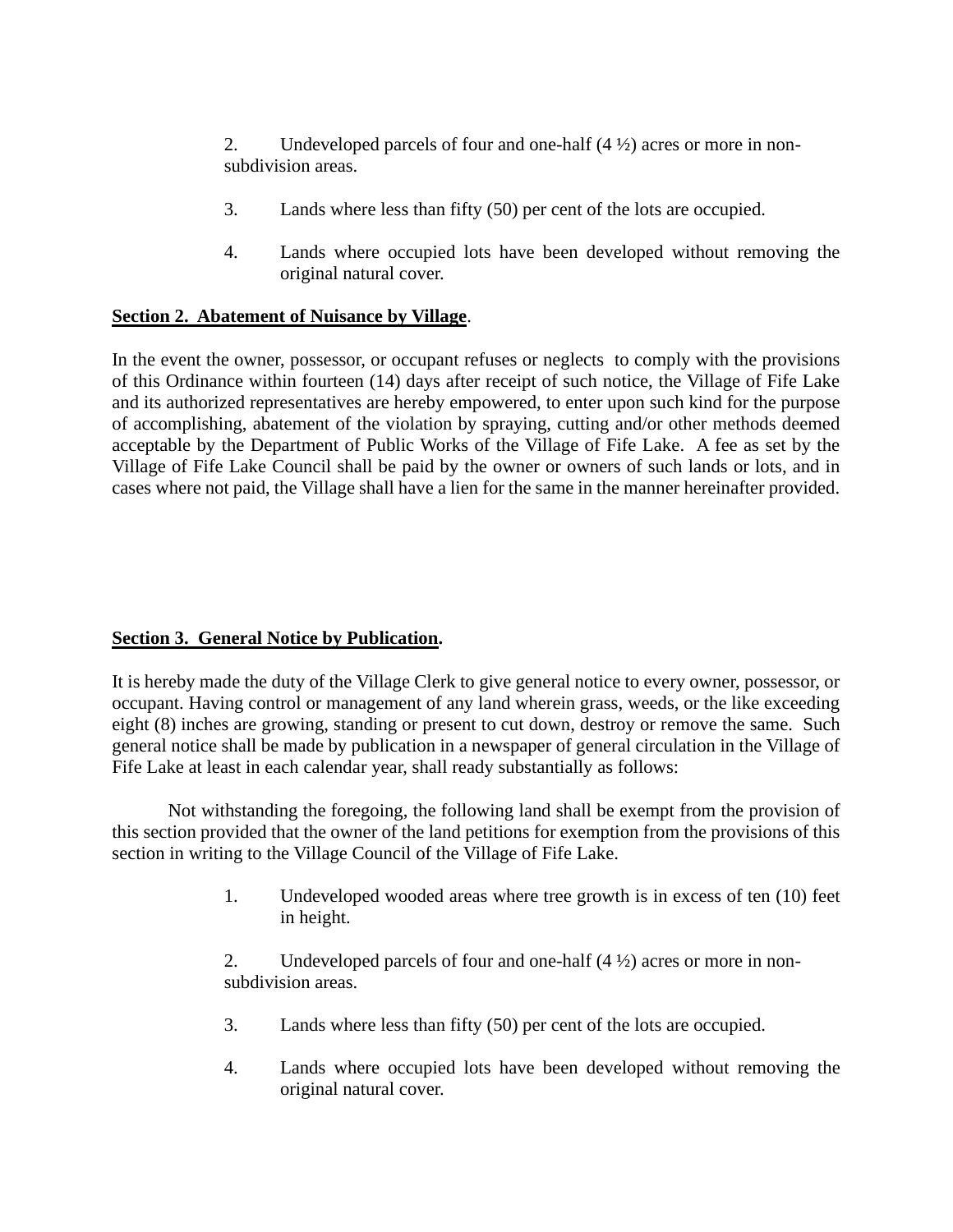# **Section 4. Reimbursement to the Village; Assessment of Costs.**

Whenever the Department of Public Works or its authorized representatives shall enter upon any parcel of land in order to accomplish abatement of an existing violation pursuant to the provision of this Ordinance, the Superintendent of the Department of Public Works is hereby authorized and directed to keep an accurate account of all properties mown, sprayed, or otherwise cleaned of grass and/or weeds and based upon the same to issue a certificate determining and certifying the fees involved for such work with respect to each parcel of property within thirty (30) days after receipt of said certificate, the Village Treasurer or Village Clerk shall forward an invoice of the total charges assessed on each parcel of property to the other as be payable to the Village of Fife Lake within thirty (30) days from the date of said invoice was forwarded. If not paid within the prescribed thirty (30) day period, such invoice shall be filed by the Village Treasurer thereupon be assessed against the land in question and become a lien on such property. The amount so charged maybe discharged at any time by the payment of the amount specified in the invoice together with interest at the rate of one (1) per cent over the current prime rate complied by the mailing of the original invoice.

# **Section 5. Violations.**

Any person or entity who violates the provisions of this ordinance is responsible for a municipal civil infraction, either as a violation notice or a citation, and subject to payment of civil fine in accordance with the provisions of Ordinance No. OA 03-08 of the Village of Fife Lake.

## **Section 6. Separability.**

The various parts, sections and clauses of this ordinance are hereby declared to be severable. If any part, sentence, paragraph, section or clause is adjudged unconstitutional or invalid by a court of competent jurisdiction, the remainder of said ordinance shall not be affected thereby.

**Publication and Recording.** A summary of this Ordinance shall be published once in a newspaper of general circulation within the boundaries of the Village of Fife Lake qualified under State law to publish legal notices, immediately after its adoption and the same shall be recorded in the minuted of the Village of Fife Lake of the meeting at which this Ordinance was adopted and, in addition shall be recorded in the Ordinance Book of the Village.

**Effective Date.** This Ordinance is hereby declared to be immediately necessary for the

preservation of the public health and welfare of the people of the Village of Fife Lake and shall be

in full force and effect immediately after its publication as provided by law.

Passed and adopted by the Village Council of the Village of Fife Lake, County of Grand Traverse, Michigan, on September 8, 2009.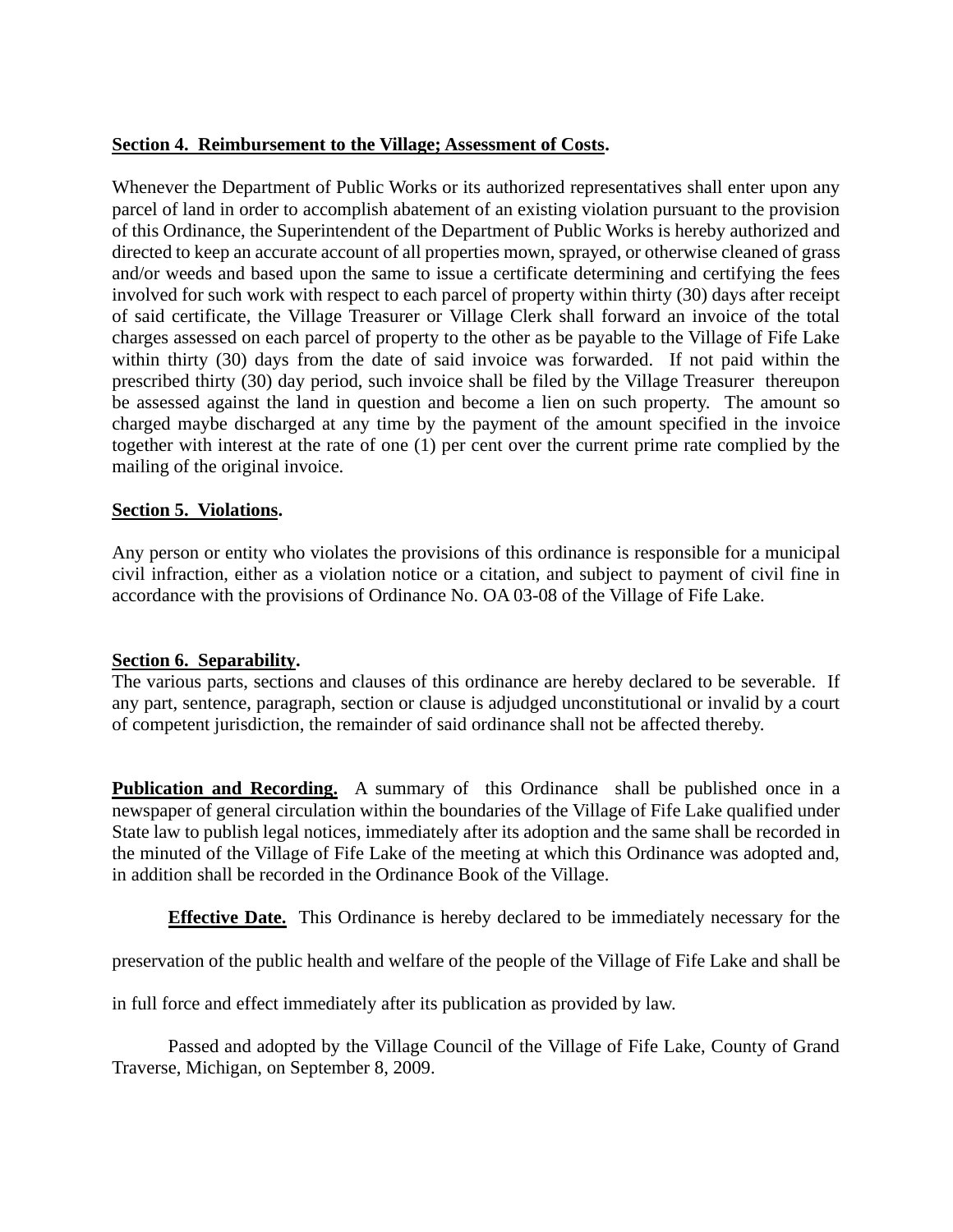Corey Geyman, Village Clerk

\_\_\_\_\_\_\_\_\_\_\_\_\_\_\_\_\_\_\_\_\_\_\_\_\_\_\_\_\_\_\_\_\_\_\_

# **ORDINANCE NO. 06-03**

# **REGULATION REGARDING VENDORS FOR THE VILLAGE OF FIFE LAKE (GRAND TRAVERSE COUNTY, MICHIGAN)**

WHEREAS, the Village Council for Fife Lake has determined that it is appropriate to regulate vendors within the village; and

WHEREAS, necessary to promote the public health and safety by limiting the sales of merchandise, goods or wares within the public roads, alleys, sidewalks and parks of the village;

NOW THEREFORE the Village of Fife Lake hereby ORDAINS as follows:

(A) Definition of vendors.

For purpose of this ordinance, the following definitions will apply:

a. Vendor, one who sells, or offers to sell, good, wares, merchandise, food (whether fruit, poultry, animals or fish) and other types of consumer goods from place to place within the area of village owned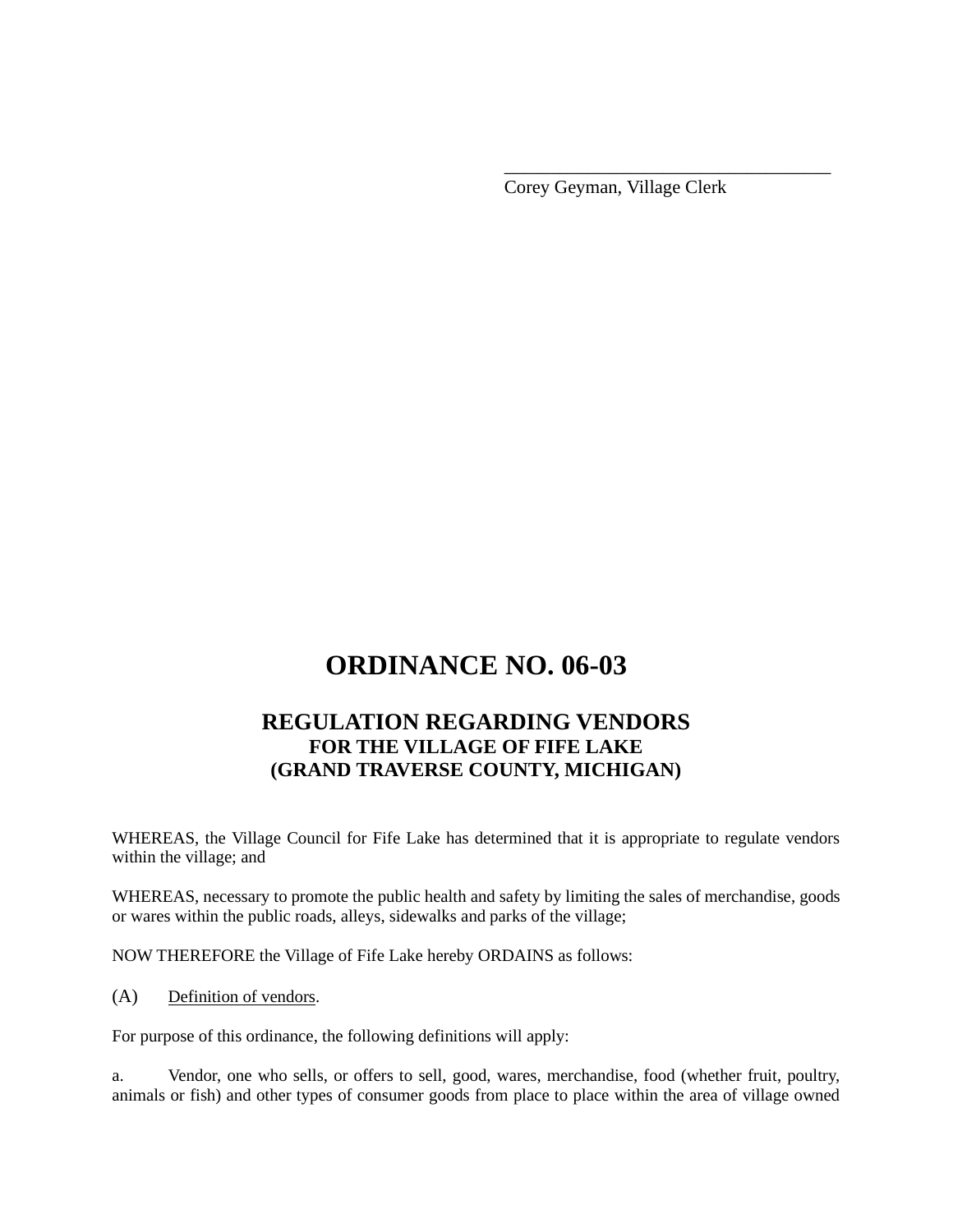property, public roads, alley, sidewalks and parks.

b. Stand; means any table, showcase, parked trailer, or any structure or vehicle, or park thereof, which is permanently situated in one defined location during the licensed period of time and used for the displaying and storing of articles offered for sale by a vendor.

c. Pushcart and Pedaled Cart; means any wheeled vehicle which is not required to be licensed by the department of motor vehicles, which is not permanently situated in one location, but is pushed or ridden by the vendor between sales and which is used for the displaying and storing of articles offered for sale.

d. Motor Vehicle; means any vehicle used for the displaying, storing, or transporting of articles offered for sales by a vendor, which is required to be licensed and registered by the department of motor vehicles.

e. Walking Vendor; means a vendor not using a stand, pushcart, pedaled cart or motor vehicle, but who carries his or her wares with them, walking from one location to another between sales.

#### (B) Permit Required.

It shall be contrary to this ordinance and constitute a Municipal Civil Infraction for any person, corporation, partnership or representatives or agents thereof to act as a vendor within the village without first obtaining a permit as required herein.

#### (C) Application for Vendor Permit.

A written application for a vendor's license (which forms are available in the Clerk's office) shall be sworn to and filed with the Village Clerk not less than twenty-one (21) days prior to the time a license is desired. Said application shall contain he following information:

- a. Name and address of applicant of organization.
- b. A description of the goods, wares, merchandise or items to be sold.
- c. The length of time for which the vendor permit is desired.
- d. The name and address of the person or persons who will be in direct charge of the vendor.

e. Method or methods to be used for the sales of said merchandise i.e.: stands, pushcart, motor vehicle, or walking vendor.

f. Proof of Health Department license, when sale of food items such as meat, beverages, confections, ice cream, refreshments and other consumables.

(D) Suspension/Revocation of Permit.

If a permit holder, or the permit holder's agent or representative, misrepresents and/or falsifies statements made in the application for the permit; or the permit holder, acting as a vendor, is conducting the activity (sales) in a matter detrimental to the public health, safety or welfare, or contrary to the provisions of this ordinance, then the Village President may direct the Clerk to suspend the permit or revoke the same.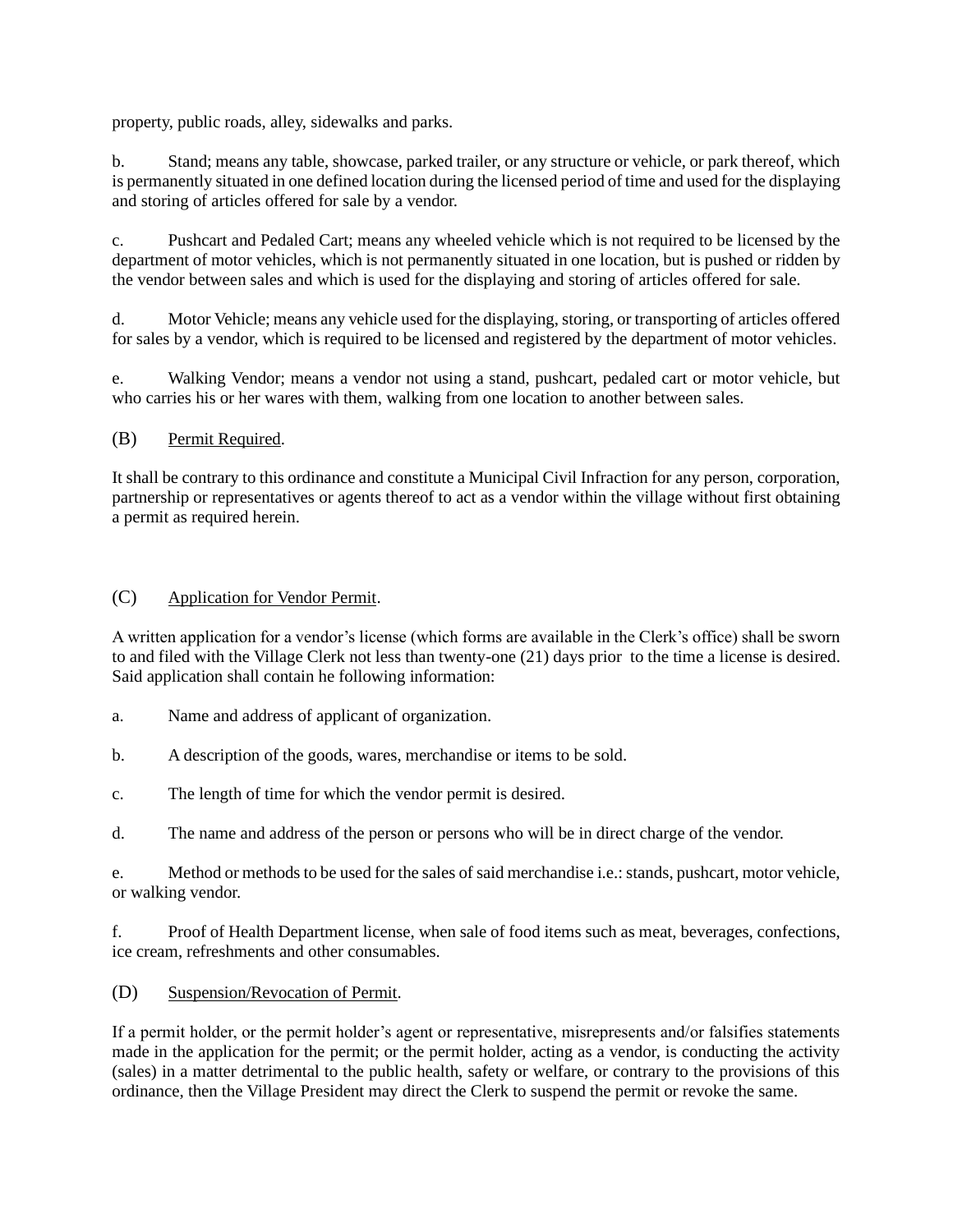#### (E) Standard Provisions for Permit.

The activities conducted under a vendor's permit shall have the following provisions as part of the permit:

a. Vendors with stands must be in the designed area. No vendors are allowed to set up on the village streets, sidewalks or park without permission of the village. A vendor must obtain written permission from a commercial property owner to use his or her premises, and the written permission must accompany the application form.

b. Vendor activity shall not occur prior to 8:00 a.m. EDT or continue after 8:00 p.m. EDT.

c. Vendors using portable or movable carts or platforms to display wares, as well as vendors walking with their wares attached to items being held and/or otherwise contained on the vendor, shall not interfere with ordinary pedestrian or vehicular traffic, and shall continue moving, stopping only to complete sales.

d. Motor vehicle vendors should keep moving, stopping only to make sales and trying not to draw crowds, and must not obstruct other traffic.

e. The sales of any meat, food, beverages, confections, ice cream or refreshments or Health Department regulated consumables require Health Department approval.

f. Vendors will not approach driver of motor vehicles.

g. Vendors will not approach customers in stores without manager's approval.

h. Vendors are not permitted to go upon private residence premises to make contact with the occupant for the purpose of making sales, unless specifically invited to do so by he occupant.

i. No vendor may use noise-generated items or lighting (flashing or otherwise) to attract attention to his or her goods, items or wares.

j. Any sale or solicitation in village owned parks, beaches, or recreational areas shall be limited to designated areas, identified by the Clerk at the time the permit is issued.

#### (F) Permit Validity.

a. Vendor permit shall be valid for not more than five (5) consecutive days and no applicant shall receive more than three (3) permits in any calendar year, being January 1 to December 31.

#### (G) Fees are as Follows.

a. Vendors permit fee is Twenty-five and 00/100 (\$25.00) Dollars, per day; and One Hundred and 00/100 (\$100.00) Dollars per five ( 5) days.

#### (H) Exceptions.

When, in the opinion of the Village Council, a public celebration is occurring within the general, geographical village area, Council may waive the fee/time requirement if Council deems it to be in the best interest of the community. By way of example and not limitation, permit fees/time may be waived for activities during the  $4<sup>th</sup>$  of July parade and fireworks.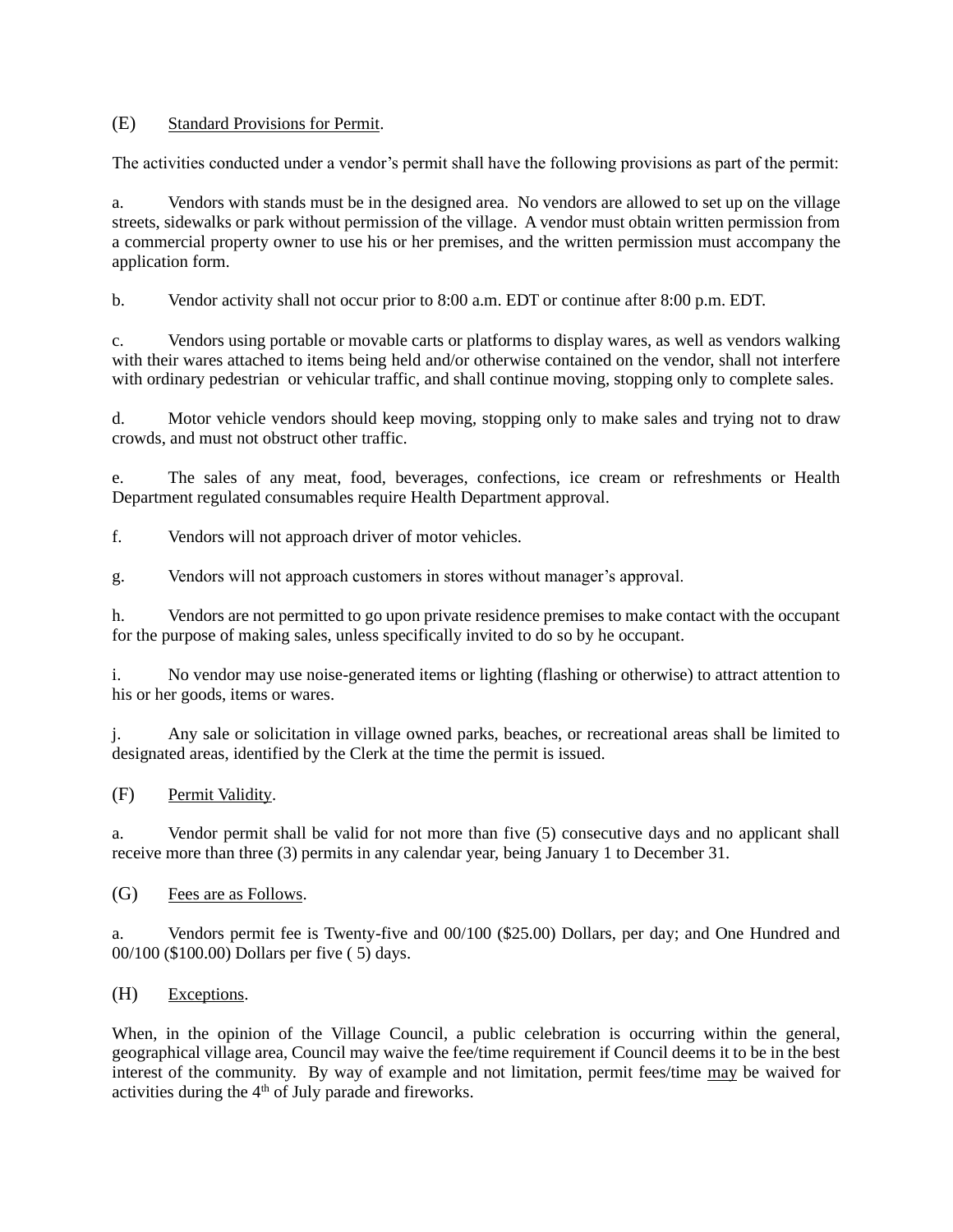#### (I) Violations.

Any persons convicted of a violation of any provision of this ordinance shall be cited a civil infraction, with fines as set forth in Village Ordinance OA #03-08. Each act in violation of this ordinance, and every day in which any violation exists, shall constitute a separate civil infraction.

#### (J) Miscellaneous.

The authority pursuant to which this ordinance is drafted is the general power and authority vested in the Village Council by virtue of Act 3 of the Public Acts of 1895. Further, and in greater detail, the authority regarding licenses is set out in section 2 of chapter VII (MCLA 67.2), a copy of which is available at the village office.

#### (K) Denial/Revocation.

If any applicant is denied a license or permit, or has his/her permit or license revoked, such individual or entity may appeal the decision of the Clerk (denying the application) or the Village President (directing the Clerk to revoke the license for a permit), to the Village Council as a whole at its next regularly scheduled meeting, without cost or charge to the applicant. Any such denial or revocation should be based on a detriment to the public health, safety or welfare, of the proposed sale of unlawful goods or merchandise.

(L) Severability. The various parts, sections and clauses of this ordinance are hereby declared to be severable. If any part, sentence, paragraph, section or clause is adjudged unconstitutional or invalid by a court of competent jurisdiction, the remainder of said ordinance shall not be affected thereby.

**Publication and recording.** A summary of this Ordinance shall be published once in a newspaper of general circulation within the boundaries of the Village of Fife Lake qualified under state law to publish legal notices immediately after its adoption, and the same shall be recorded in the minutes of the Village of Fife Lake of the meeting at which this Ordinance was adopted and, in addition, shall be recorded in the Ordinance Book of the Village.

**Effective Date**. This Ordinance shall be in full force and effect immediately after publication as provided by law. Passed and adopted by the Village Council of Fife Lake, County of Grand Traverse, Michigan on February 6, 2006.

# **COPY**

#### Corey Geyman, Clerk

I hereby certify that the above ordinance was passed by the Village Council for the Village of Fife Lake at a regular meeting on the  $6<sup>th</sup>$  day or February, 2006.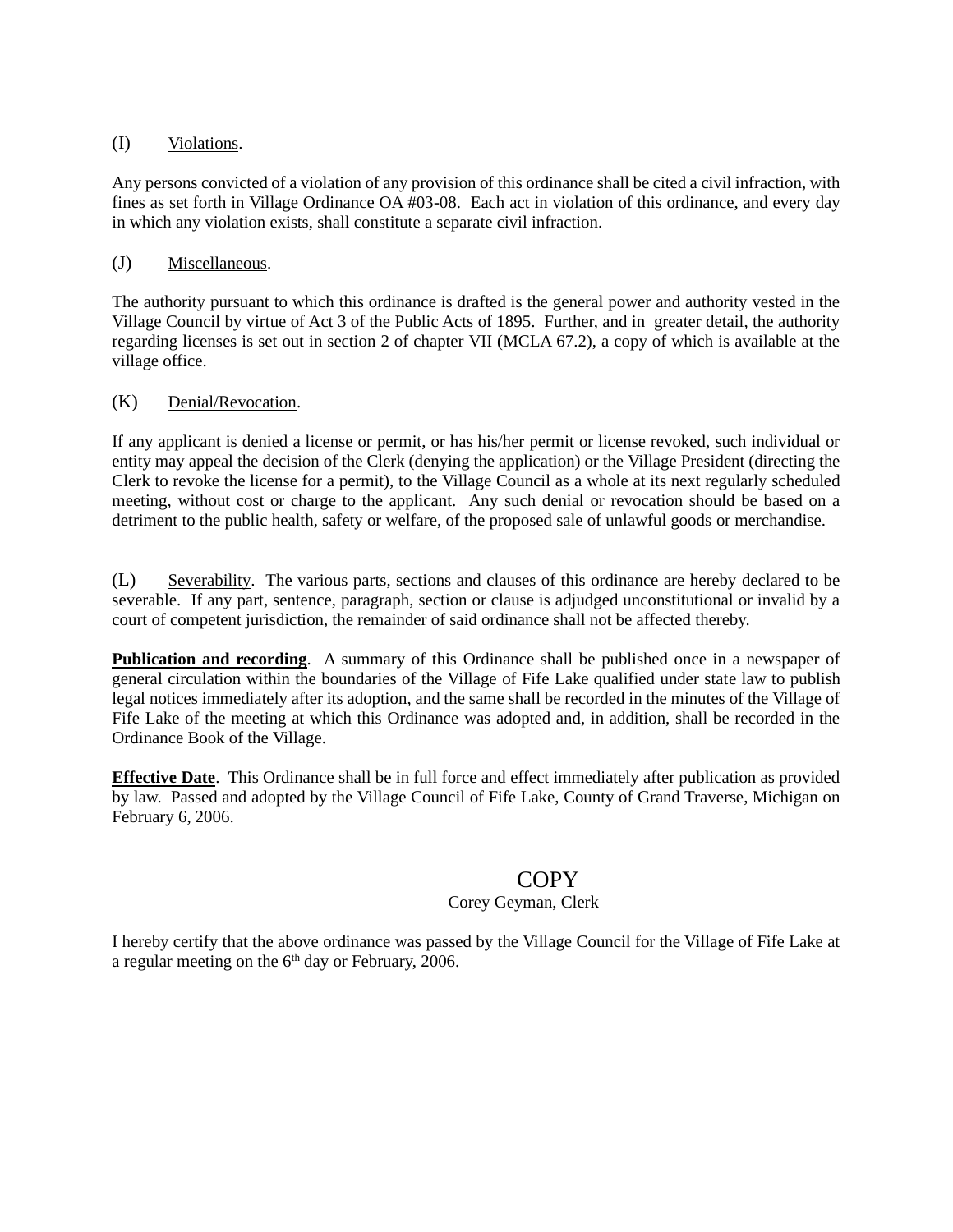# ORDINANCE NO. #97-03

An ordinance to authorize the splitting of platted lots within the Village of Fife Lake in Accordance with section 263 of the Subdivision Control Act of 1967 (now designated the Land Division Act) and to set forth a procedure to approve such lot splits.

THE VILLAGE OF FIFE LAKE ORDAINS:

Section I: Splitting of Platted Lots:

The splitting of platted lot is authorized in the Village of Fife lake when it is necessary to resolve or permit any of the following:

a. A boundary dispute between adjoining property owners that has resulted from a surveyors's error; or

b. A verifiable builders mistake resulting in a unauthorized encroachment; or

c. An excusable mistake on the part of the property owner(s) which has resulted in either an encroachment onto adjoining property or a violation of the village setback requirements; or

d. To enlarge two (2) lots by splitting a third lot provided, however, that any split of this nature shall, in addition to the application procedure set forth below, require the property owners(s) to place in the deed or deeds splitting the lot, a restriction to the effect that the portion of the split lot shall be a part of the lot with which it is combined for all future transfers or assignments as the split portion shall not be deemed a separate, buildable lot. Copies of such deed(s), containing the aforementioned restriction, shall be provided to the village subsequent to their recording.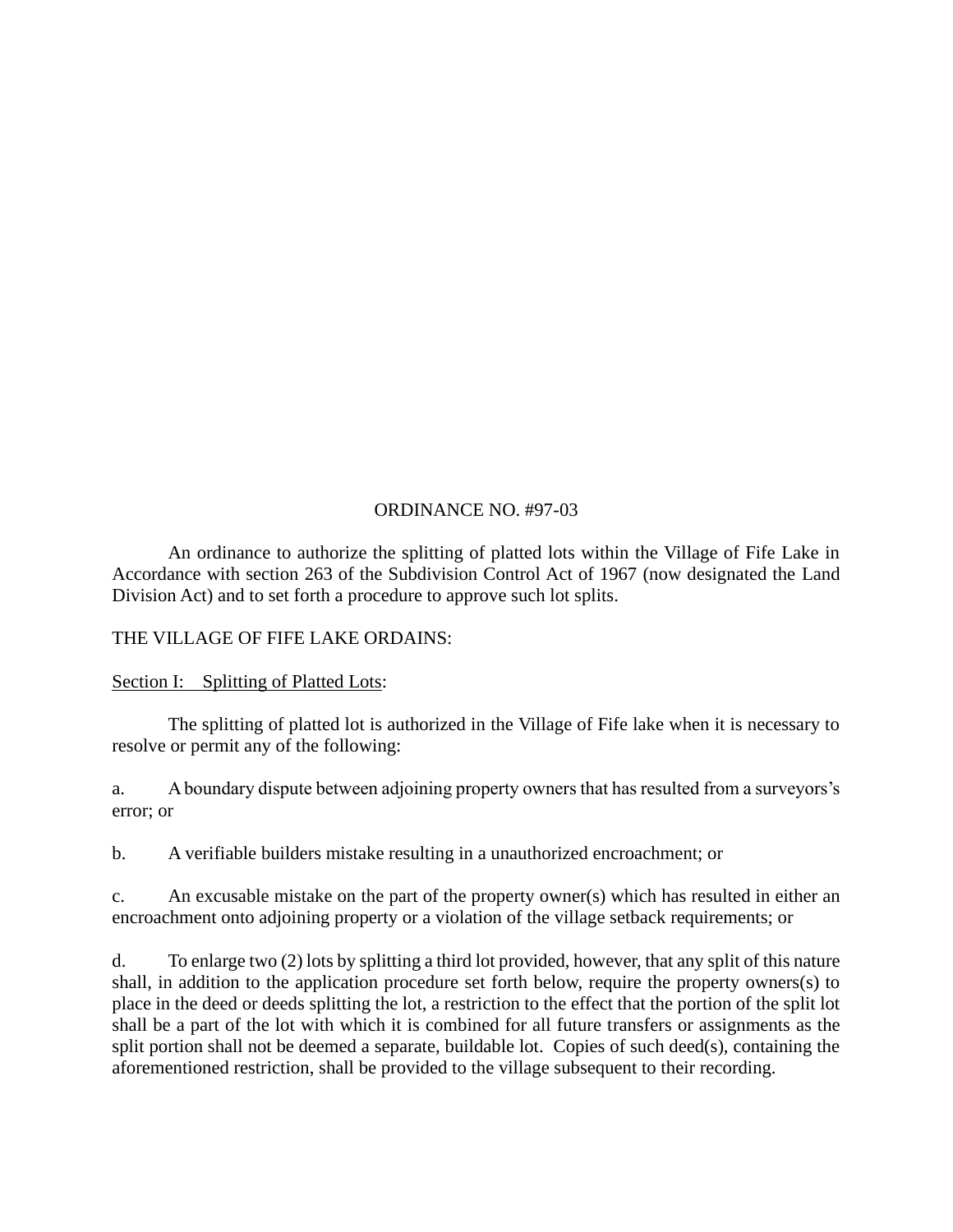#### Section II: Application Process:

The owner(s0 of the lot that is proposed to be split in accordance with the criteria set forth in Section I, shall file an application for lot division with the Village Clerk. The application shall contain the following information:

a. The reasons of the proposed division; and

b. A plat drawn to scale and showing the proposed lot split in sufficient detail to enable a determination of whether the proposed split meeting the requirements of this ordinance; and

c. The effect of the lot split on adjacent properties; and

d. A copy pf the proposed deed(s) containing the necessary language if the split is being made pursuant to Section I (d). Further, a copy of the deed(s), after the same is recorded shall be provided to the village offices for inclusion in the file.

Such application shall be filed with the Village Clerk and upon receipt of the same, the Village Clerk shall schedule a public hearing before the Village Council within 45 days of receipt of the application. Further, a summary indicating the nature of the request shall be published in a newspaper of general circulation in the village and also posted in the village hall, not more than fifteen (15) days not less than five (5) days prior to the date of the hearing.

Notice of the public hearing shall also be mailed, by regular mail, to all property owners within three hundred (300) feet of the lot which is proposed to be split and copies may, but are not required to be, also sent to the County Road Commission, the County Drain Commissioner and the County Soil and Erosion Department requesting comments.

## Section III: Hearing/Decision:

The Village Council shall receive comments and review the application during the course of the public hearing. At the conclusion of the public hearing, the Village Council will, either at a special or regularly scheduled Council meeting, approve or reject the request for the lot split setting forth reasons why the proposed split does or does not meet the criteria of this ordinance.

In the event the lot split s disapproved, the property owner(s) of the lot may appeal the decision of the Village Council or to the Circuit Court for the County Grand Traverse.

## Section IV: Prohibition:

In accordance with the Land Division Act, the division of a lot in a recorded plat is prohibited unless approved following application to the Village Council in accordance with the terms and provisions of this ordinance. No Building or Land Use Permit shall be issued for any building construction commenced unless the division has been approved by the Village Council.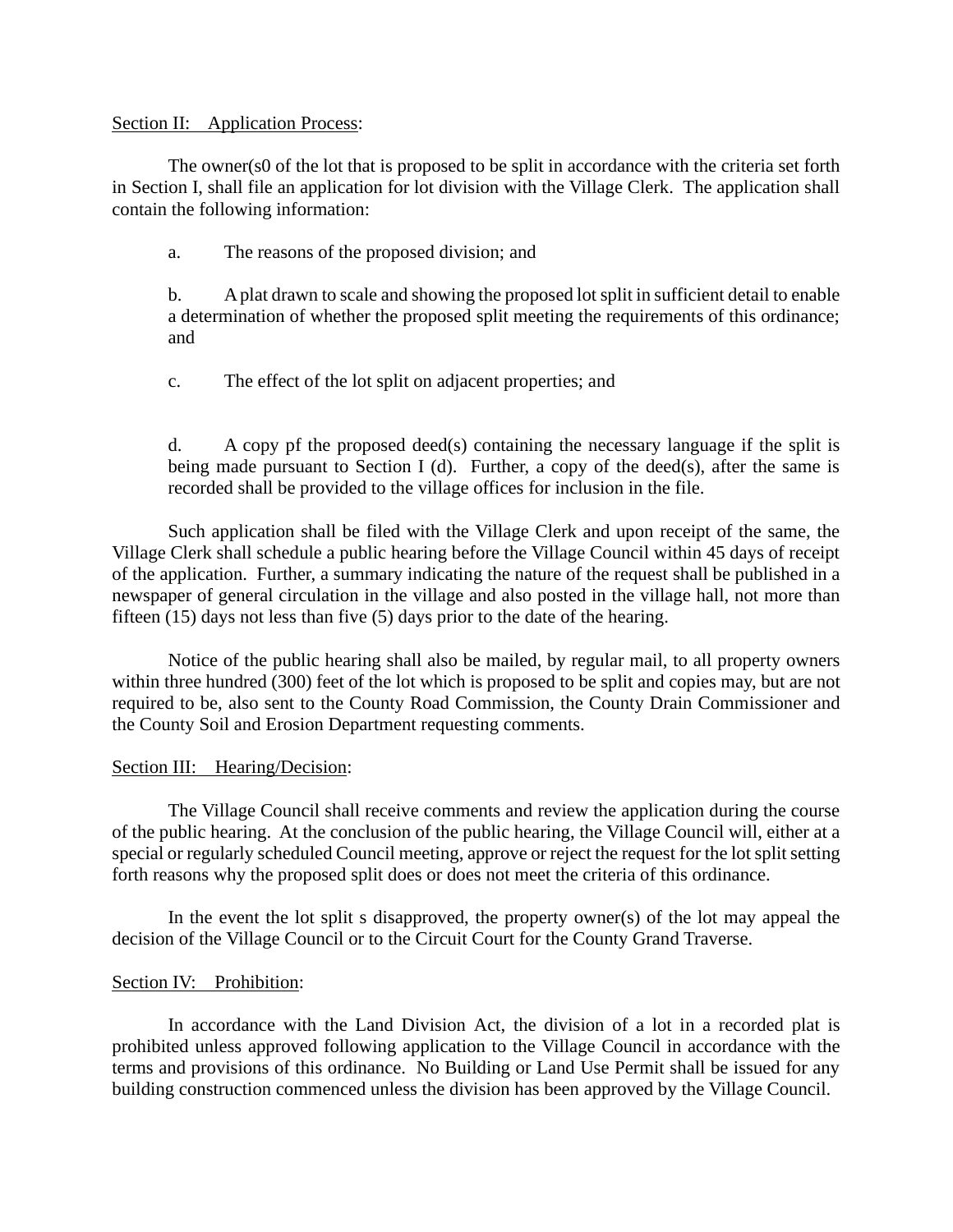#### Section V: Fees:

The Village Council may, by resolution, establish a fee for such application to cover the reasonable cost of a public hearing (and any special Council meeting requested by the applicant), the newspaper publication, the mailing to adjoining property owners and any other associated cost in processing the application.

#### Section VI: Effective Date:

This ordinance shall become effective upon publication.

At a regular meeting of the Village Council of the Village of Fife Lake, Michigan, held on the Tenth day of November 1997, adoption of the foregoing ordinance was moved by Council member Middaugh, and supported by Council member Forwerck.

Ayes: Broering, Eby, Forwerck, Hembrough, Midduagh, Voice.

Nays: None

Absent: Lewis

The President declared the ordinance adopted.

\_\_\_\_\_\_\_\_\_\_\_\_\_\_\_\_\_\_\_\_\_\_\_\_\_ Barbette Lane, Village Clerk

the foregoing is a true copy of ordinance No. 97-03, which was enacted by the Village Council of the Village of Fife Lake at a regular meeting held on November 10, 1997.

> \_\_\_\_\_\_\_\_\_\_\_\_\_\_\_\_\_\_\_\_\_\_\_\_\_ Barbette Lane, Village Clerk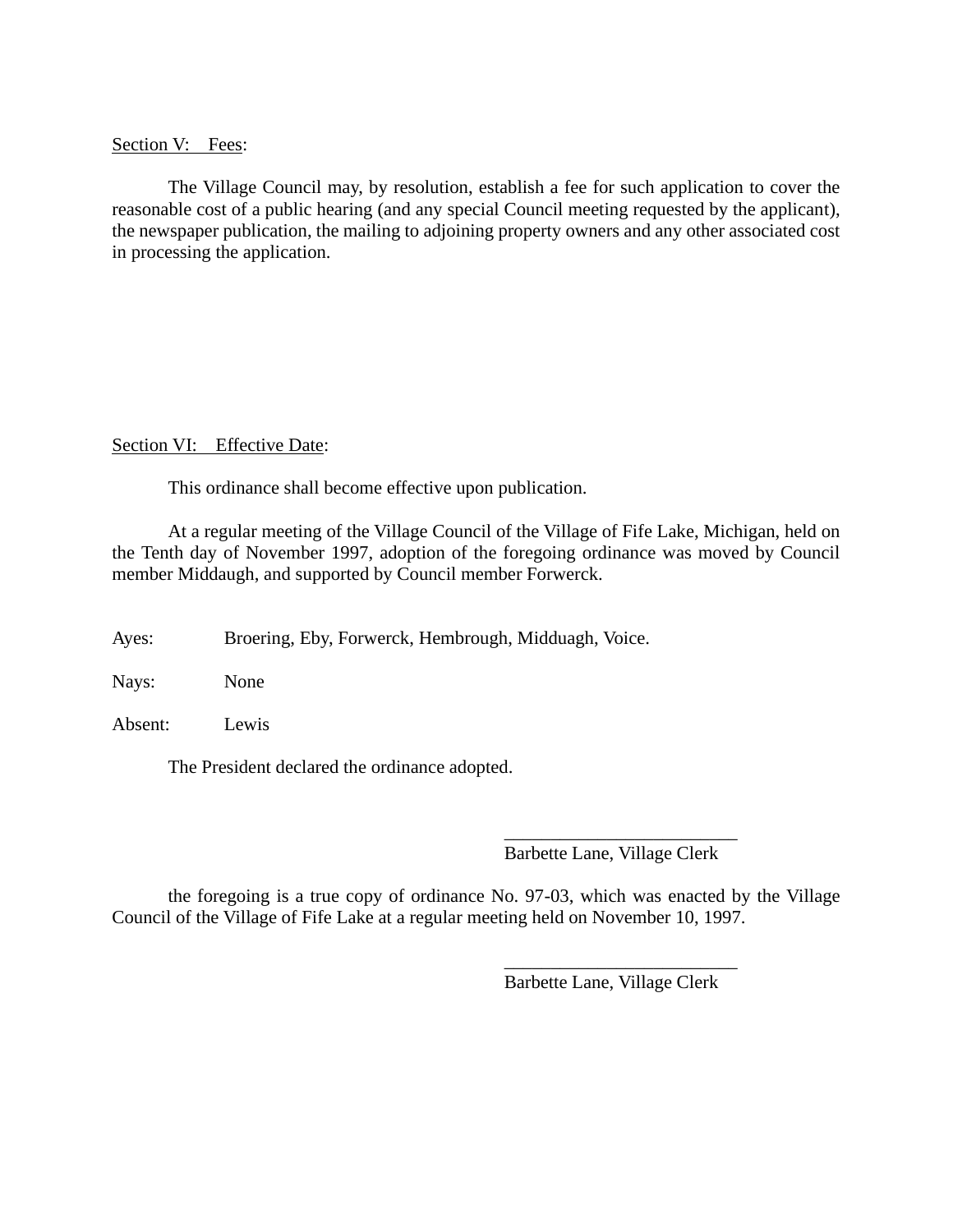## **ORDINANCE NO. O# 08-07**

#### **LOITERING ORDINANCE**

#### THE VILLAGE OF FIFE LAKE (GRAND TRAVERSE COUNTY, MICHIGAN) ORDAINS:

#### **Section 1 - Purpose**

The ordinance is declared necessary for the preservation of the public peace, health, safety and welfare of the people of the Village of Fife Lake.

#### **Section 2 - Definitions**

As used in this ordinance:

The following words, terms and phrases, when used in this section, shall have the meanings ascribed to them in this subsection, except where the context clearly indicates a different meaning:

*Loitering* means remaining idle in essentially one location and shall include the concept of spending time idly; to be dilatory; to linger; to stay; to saunter; to delay; to stand around and also includes the colloquial expression "hanging around."

*Minor* means any person under the age of eighteen (18) years residing with a parent.

*Parent* means mother, father, legal guardian or any other person having the care, or custody of a minor, or any person acting in the parent's stead who has the care, custody or control of the minor.

*Public place* means any place to which the general public has access and a right of resort for business, entertainment or for other lawful purpose, but does not necessarily mean a place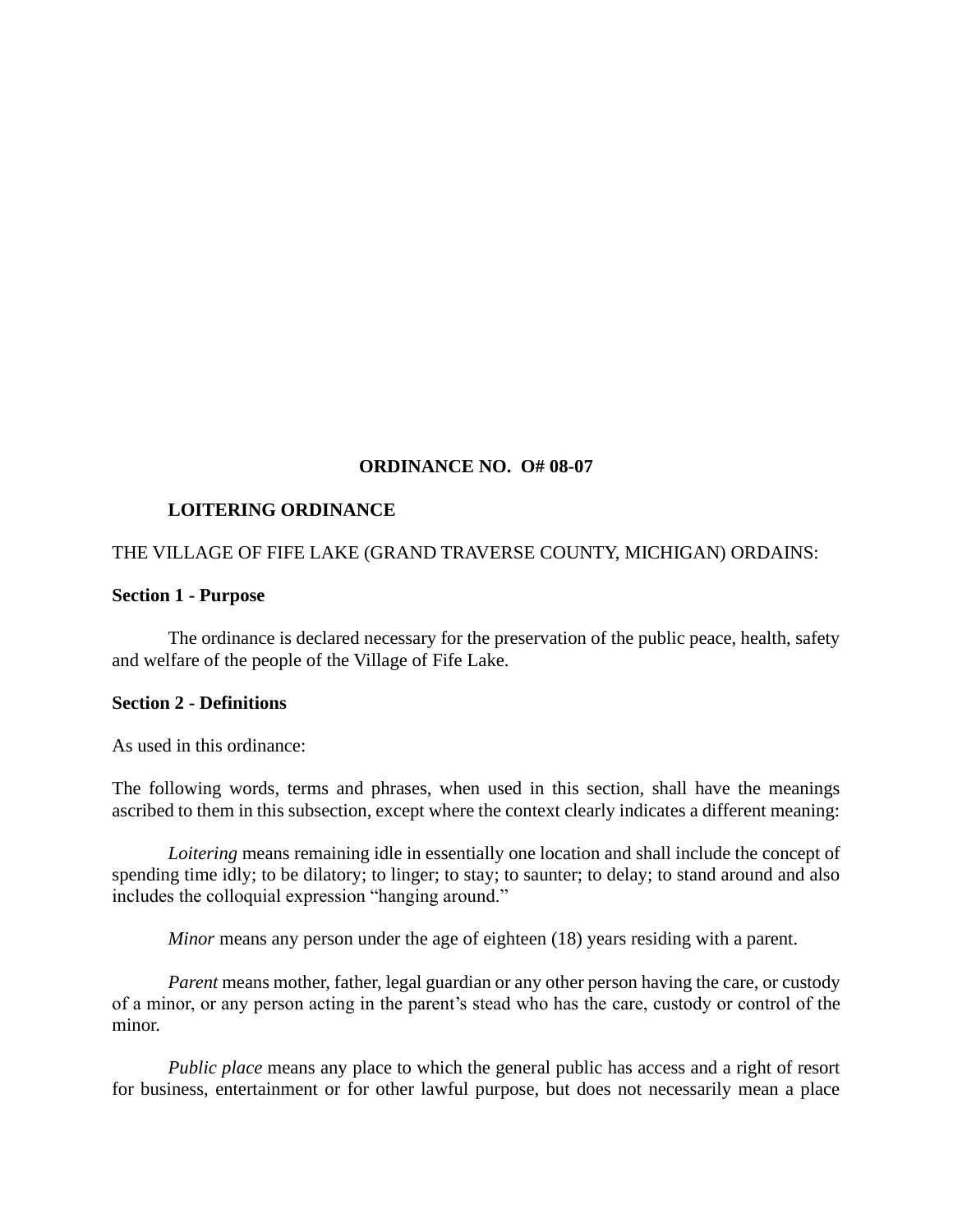devoted solely to the uses of the public. It shall also include the front or immediate area of any store, shop, restaurant, tavern or other public place of business and also public grounds, area or parks.

# **Section 3 - Loitering**

It shall be a civil infraction for any person within the village to loiter, loaf, wander, stand or remain idle either alone or in consort with others in a public place in such manner so as to:

a. Obstruct any public street, public highway, public sidewalk or any other public place or building by hindering or impeding or tending to hinder or impede the free and uninterrupted passage of vehicles, traffic or pedestrians after having been told to move on by a public safety officer;

b. Commit in or upon any public street, public highway, public sidewalk or any other public place or building any act or thing which is an obstruction or interference to the free and uninterrupted use of property or with any business lawfully conducted by anyone in on upon or facing or fronting on any such public street, public highway, public sidewalk or any other public place or building, all of which prevents the free and uninterrupted ingress, egress and regress, therein, thereon and thereto after having been told to move on by a public safety officer;

c. Obstruct the entrance to any business establishment, without so doing for some lawful purpose, if contrary to the expressed to the expressed with of the owner, lessee, managing agent or person in control of change of the building of premises.

## **Section 4 - Assemblies and crowds.**

It shall be a civil infraction for any person to collect or stand in crowds or arrange, encourage or abet the collection of persons in crowds for illegal purposes in any public place.

## **Section 5 - Jostling or roughly crowding.**

It shall be a civil infraction for any person to jostle or roughly crowd a person in any street, alley, park or public building.

## **Section 6 - Public disturbances.**

It shall be a civil infraction for any person to engage in any disturbance, fight or quarrel in any public place or to disturb, tend to disturb or aid in disturbing the public peace and quiet by violent, loud, offensive or boisterous conduct.

## **Section 7 - Disorderly intoxication.**

It shall be a civil infraction for any person to be intoxicated by alcoholic liquor or a controlled substance in a public place and to either endanger directly the safety of another person or of property or to act in a manner that causes a public disturbance.